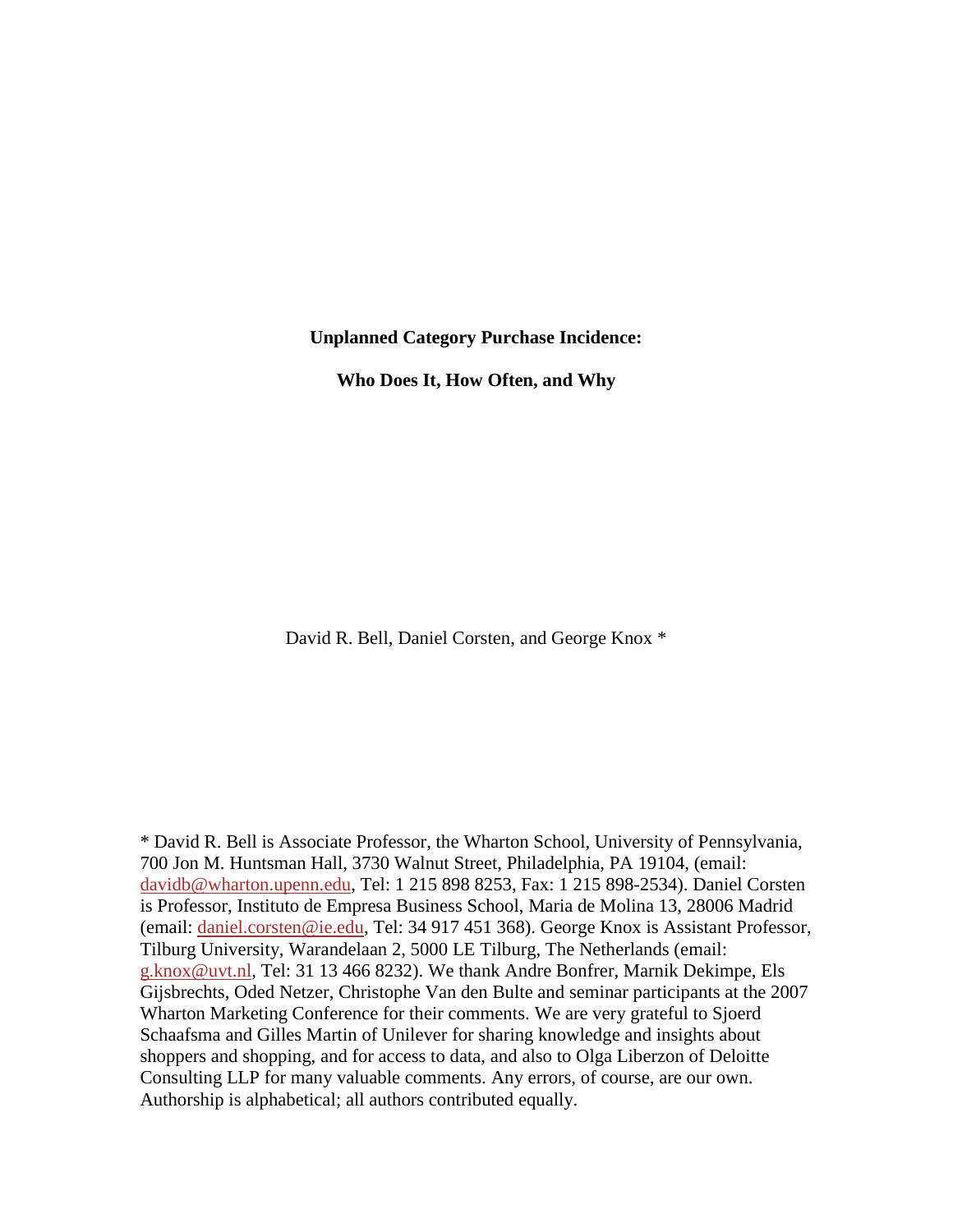## **Unplanned Category Purchase Incidence: Who Does It, How Often, and Why**

#### **Abstract**

Unplanned category purchase incidence is an important source of retailer volume and profits. We analyze this phenomenon in detail with a multi-level Poisson model calibrated on data from 434 households making over 18,000 purchases in 58 categories across 3,000 trips to 21 stores. We find that unplanned category purchase incidence is not proportional to the number of categories bought, and not a single shopping trip is completely unplanned. The majority of variation is across shoppers. Specifically, it is explained in part by demographic variables traditionally measured by marketers, but more by other "traits" that reflect long-run shopping habits such as level of planning and information gathering styles. Short term shopping goals (e.g., major trip, forgotten needs, etc.) also play an important role. We replicate classic results of time available (more unplanned purchasing) and high store knowledge (less unplanned purchasing); however we find that the overall occurrence of unplanned purchasing is significantly lower than that commonly reported.

KEY WORDS: *Consumer Behavior*, *Poisson Model*, *Retailing, Unplanned Purchasing*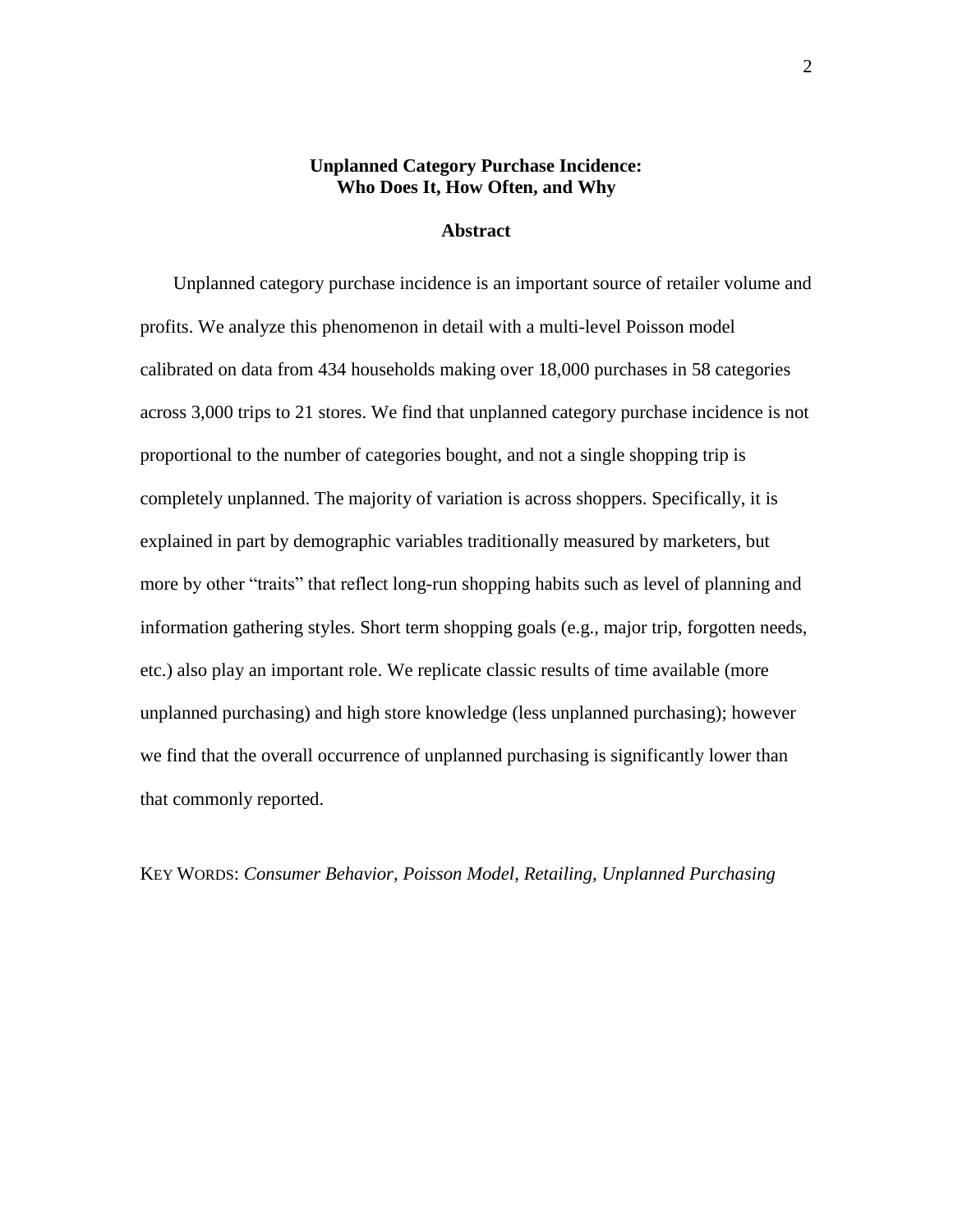"Supermarkets are places of high impulse buying  $\ldots$  – fully 60 to 70 percent of purchases there were unplanned, grocery industry studies have shown us."

## *Paco Underhill*<sup>1</sup>

Given this widespread belief, managers allocate significant resources to "in-store" merchandizing" in order to stimulate unplanned purchasing. Wal-Mart CMO John Fleming notes: "The store is our number one media channel"; moreover, the in-store merchandizing industry, already significant in total dollar terms, has grown considerably both within the United States and elsewhere (a 2007 Grocery Marketing Association [GMA] study forecasts a compound annual growth rate for in-store marketing related budgets of 21 percent for manufacturers and 26 percent for retailers). The debate over the extent of unplanned purchasing and the underlying drivers has enormous practical significance. It dictates where marketing dollars are spent (in the store or outside the store) and in what amounts. On July 28, 2008 *Advertising Age* weighed in and reported ―… the oft-quoted statistic that consumers make 70% of brand decisions in the store boosted shopper marketing and made other advertising seem almost pointless."

More than forty years have passed since Kollat and Willett (1967) published their finding that "50.5 percent of (category) purchases are unplanned" in the *Journal of Marketing Research*. Even though most industry studies conducted and supported by the Point of Purchase Advertising Institute [POPAI] and GMA reinforce the idea that "unplanned purchasing" in supermarkets is "significant", marketing academics have not really weighed in on the debate. In a recent article Inman, Winer, and Ferraro (2008)

<sup>&</sup>lt;sup>1</sup> From the popular book, *Why We Buy: The Science of Shopping* by Paco Underhill.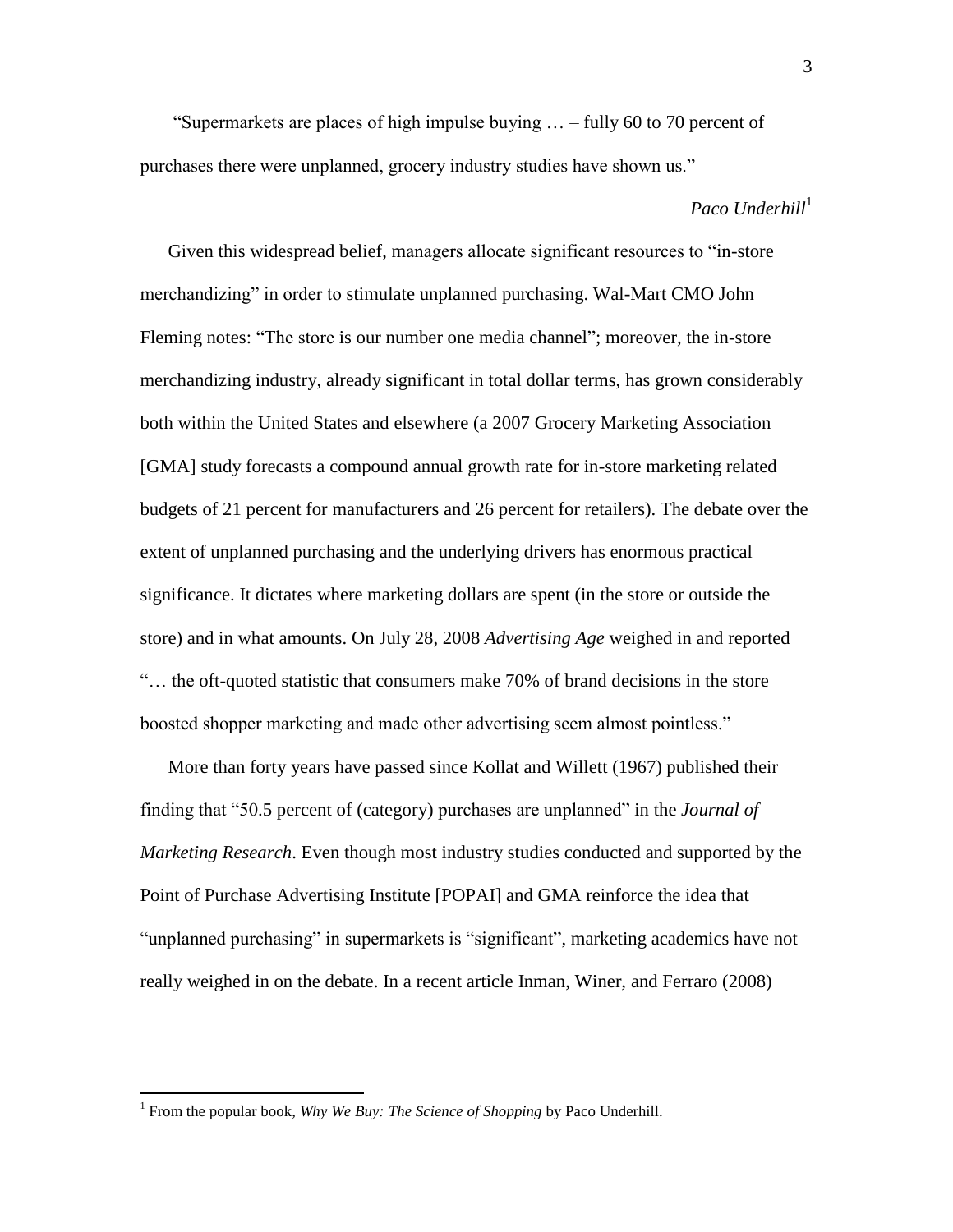point out that: ―Given the amount of interest by practitioners in this topic, the *dearth* of understanding of the drivers of in-store decision making is *perplexing* (our emphasis)".<sup>2</sup>

We believe that there are two major reasons for the lack of academic research on this important and fundamental topic. The first is the relative absence of quality data. While scanner panel are widely available, data that include direct measures of unplanned purchasing are not. As such, researchers use relatively small-scale field experiments (e.g., Park, Iyer, and Smith 1989), or, in rarer cases, solicit assistance from a professional research firm able to provide more comprehensive data (e.g., Inman, Winer, and Ferraro 2008). We rely on the support of a multinational CPG company and the data gathering infrastructure of a professional market research organization to obtain appropriate data (details are in the Data and Measures section). We also expand our conceptualization and data beyond what occurs in the store—unplanned category purchases do of course take place in the store—yet we recognize that the full set of determinants (e.g., whether more stores are visited subsequently) may reflect a broader context.

The second reason is definitional as indicated by the quote excerpted from Paco Underhill's best-selling book. The terms "unplanned", "impulse", and "purchases" appear without precise demarcation. While the academic literature (e.g., Beatty and Ferrell 1998; Bucklin and Lattin 1991; Granbois 1968; Inman, Winer, and Ferraro 2008; Iyer 1989; Kollat and Willett 1967, 1968; Park, Iyer, and Smith 1989) uses these terms more precisely, there is no unanimity with respect to types of unplanned purchasing studied, and the level of aggregation (see also Kollat and Willett 1969). Here, we deliberately focus on *unplanned category purchase incidence* as prior research on shopping lists has

 $2$  The dearth of research is also unfortunate. A widespread managerial belief in the ubiquity of unplanned purchasing (e.g., Abratt and Goodey 1990), coupled with incomplete knowledge of the causal factors behind it, could impede practice.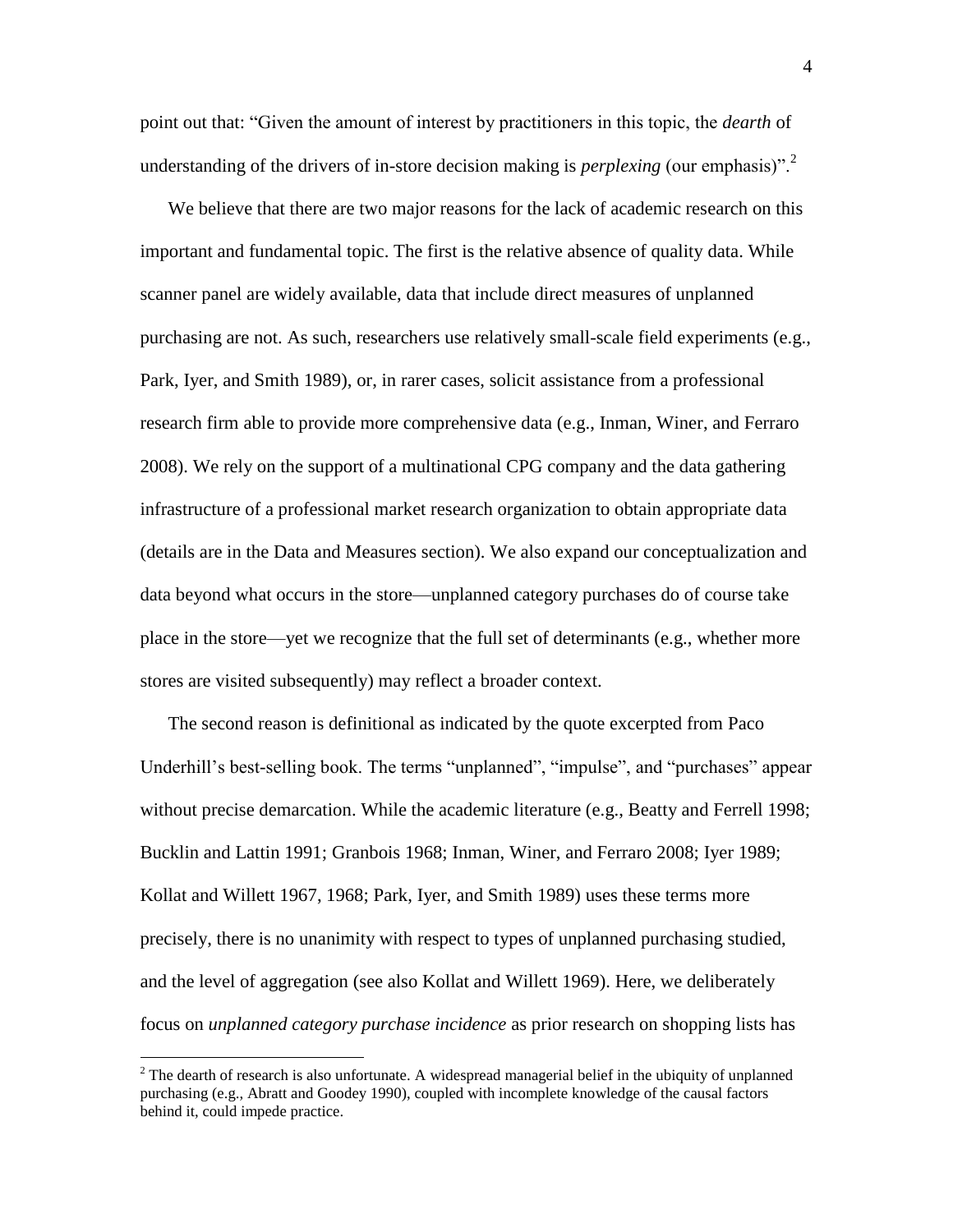found that consumer purchase planning occurs at the category level, rather than at the brand or stock keeping unit (SKU) level (Block and Morwitz 1999). Additional justification for this choice is given in the Literature Review section.

The objective of this paper is to: (1) revisit and challenge some common assumptions, (2) model variation in unplanned category purchase incidence at the level of the shopper, store, and trip, and (3) develop a conceptual framework to investigate the determinants of unplanned category purchase incidence across a broad set of variables. To do so, we examine naturally-occurring unplanned category purchase incidence decisions using a unique data set collected over shoppers, stores, and shopping trips.<sup>3</sup>

In the multi-level empirical model, the expected number of unplanned category purchases per shopping trip depends on shopper characteristics (*traits*), the shopper's perception of the *store* itself, and shopping trip factors (*states*). Following Beatty and Ferrell (1998) and Rook and Fisher (1995), our measures of shopper "traits" are not confined to demographics alone, but also include measures of the household's overall shopping habits. State variables, on the other hand, reflect trip-specific factors (Fox and Hoch 2005; Lee and Ariely 2006).

We further organize purchase drivers into three substantive categories that relate to the process of shopping. The categories are: (1) pre-store, which represents drivers of store choice (e.g., price image, distance), and is motivated by the store choice literature (Bell and Lattin 1998; Fox and Hoch 2005), (2) in-store, which represents known drivers of unplanned purchasing and in-store decisions (e.g., store knowledge, time spent in store) found in the literature (Kollat and Willet 1967; Park, Iyer and Smith 1989), and (3)

<sup>&</sup>lt;sup>3</sup> While panel data (across households and within households over time) are the norm for studying brand choice and related problems, as far as we are aware all published studies on unplanned purchasing aside from Bucklin and Lattin (1991) use cross-sectional data.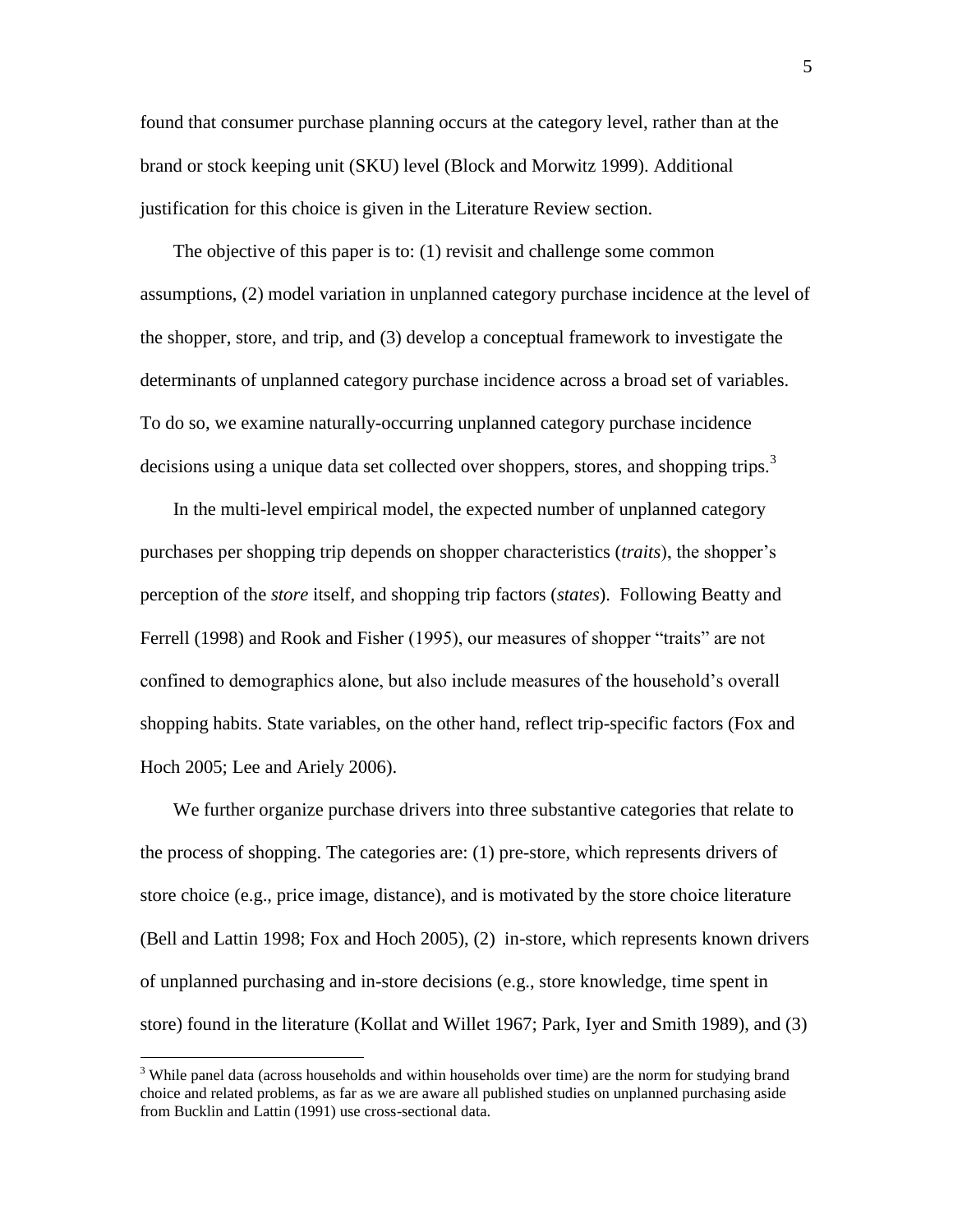shopping habits, which represent both shopper strategies (e.g., information gathering) and the shopping mission adopted on a particular shipping trip (e.g., major trip). Variables in the latter category are rarely collected and represent a unique feature of our conceptualization and data.

We make the following new empirical and substantive contributions to the literature on unplanned purchasing. First, the raw data reveal that (1) unplanned category purchase incidence is on average one-fifth of the total number of categories purchased on a given trip; (2) the rate of unplanned category purchase incidence is not proportional to the size of the market basket negating the value of unconditional statements such as  $X\%$  percent of purchases are unplanned" prevalent in managerially-oriented books; and (3) not a single shopping trip is "completely unplanned" where *all* category purchases are unplanned.

Second, a decomposition of the variation in the underlying rate of unplanned category purchase incidence across households, household-store combinations, and shopping trips, shows that the majority of the variation is across households. This suggests that there is much to gain from understanding shoppers themselves and measuring factors that define their shopping habits as opposed to focusing on just what happens in the store. Third, the empirical findings imply that shopping habits (e.g., information gathering, shopping trip mission), which have not been previously examined in the literature play an important role.

There are three caveats to the findings. First, our contributions are empirical. They have implications for theory but we do not offer a theoretical contribution per se. Second, our data are from Europe, whereas much of the literature is based on data collected in the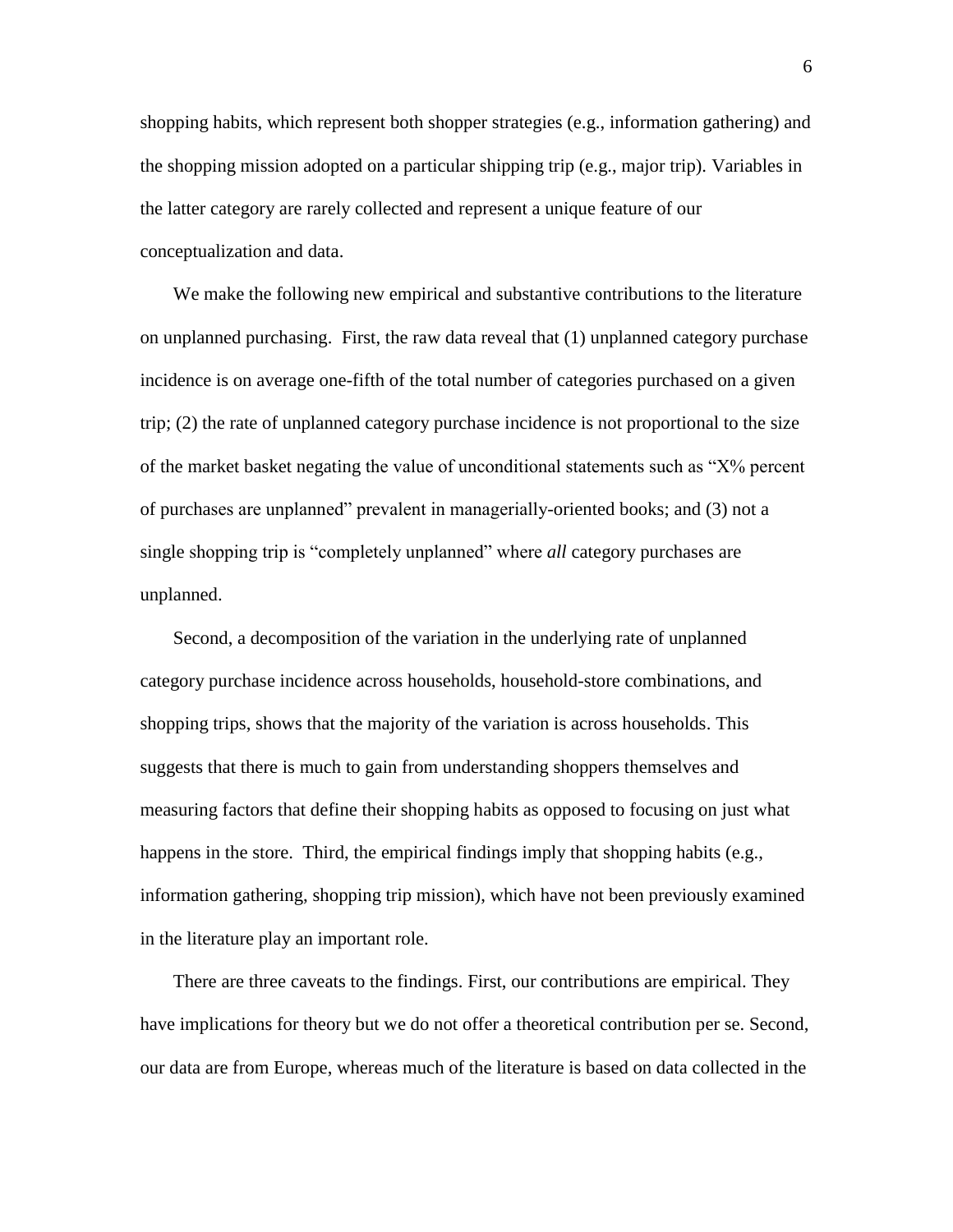United States. (One could also take the view that data from an additional developed market is highly relevant to multinational firms and view this as a benefit rather than a limitation.) Third, our study is observational and not experimental. $4$ 

The next two sections define the conceptual framework and review the extant literature. We then describe our data and measures. The empirical model and descriptive analyses are presented next. Subsequently, we report the model-based findings, and conclude with implications for practice and research.

#### *CONCEPTUAL FRAMEWORK*

Several recent articles have developed conceptual frameworks for analyzing different in-store behaviors. These include Aliwadi, Neslin, and Gedenk (2001) who find, for example, that store brand buyers can be characterized by psychographics linked to economic costs and benefits, whereas those shoppers who rely on out-of-store promotions are more focused on hedonic costs and benefits. Chandon, Wansink and Laurent (2000) also explore the monetary and non-monetary benefits of promotions. Shoppers may respond more strongly to coupons than to price promotions because this allows a stronger display of "value expression." Urbany, Dickson, and Kalapural (1996) study price search and augment the traditional cost-benefit model with what they term "psychosocial" returns" such as shopper enjoyment.

These studies focus on economic and non-economic benefits derived from choosing particular types of brands (store vs. national), responding to disparate promotions, and

<sup>&</sup>lt;sup>4</sup> Shoppers themselves decided whether their category purchase incidence decisions were unplanned, however we benefit from the fact that shoppers are shopping naturally and with real money.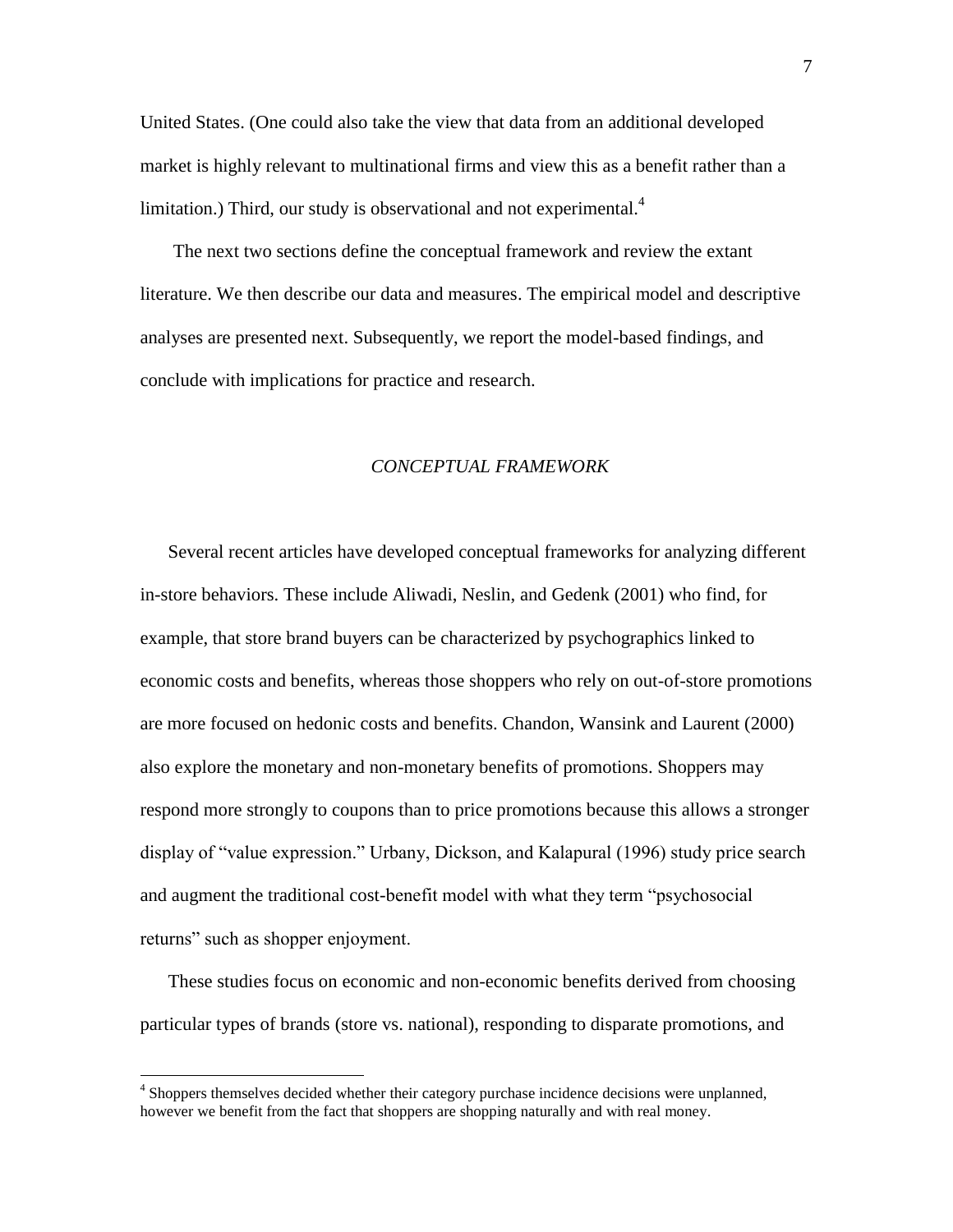searching for low prices. We also assume that a shopper engaging in unplanned category purchasing is evaluating costs and benefits. Specifically, a shopper making unplanned purchases is deciding to take advantage of an opportunity to purchase *now*, rather than to forego it and make the category purchase at future point in time on a subsequent trip. One could therefore interpret our findings in terms of how the drivers of unplanned category purchase incidence change the costs and benefits of being unplanned. Exposure to instore offers, for example, makes the benefit of purchasing now more salient, and raises the opportunity cost of foregoing purchase. Particular shopping strategies adopted in the long-run, such as searching for offers in the newspaper, may lower the opportunity cost of foregoing purchase.

## *The Unplanned Purchasing "Wedge"*

Our conceptual framework reflects the idea of a "feasible space" for unplanned category purchasing and maps directly to our Poisson model of the number of unplanned categories bought on a shopping trip (outlined subsequently). Figure 1 plots the number of unplanned category purchases (*y*-axis) against total number of categories purchased (*x*axis). The *x*-axis starts at 1, indicating that on any given shopping trip at least one product category will involve a purchase. The *y*-axis starts at 0, since it is possible that a shopping trip involves no unplanned category purchases.

### [Figure 1 About Here]

Some extreme cases are worth noting. First, a shopper whose shopping behavior is "completely unplanned" is represented by the line that extends from the point  $(1,1)$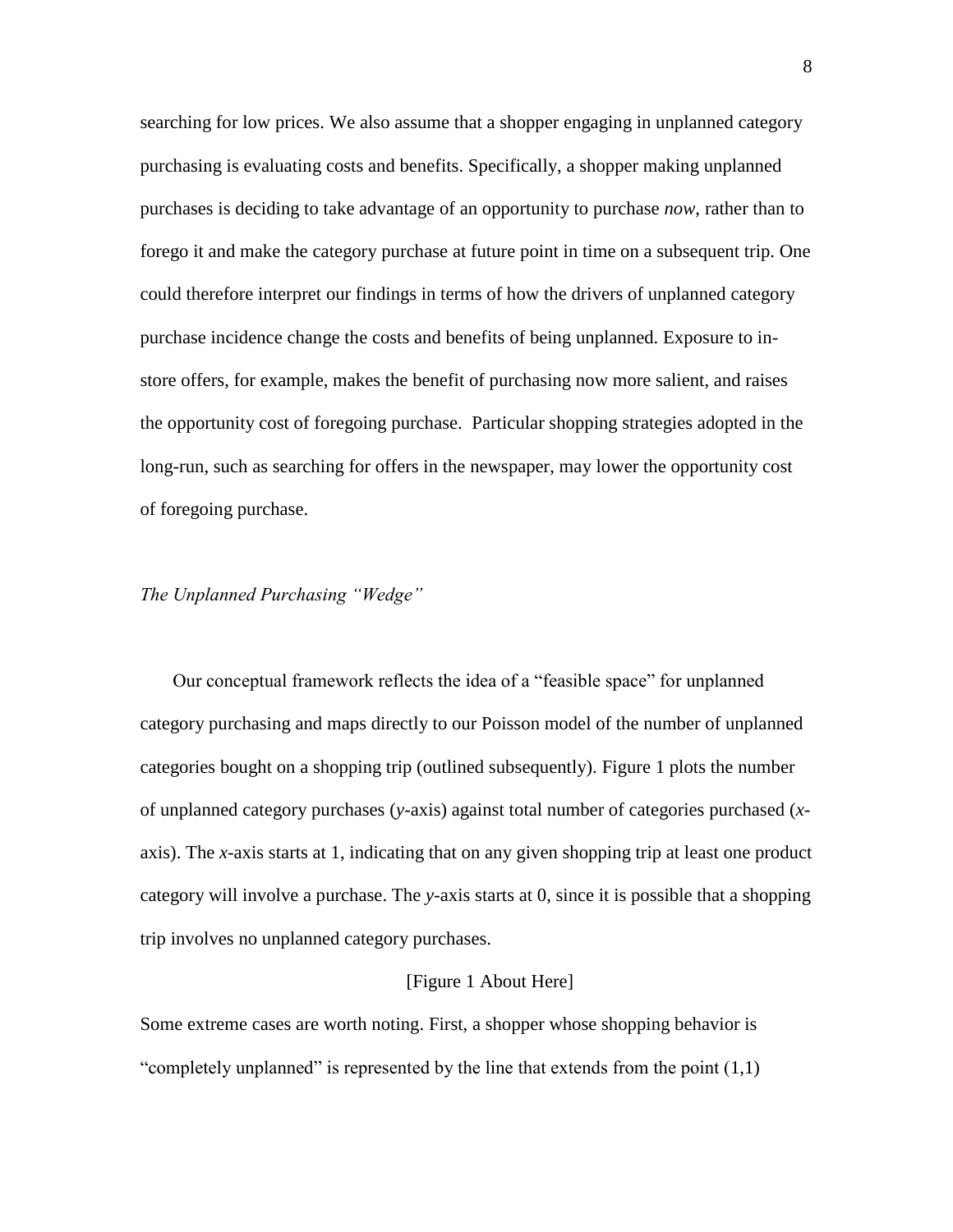through the point (*N*, *N*). That is, independent of the number of category purchases made, each is unplanned. Second, a shopper whose behavior is "completely planned" is represented by the line that extends from (1,0) through the point (*N*, 0). The interior of these two extremes represents the "feasible set" with respect to unplanned purchasing.

Conventional wisdom might suggest a third line (the dashed line), perhaps with a slope of .70, implying that, in aggregate, 70% of all product categories purchased are not planned in advance. How could one arrive at 70%? At one extreme imagine a world with 100 single-category shoppers, 30 of whom always plan (i.e., those at the point (1,0)) and 70 who never plan (i.e., those at the point (1,1)). At the other extreme, perhaps all shoppers always buy ten categories, seven of which are unplanned. The single-category example is less plausible than the ten category example, yet some weighted average of the two would need to yield 70%. The mix of consumer behavior in the population that would lead to an aggregate finding of 70% is not well understood. We therefore suggest that the analysis should take account of the factors in Table 1 and seek to "locate" a shopping trip on the *x*-axis—by controlling for the context within which the trip takes place—who is taking the trip, where, and for what reason(s), and then explain the conditional variation along the *y*-axis (number of unplanned category purchases).

#### *A Categorization of Model Variables*

The statistical model presented subsequently accounts for variation in unplanned category purchasing at the level of the shopper, shopper-store combination, and shopping trip. To this categorization based on the structure of the empirical model, we add a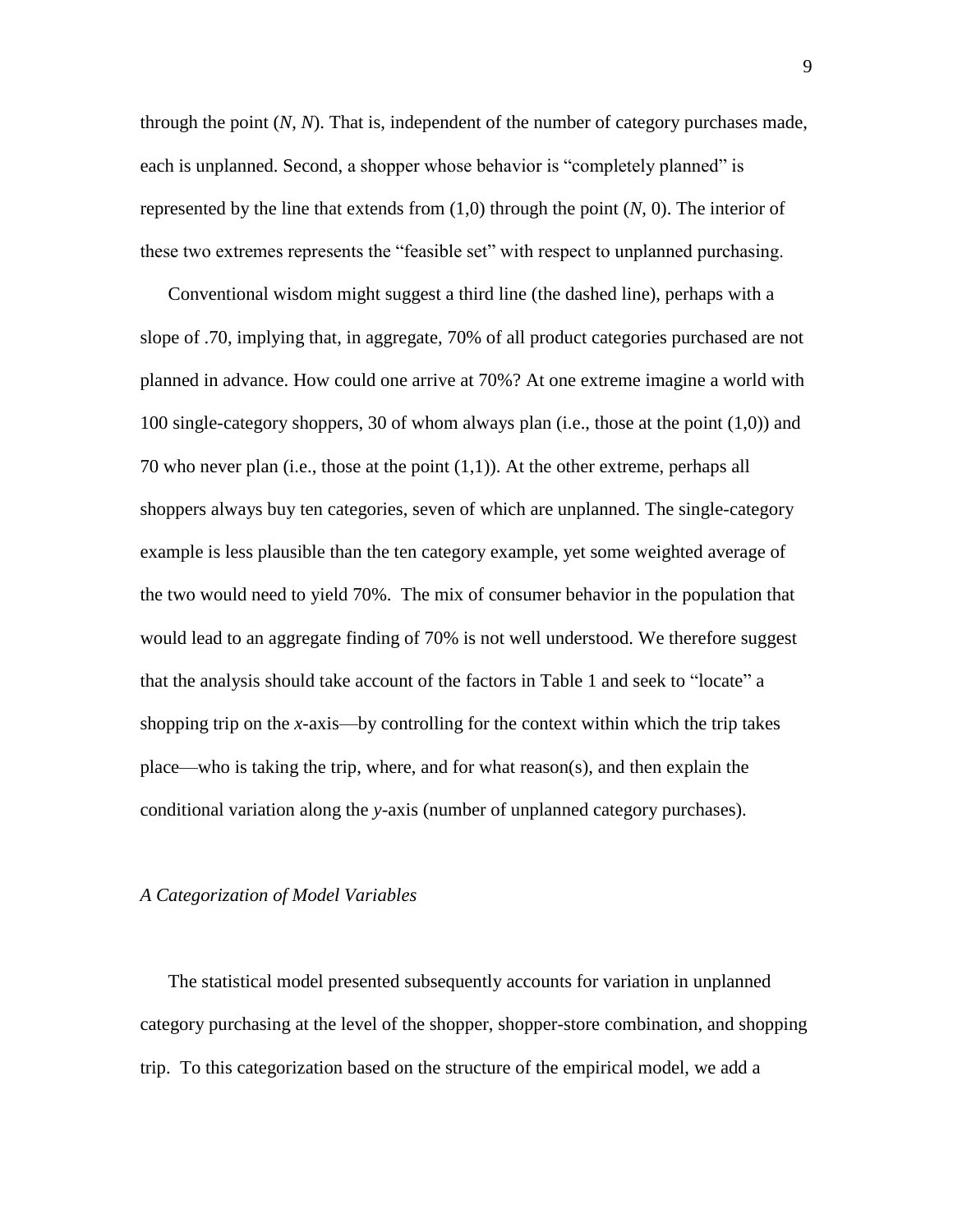substantive dimension (see columns of Table 1). Table 1 indicates in which of nine possible cells each variable in our study falls.

### [Table 1 About Here]

Variables in the "out-of-store" category represent known drivers of store choice, such as shopper traits like demographics (Bell, Ho, and Tang 1998), shopper-store perceptions such as price and assortment image (Briesch, Chintagunta, and Fox 2008), and shopping trip state variables such as distance to the store or the time taken to get there (Fox and Hoch 2005). To this latter category we add less-often collected measures such as whether the trip to the store itself was planned, and whether the store visit was part of a multistore trip. "In-store" variables cover what actually occurs in the store environment, again as a function of shopper traits, shopper-store perceptions and trip-specific state variables. Naturally these include contextual variables like time spent shopping, self-reported shopping ease, and whether there were special offers seen in store (e.g., Park, Iyer and Smith 1989; Inman, Winer and Ferraro 2008).

The final column of Table 1 covers "shopping habits," and we distinguish between two types. There are habits related to the overall shopping strategies that remain constant over shopping trips for a given shopper. These include information gathering tendencies and overall shopping efficiency goals. Second, there are variables related to shopping tactics or mission goals that change from trip to trip (e.g., major trip, immediate needs).

### *LITERATURE REVIEW*

In the Introduction we quoted Inman, Winer, and Ferraro (2008) on the "perplexing dearth" of research on unplanned purchasing and offered two rationales: (1) it is hard to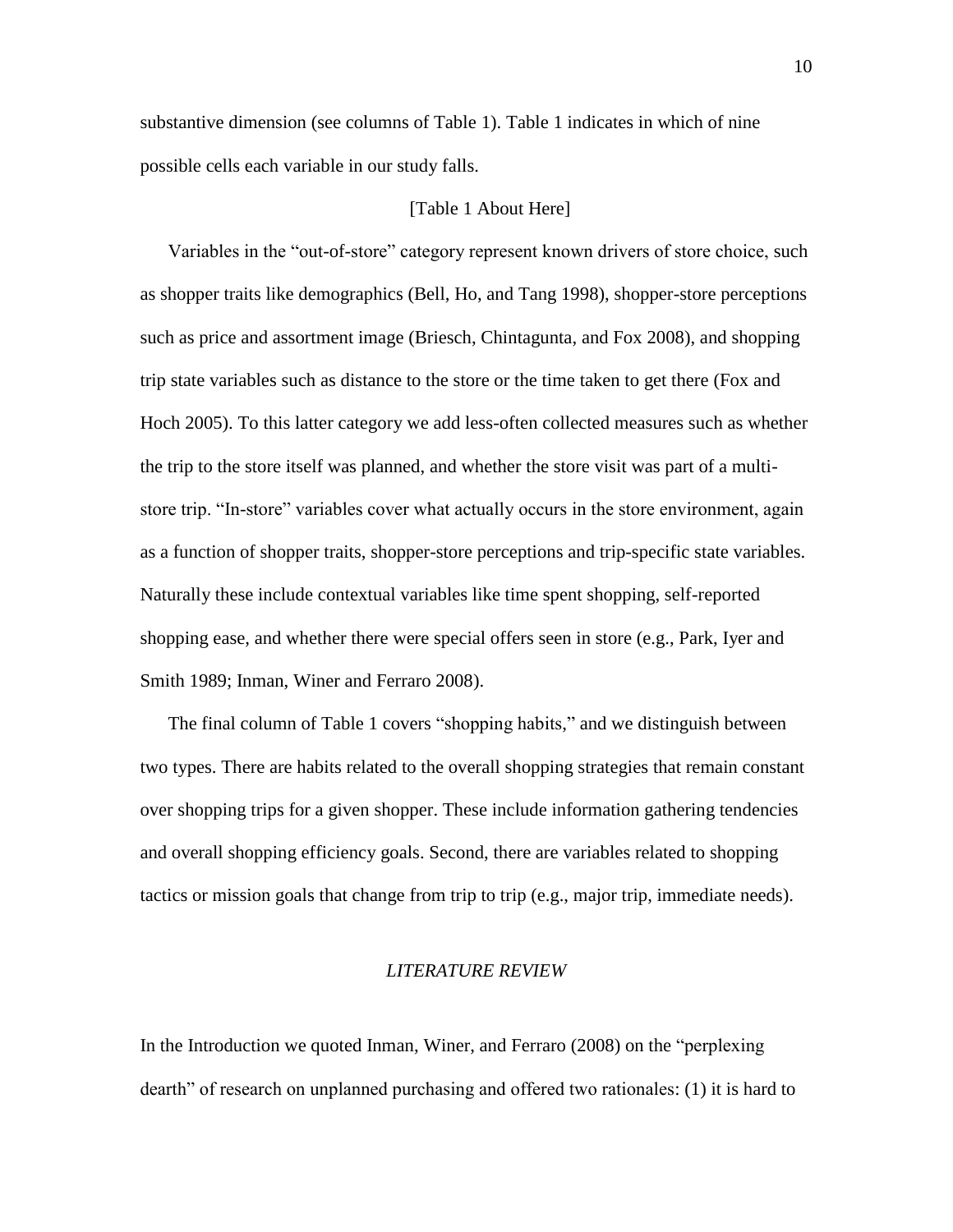obtain suitable data, and  $(2)$  "unplanned purchasing" can be defined and studied in many ways. Thus, we summarize extant literature by emphasizing data and methods used, and the level of aggregation at which unplanned purchasing is studied.

#### *Data, Measures, and Methods*

 $\overline{a}$ 

Table 2 summarizes the data, measures, methods, and key findings from past research and helps frame our literature review.

### [Table 2 About Here]

Kollat and Willett (1967) use cross-sectional shopper intercept data from 596 shoppers who can make purchase decisions in up to 64 product categories. Prior to shopping, individuals in the "experimental condition" recorded their purchase intentions in an entrance interview and then turned over their receipts upon exit.<sup>5</sup> In Granbois (1968), 388 "shopping parties" were interviewed about their shopping plans and then discreetly followed as they shopped. The researcher traced out the shopper's travel pattern and also recorded shopper characteristics (e.g., "age under  $30$ ") while observing from a distance.

Park, Iyer, and Smith (1989) devise a field experiment involving 68 shoppers, and analyze the effect of situational factors on unplanned purchasing. "Store knowledge" was manipulated by forcing 34 of the 68 subjects to shop in stores where they had not

 $<sup>5</sup>$  Pollay (1968) critiques the Kollat and Willett (1967) methodology and argues that purchase intentions</sup> questioning could commit the shopper to these plans, and it may also cause shoppers to revaluate their shopping motives. A reply is given in Kollat and Willett (1968).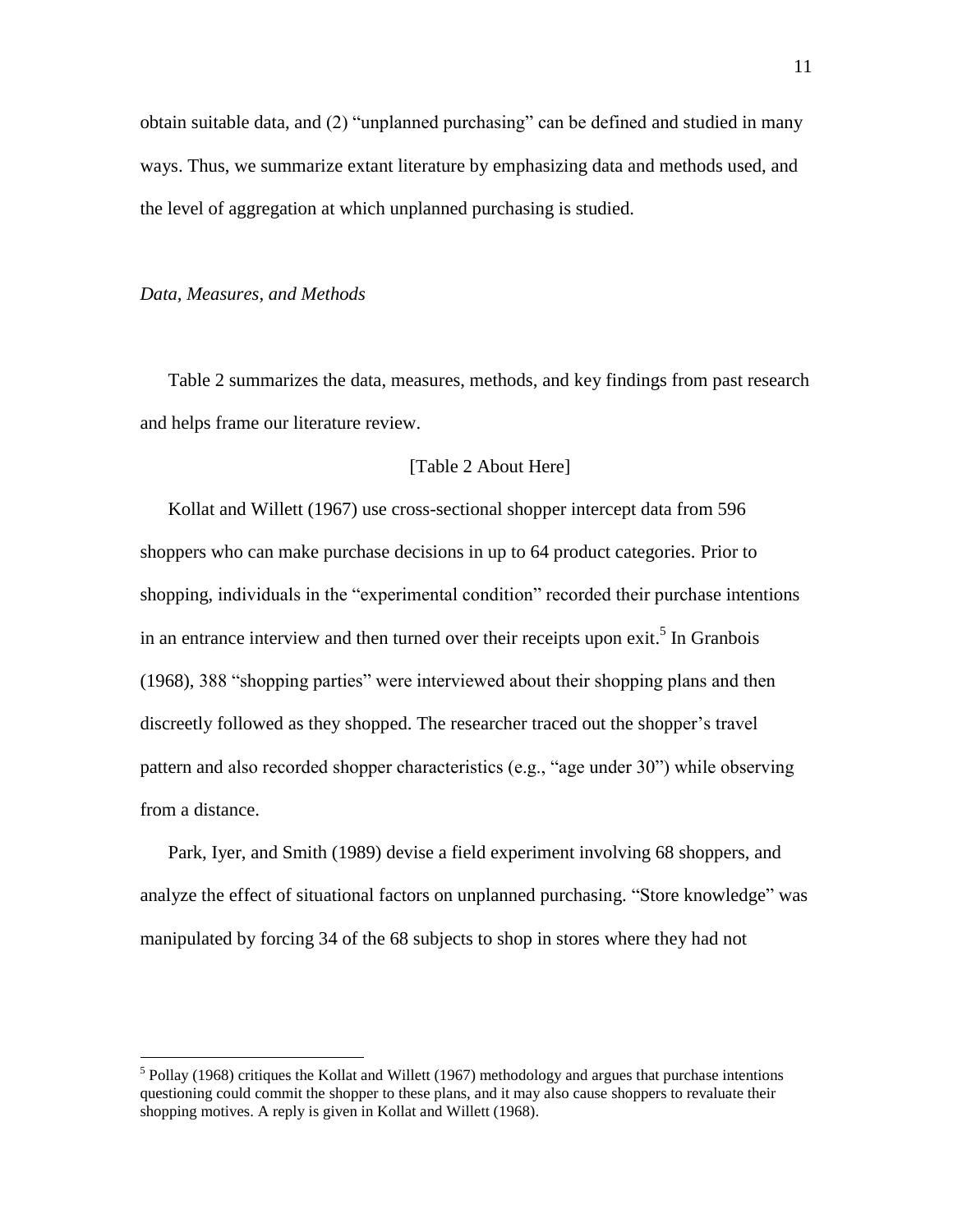previously shopped.<sup>6</sup> "Time pressure" was manipulated by giving shoppers exactly one half of time they estimated they needed to complete the shopping trip. Iyer (1989) uses the same 68 shoppers but focuses on the degree of conformity between encoded and actual purchasing sequences, as a function of store knowledge and time available for shopping. Like Kollat and Willett (1967), Beatty and Ferrell (1998) also conduct preand post-shopping interviews with shoppers. Shoppers were questioned on the "level of impulsivity" of their purchases—the final sample included 533 shoppers, 153 of whom made purchases that could be considered "impulsive" (Beatty and Ferrell 1998, p. 178).

Rook and Fisher (1995) conduct two laboratory studies with 212 undergraduate students and gather field data from 104 shoppers in a large mall. Data from the undergraduates are used to examine the "impulsivity trait" and potential moderating factors including normative aspects of unplanned buying (e.g., impulsively buying a gift could be considered "good"; other types of impulsive buying could be considered "bad"). Inman, Winer, and Ferraro (2008) obtain field data from 2,300 shoppers in 14 cities in the United States. Consumer self control factors and category characteristics are found to be especially important in driving unplanned purchases.

In a departure from the dominant methodology, Bucklin and Lattin (1991) use scanner panel data. They treat the shopper's state—planned or opportunistic—as latent and relate it to three strictly behavioral measures, "deal loyalty", "inventory on hand", and "store loyalty" and then compute unplanned category purchase incidence probabilities two product categories—saltine crackers and ground coffee.

 $6$  These stores did however belong to a store chain with which shoppers were familiar. In this way the researchers can control for shopper knowledge of store brands, and general merchandizing conditions.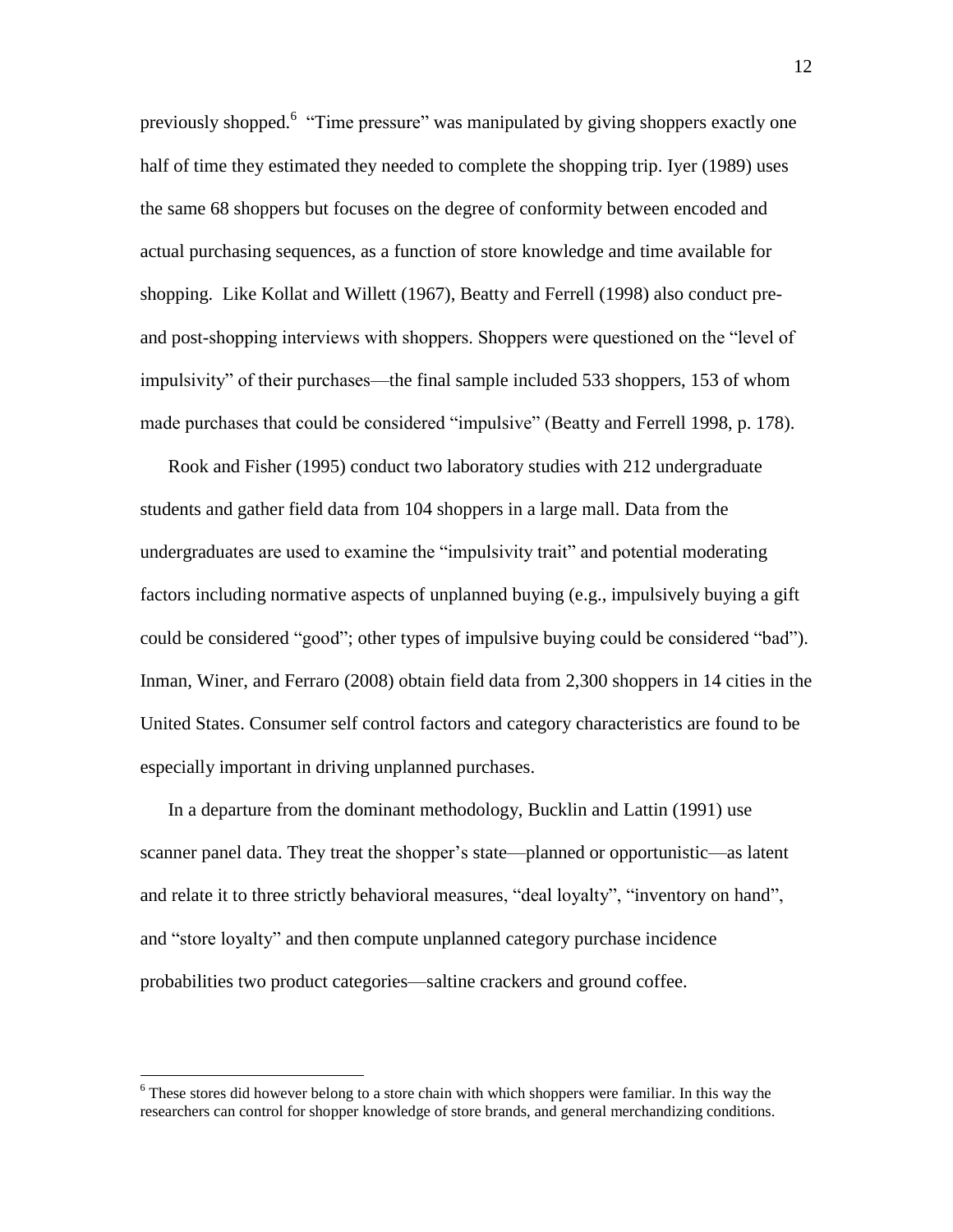In summary, many studies use one-shot experiments which collect shopper interview data in the field. Aside from Bucklin and Lattin (1991) and our study, all use crosssectional data thereby preventing examination of within-shopper across-trip effects. Moreover, in experimental studies the researcher determines whether a purchase is unplanned by directly questioning the shopper or unobtrusively tailing them in the store. In our study shoppers themselves decide whether a category purchase is planned (we elaborate more on our data collection procedure in the following section). The experimental approach (e.g., Park, Iyer and Smith 1989), is perhaps best at finding evidence of causal relationships, yet the typical set of variables considered is limited. Likewise, empirical studies often focus on particular types of variables (e.g., consumer traits in Kollat and Willett 1967 and store environments in Lee and Ariely 2006). By contrast, our study uses an extensive set of covariates and links them to unplanned category purchase incidence in the context of a household, store, and trip-level hierarchical model. Our study is also distinct in that unplanned category purchase incidence is analyzed relative to the total number of product categories purchased, not just one category at a time (e.g., Bucklin and Lattin 1991).

#### *Definitions of "Unplanned Purchasing"*

Kollat and Willett (1969, p. 81) note that "... definitions differ not only in degrees of precision but, more basically in the amount and type of decision making involved ..." Twenty years later Abratt and Goodey (1990) note an enduring "lack of consensus." Attempts to achieve consensus are likely to be counterproductive. Rather, it is incumbent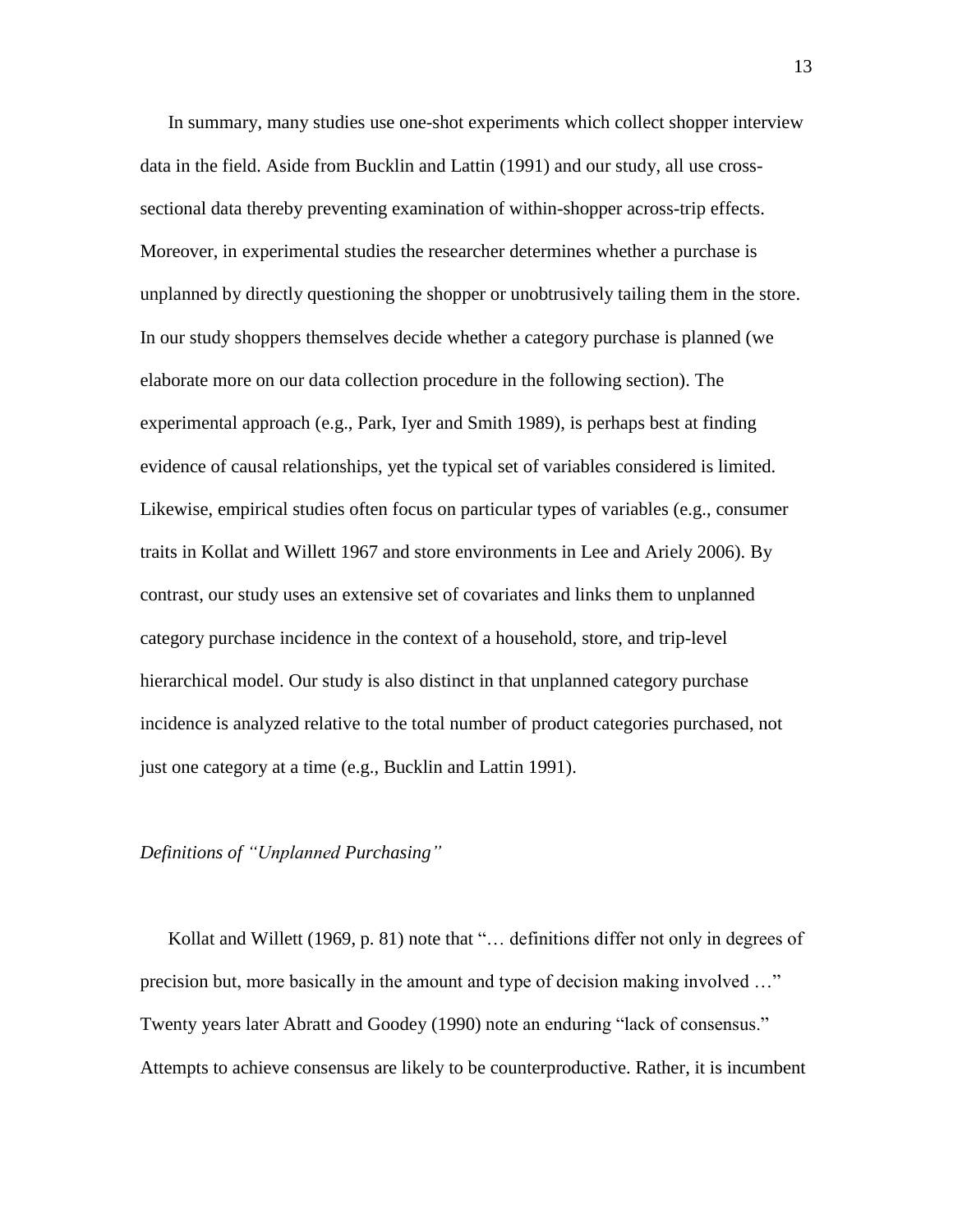upon researchers to define "unplanned purchasing" concisely within the bounds and objectives of a particular study. We briefly review key elements of various definitions and advocate our focus on *unplanned category purchase incidence*.

Kollat and Willett (1967) propose a five-level intentions typology ranging from ―Product and brand—Before entering the store the shopper knows both the product and brand of product to be purchased" to "Need not recognized—Before entering the store the shopper does not recognize the existence of a need, or the need is latent until she is in the store and has been exposed to its stimuli" (Kollat and Willett 1967, p. 21). These intentions relate to three possible outcomes: (1) Product and brand purchased, (2) No purchase, and (3) Product purchased, but brand not purchased. "Unplanned purchasing" combines the intention "Need not recognized" and the outcome "Product and brand purchased.‖ In Bucklin and Lattin (1991, p. 26), a shopper in the opportunistic state ―…has not considered a purchase or, having considered a purchase, has not decided whether or what to buy". Inman, Winer, and Ferraro (2008) define specifically planned ("buy Pepsi"), generally planned ("buy soft drinks"), and unplanned purchasing. Finally, Rook and Fisher (1995) and Beatty and Ferrell (1998) draw a distinction between unplanned buying and impulse buying. The latter is precipitated by a spontaneous urge to buy (see also Strack, Werth, and Deutsch 2006; Vohs and Faber 2007).

We focus on *unplanned category purchase incidence* for three reasons. First, planning at the category level reflects the way most items are listed. Block and Morwitz (1999) found that only 9.4% of purchased items were written on a shopping list with a specific brand name. The only prior longitudinal study (Bucklin and Lattin 1991) also focuses on category purchase incidence. Second, category-level intentions can be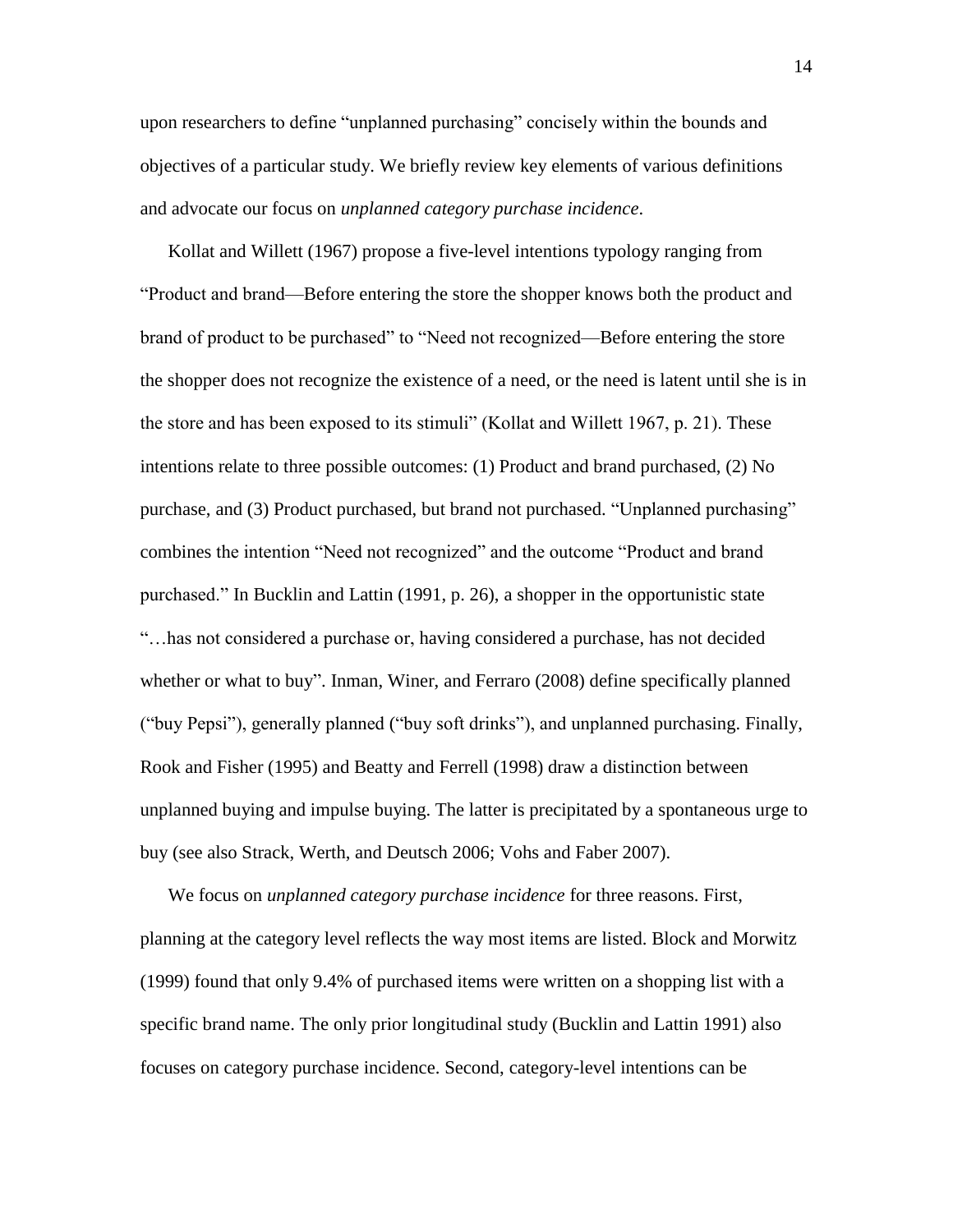measured parsimoniously. (In our study shoppers indicate for each category purchase whether it was "planned in advance of the store visit and purchased" or simply "decided in store and purchased". Pre-tests revealed that this formulation was easily understood.) Third, unplanned category purchases are of interest to retailers. By modeling the number of unplanned category purchases per trip we can assess the implicit hypothesis from industry studies that unplanned purchasing is a "fixed proportion" of the basket size (e.g., the beginning quote from Paco Underhill).

### *Previous Empirical Findings and Variables in This Study*

*Household Traits*. Unplanned purchasing is higher for couples married less than ten years (Kollat and Willett 1967), females, and larger households (Inman, Winer, and Ferraro 2008). Rook and Fisher (1995) and Beatty and Ferrell (1998) show unplanned buying is higher for individuals with a greater "impulsivity trait". This suggests we need to broaden our conceptualization of traits away from demographics alone.

*Situational Factors*. Unplanned purchasing is, in general, negatively related to use of shopping lists (Abratt and Goodey 1990; Kollat and Willett 1967; Inman, Winer, and Ferraro 2008) and positively related to "major shopping trips" (Kahn and Schmittlein 1989), in-store marketing activity (Abratt and Goodey 1990), and payment by check or credit card (Inman, Winer, and Ferraro 2008). Two prominent situational variables are "time spent shopping in the store" and "store knowledge" (e.g., Park, Iyer, and Smith 1989). More time spent in the store increases exposure to in-store information, and the ability to retrieve forgotten needs, which leads to more unplanned buying (Granbois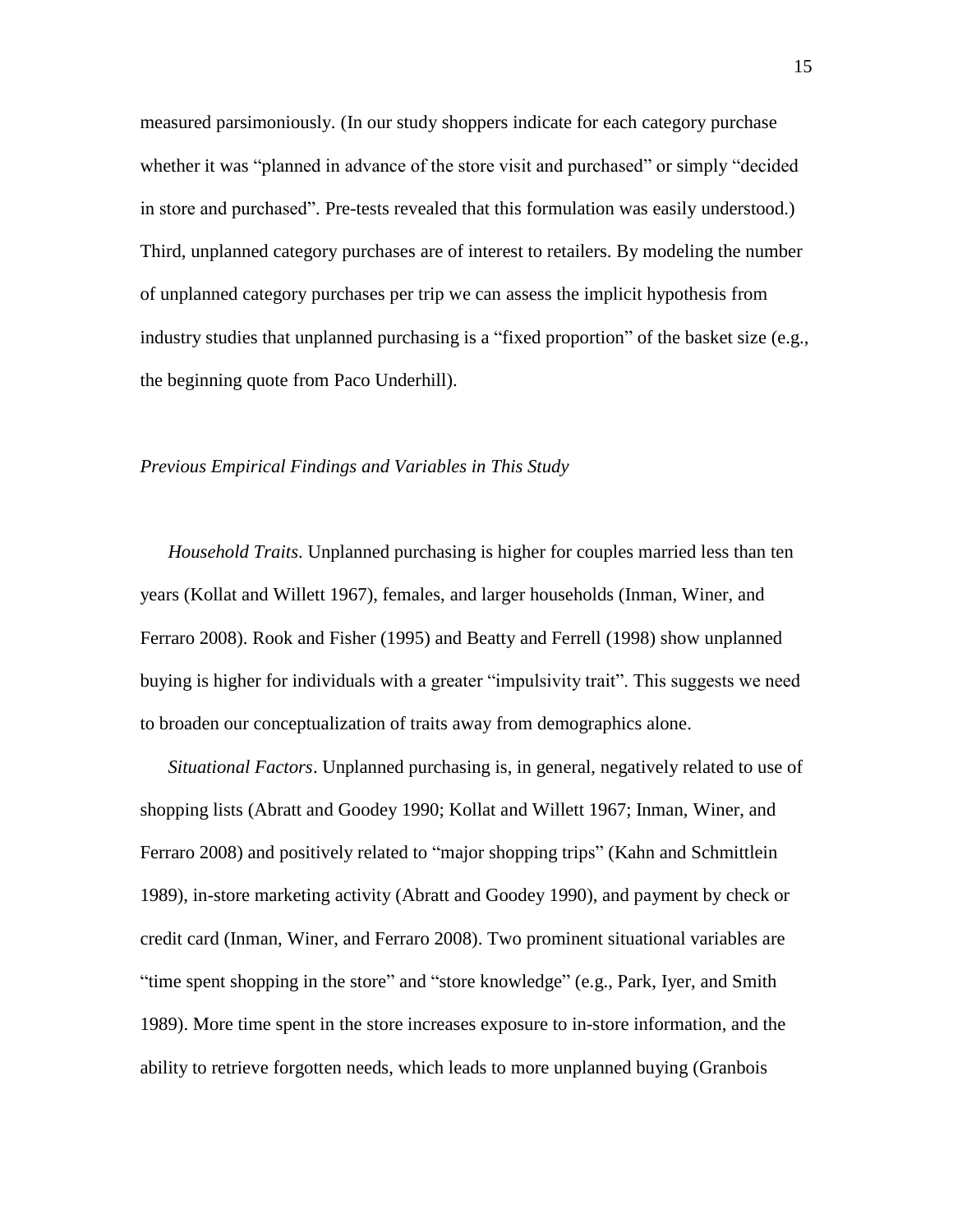1968; Park, Iyer and Smith 1989). Shoppers in unfamiliar settings also engage in more unplanned buying (Bettman 1979; Bucklin and Lattin 1991; Iyer 1989; Park, Iyer, and Smith 1989). In the literature "familiarity / store knowledge" has been measured by putting shoppers in stores they had not previously visited (Park, Iyer, and Smith 1989), or by the proportion of times a shopper visited a store during an initialization period (Bell and Bucklin 1999; Bucklin and Lattin 1991).

#### *DATA AND MEASURES*

The panel data contain over 18,000 category purchases, and cover 58 product categories (see Appendix B). Participating households were screened to be representative of the market for the country in question, and according to the likelihood of full compliance with the study. They were paid 20 Euros for their cooperation. For each trip, households completed a short questionnaire and checked off for each category purchased (among 58 product categories) whether a purchase was "planned in advance of the store visit and purchased" or simply "decided in store and purchased."<sup>7</sup> The questionnaire included several other questions (to help populate Table 1). Households were instructed to complete a new questionnaire as soon as possible after completing each shopping trip, and to attach their grocery receipts to the questionnaire (this was done to ensure accurate reporting). After two weeks of observation, the research firm visited each household and collected the questionnaires.

 $<sup>7</sup>$  The stated goals of the survey did not include studying unplanned purchase behavior, but were to study</sup> shopping habits in general.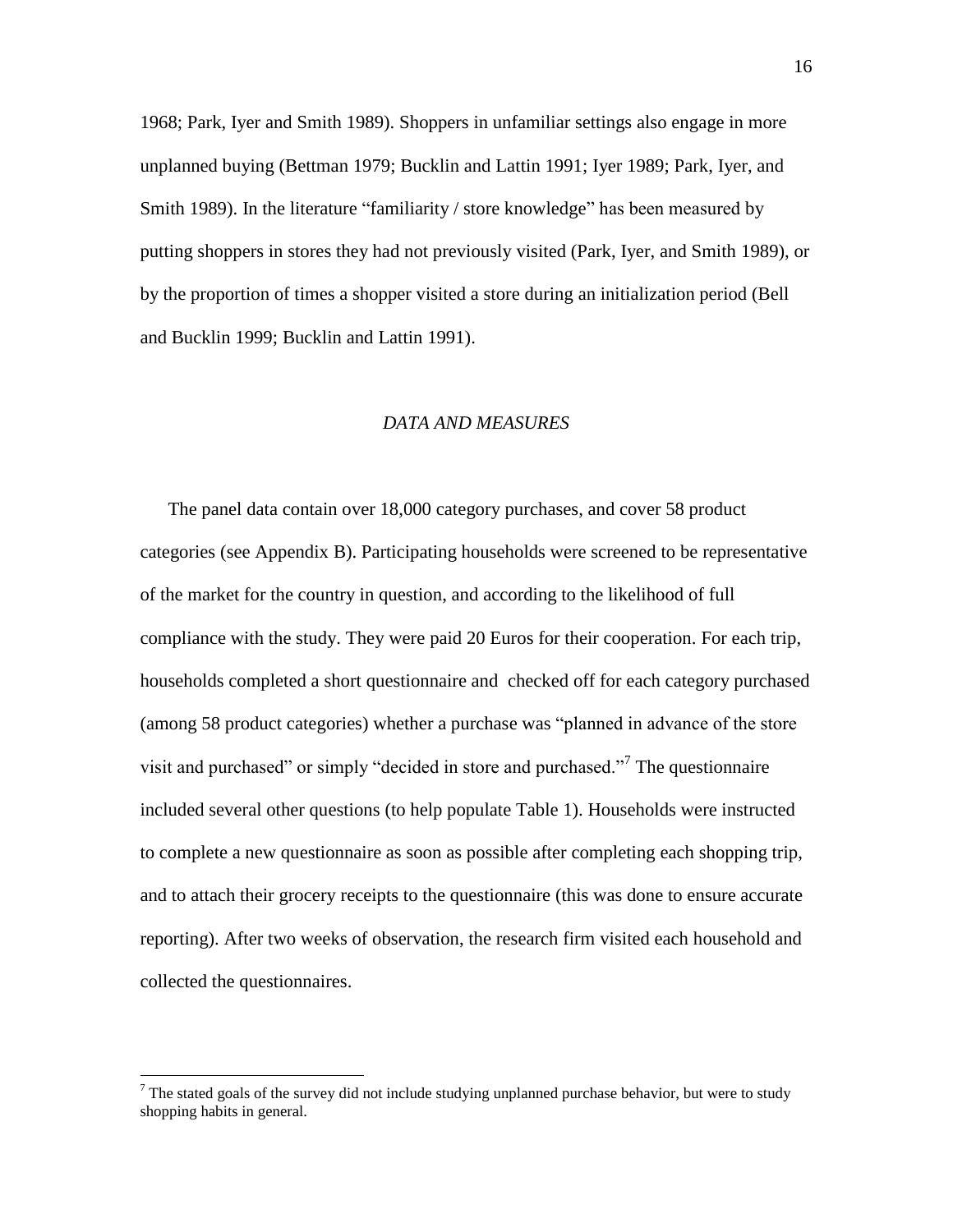We focus on households that have at least 4 shopping trip observations. The usable data comprise 434 households; these households take 2,945 supermarket shopping trips during the two-week observation period in July 2006. The average number of trips taken per household is 6.8 (the range is 4 to 17). Trips can occur at of twenty-one distinct supermarkets and households visit on average 2.3 different supermarkets 3.0 times each. To this extensive panel data of trip-specific measures we added a second dataset containing household trait and household-store perception measures. These measures were obtained during 90 minute in-home interviews with shoppers. Details are provided in Table 3.

#### [Table 3 About Here]

*Household Trait* variables include household demographics (life stage and income bracket) as well as three trait measures that capture shopping habits that are part of long run shopping strategies. These latter variables are motivated by research on the importance of the "impulsiveness trait" to unplanned buying (e.g., Beatty and Ferrell 1998; Rook and Fisher 1995). We measure the propensity to: (1) become informed about prices and deals through newspapers, and (2) become informed in-store at the shelf, and (3) shop in a "fast and efficient" manner. *Shopper-Store Perceptions* vary across households and trips to *different* stores, but not trips to the *same* store. Three summated score measures—"Store Comfort and Knowledge" (Cronbach  $\alpha = .854$ ), "Price Image" (Cronbach  $\alpha = .752$ ), and "Assortment Quality" (Cronbach  $\alpha = .807$ )—are developed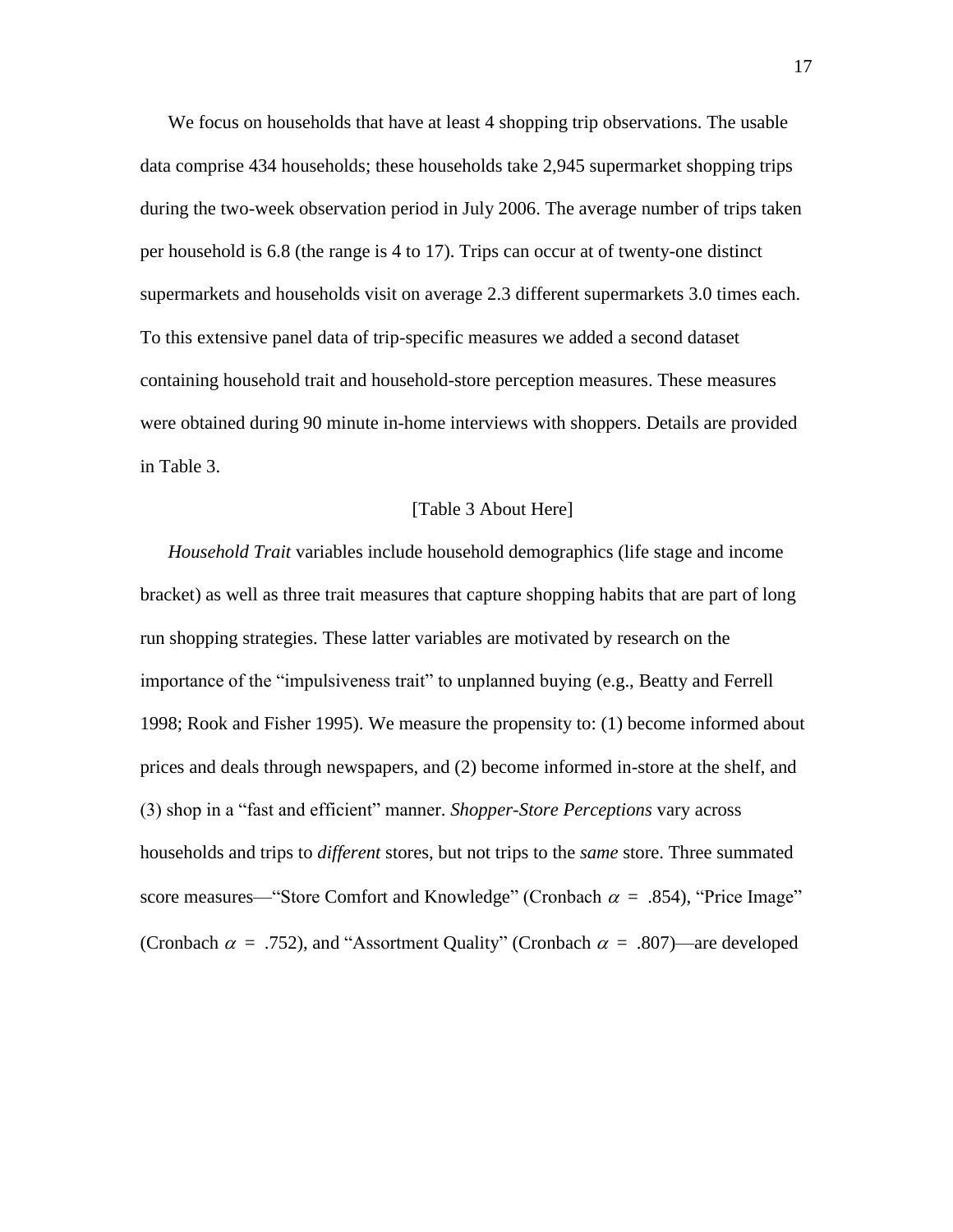from multi-item scales (see Appendix A). 8 *Shopping Trip State* factors vary across households, stores, and trips. Correlations among all variables are in Appendix C.

#### *MODEL AND DESCRIPTIVE ANALYSIS*

We use a multi-level random effects Poisson model. We first motivate the model and then provide descriptive analysis of the data.

*Consumer Shopping Behavior and Poisson Approach*

 $\overline{a}$ 

Consider the behavior of  $h = 1, 2, \ldots H$  households taking  $t = 1, 2, \ldots T_h$  shopping trips *s* = 1, 2, … *S* supermarkets. Households sometimes make more than one shopping trip in a single time interval (day). On each individual shopping trip *t* household *h*  shopping in store *s* makes a variety of category purchase decisions. For each household on each shopping trip, the total number of unplanned purchases,  $UP<sub>hs</sub>(t)$ , is observed.

We assume the number of unplanned purchases made follows a Poisson distribution. Several arguments support this decision. First, the number of unplanned purchases is an integer count variable with no a priori upper bound. Second, as shown in Ross (1996), the Poisson distribution can be derived as an approximation of the sum of independent Bernoulli random variables  $(X_1, X_2, \ldots, X_n)$  with possibly different means. To see this, let

<sup>&</sup>lt;sup>8</sup> Data collection for these measures was intensive. Each panel member was interviewed in the home and supermarkets were identified individually. The measures are properly customized to unique householdstore pairs (see Appendix A for the statements). Individual scale items were also subjected to pre-testing.

<sup>&</sup>lt;sup>9</sup> Technically, the total number of categories (58) in the consumer survey is an upper bound, but this is far away from the observed maximum number of unplanned category purchase decisions on a single trip (24). The list of the categories is given in Appendix B.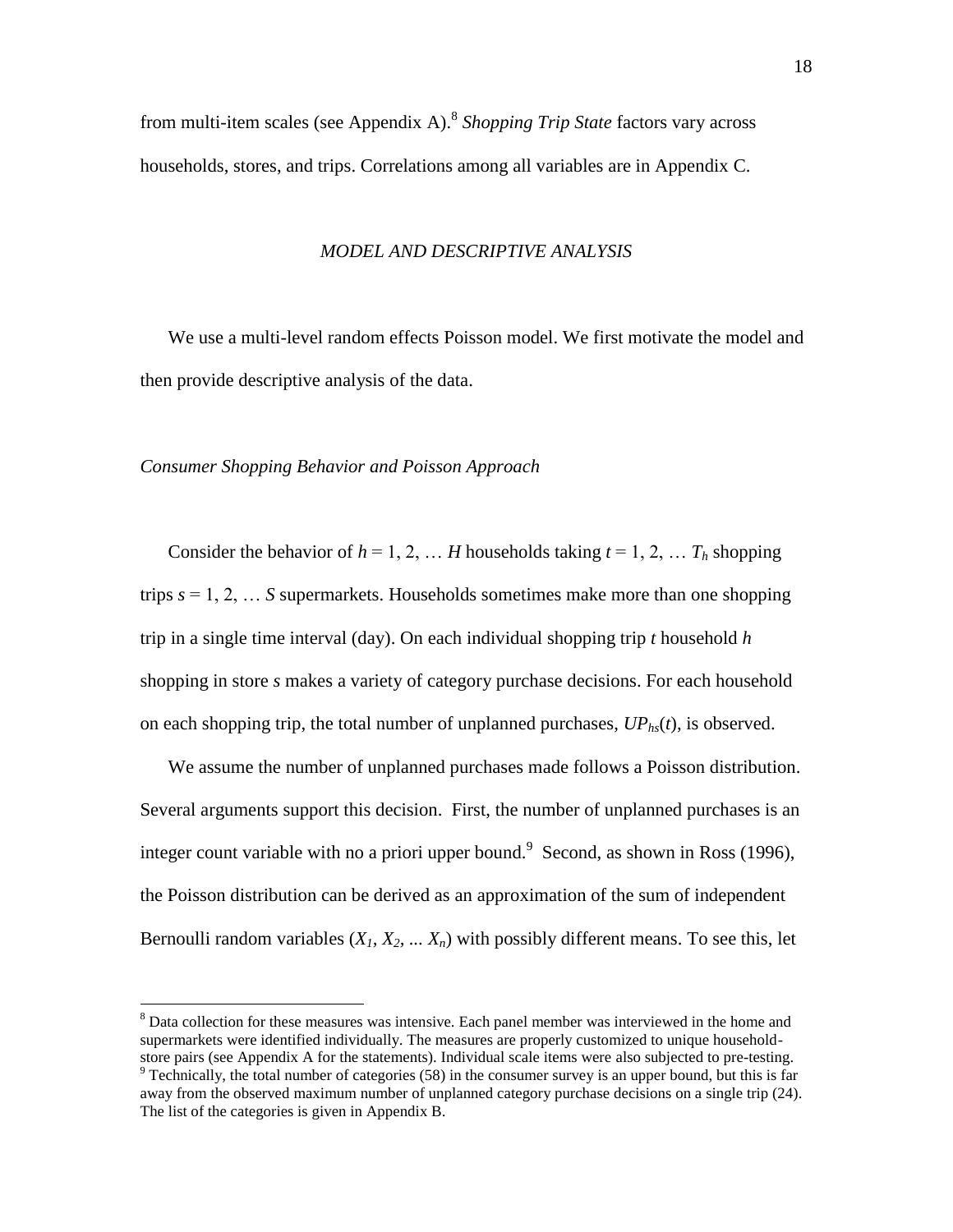$X_i$ ,  $i = 1, 2, \ldots N$  denote an indicator variable which equals 1 if the household makes an unplanned purchase in category *i*, and 0 otherwise. *N* denotes the total number of product categories. Now, dropping subscripts for households, stores, and time (for ease of exposition), let 1 *N i i*  $UP = \sum X$  $=\sum_{i=1}^{n} X_i$ . Unplanned purchase incidence probabilities will necessarily be heterogeneous across categories; specifically,  $X_i | \theta_i \sim \text{Bernoulli}(\theta_i)$ . If we further assume that  $\theta_i$  follows a Beta distribution  $B(a, b)$  across categories, the marginal distribution of  $X_i$  is Bernoulli with probability p where  $p = -\frac{a}{a}$  $a + b$  $=$  $\ddot{}$  $^{10}$  If *p* is small then the Poisson approximation states that  $UP \sim \text{Poisson}(Np)$  which leads to equation (1) below with  $Np = \mu$ . The Poisson count of unplanned purchases summed over categories is an approximation of a category-by-category analysis.

Third, the Poisson process allows us to naturally accommodate variation in exposure time, i.e., the amount of time the shopper spends in the store, and interpret the parameter as a rate of unplanned purchasing per unit time spent shopping. An alternative approach counts the number of unplanned purchases or "successes" that can occur at a predetermined number of "trials". The response variable can then be expressed as a sample proportion of unplanned purchases (Rabe-Hesketh and Skrondal 2005). However, in contrast to an often implicit assumption in discussions of unplanned category purchases, we find they are not proportional to the overall size of the market basket (see Figure 1 and the related discussion); hence, we do not model the proportion of purchases

 $10$  See Knorr-Held and Besag (1998, p. 2050) and Ross (1996). This Poisson approximation also allows unplanned purchase incidence probabilities to be weakly positively correlated across categories. Ross (1996, p. 465) provides the error bound for the Poisson approximation when correlations are present.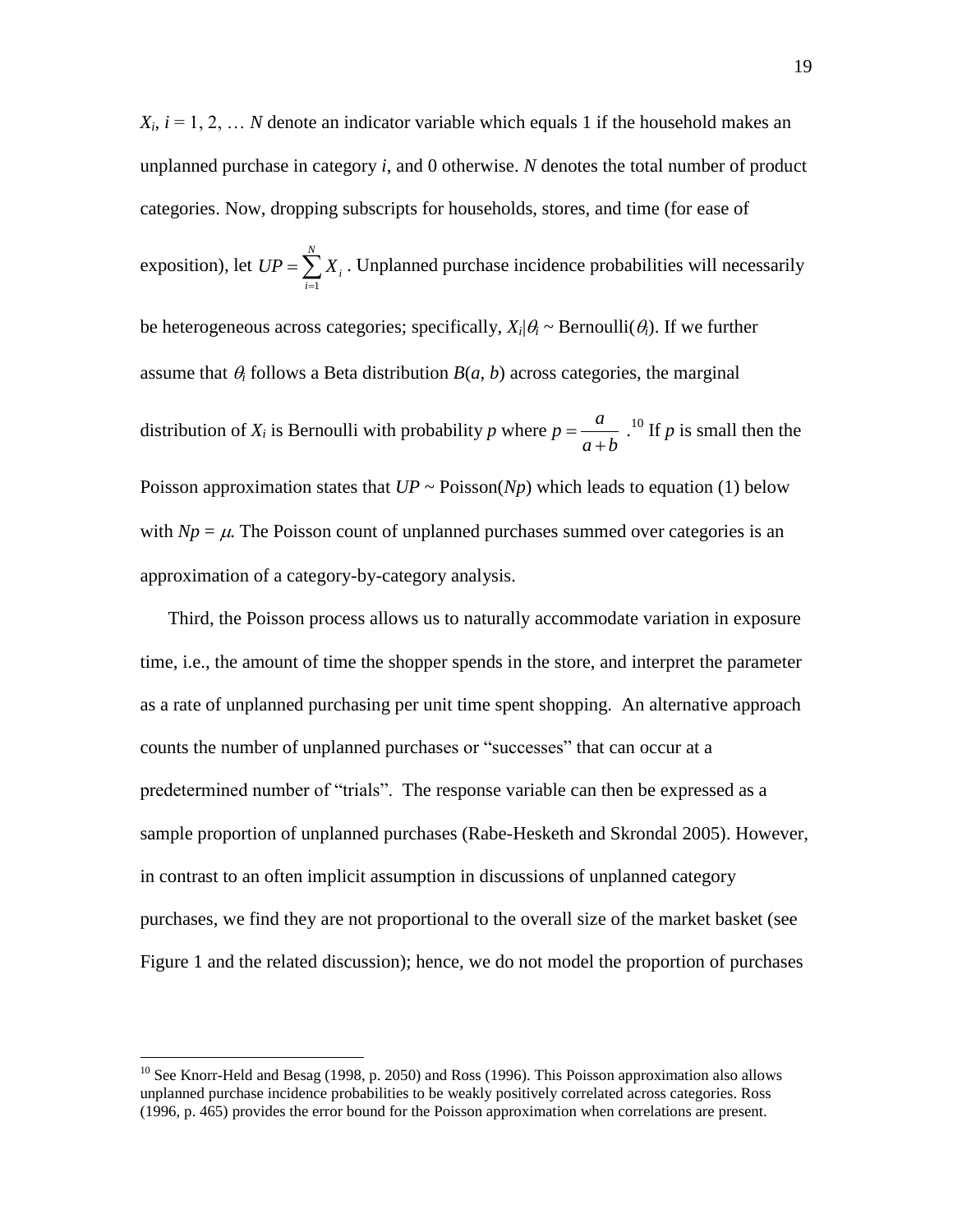that are unplanned on any given shopping trip. The number of unplanned purchases on shopping *t* in store *s* for household *h*  $UP_{hs}(t)$ , given parameter  $\mu_{hs}(t)$  is therefore

(1) 
$$
\Pr(UP_{hs}(t) | \mu_{hs}(t)) = \frac{e^{-\mu_{hs}(t)}\mu_{hs}(t)^{UP_{hs}(t)}}{UP_{hs}(t)!} \text{ where } \mu_{hs}(t) = \lambda_{hs}(t) \text{ g}(\tau_{hs}(t)).
$$

The mean of the Poisson-distributed variable,  $\mu_{hs}(t)$ , in equation (1) is a combination of the rate (sometimes called intensity)  $\lambda_{hs}(t)$ , and the time interval  $\tau_{hs}(t)$  i.e., the amount of time spent in the store, and  $g(\bullet)$  is a flexible function.  $\lambda_{hs}(t)$  is related to the model variables using a hierarchical structure that we describe next.

# *Multilevel Random Effects Model*

We adopt a two-way error components model (Baltagi 2005) since shopping trips, which are the unit of observation, belong to two overlapping categories: stores and households. Starting at the household level, we study the effect of traits that are trip and store invariant. Next, we control for household-store perceptions. Factors at the lowest level (shopping trip) vary from occasion to occasion.

The multi-level specification accounts for dependencies between, for example, different stores visited by the same household, or, different trips taken by the same household at the same store. Random effects also help correct for extra-Poisson variation, the phenomenon known as over-dispersion, since the marginal variance (integrated over the household and household-store random effect distributions) is now greater than the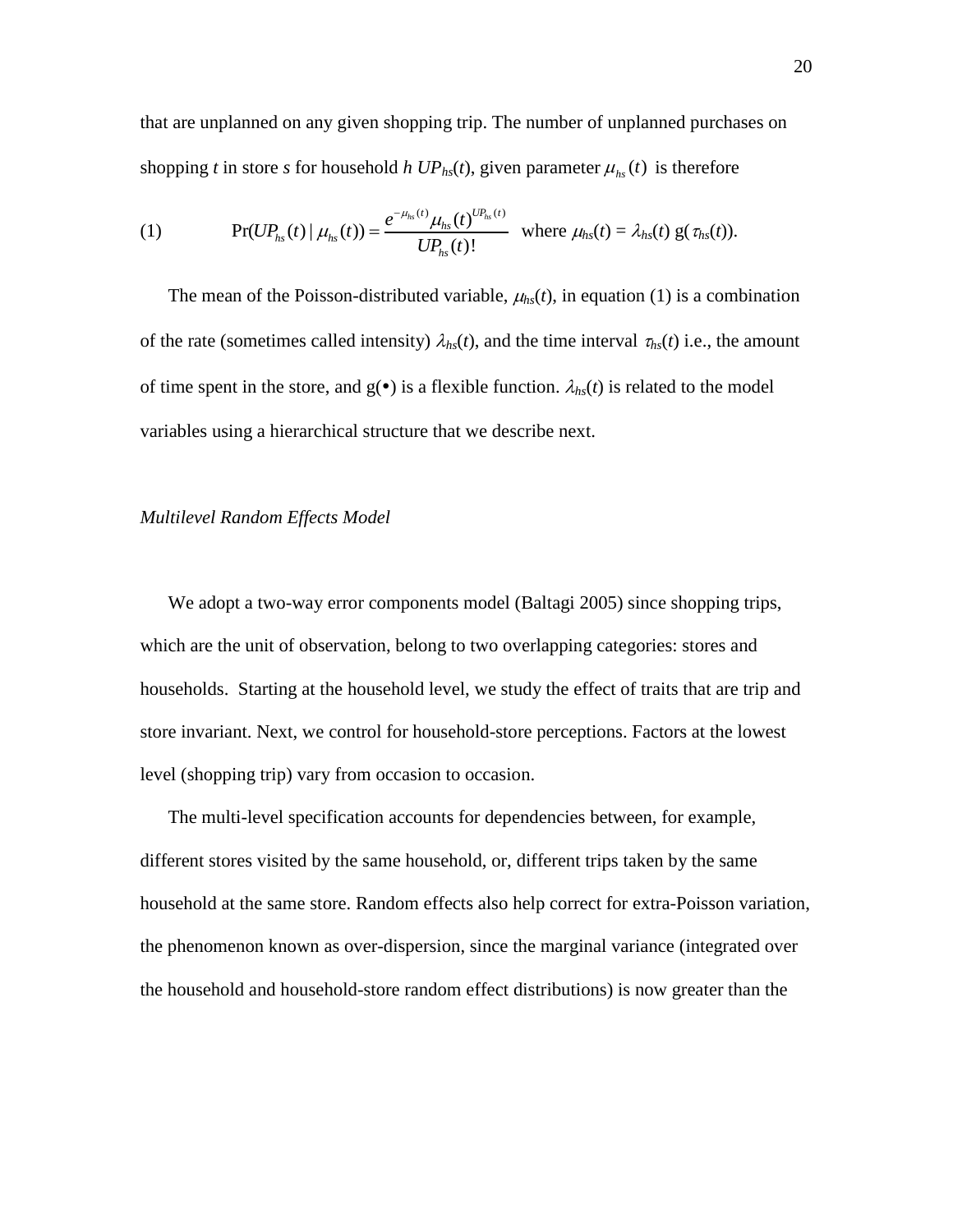marginal expectation (see Rabe-Hesketh and Skrondal 2005, p. 190).<sup>11</sup> A standard loglinear formulation relates model variables to the rate parameter,  $\lambda_{hs}(t)$ . Specifically,

$$
\ln(\lambda_{hs}(t)) = \beta x_{hs}(t) + v_{h} + \omega_{hs} + \phi_{s}
$$
\n(2) 
$$
\begin{aligned}\nv_{h} &= \gamma z_{h} + \zeta^{(1)}_{h} \quad \text{with } \zeta^{(1)}_{h} \sim N(0, \sigma_{1}^{2}) \text{ and } \zeta^{(2)}_{hs} \sim N(0, \sigma_{2}^{2}). \\
&\omega_{hs} &= \delta w_{hs} + \zeta^{(2)}_{hs}\n\end{aligned}
$$

The log rate depends on household, store, and trip-specific trip specific variables  $x_{hs}(t)$ , and on higher level store-household ( $\omega_{hs}$ ), and household variables ( $v_h$ ) listed and defined in Table 2. Store effects that are shared across households are controlled with storespecific fixed effects,  $\phi_s$ . Random intercepts  $v_h$  and  $\omega_{hs}$  are the outcomes of hierarchical regressions on observed household *z<sup>h</sup>* and household-store variables *whs*, respectively. The terms  $\zeta^{(1)}$ <sub>h</sub> and  $\zeta^{(2)}$ <sub>hs</sub> are the errors in the household and household-store regressions.

#### *Descriptive Analysis: Unplanned Category Purchase Incidence*

*Variation Across Households and Shopping Trips*. Figure 2 presents the relationship between the number of unplanned categories purchases and the total number of products purchased, the empirical analog of the conceptual framework in Figure 1. The *x*-axis records the number of categories bought. The *y*-axis shows the *average* number of category-level unplanned purchases for a basket of a specific size, and the *maximum* number of observed unplanned category purchases across all households and shopping

trips, for that same basket size. Figure 3 shows, for example, that baskets of two

<sup>&</sup>lt;sup>11</sup> While we cannot estimate a third trip-level random effect, we nevertheless compared the Poisson model to a quasi-likelihood approach (see Rabe-Hesketh and Skrondal 2005, p. 188-89) that separately specifies an expectation and a variance scale parameter. The results were qualitatively identical and the estimated scale parameter was very close to one. Hence, our model with random effects at the household and household-store levels suitably controls for over-dispersion.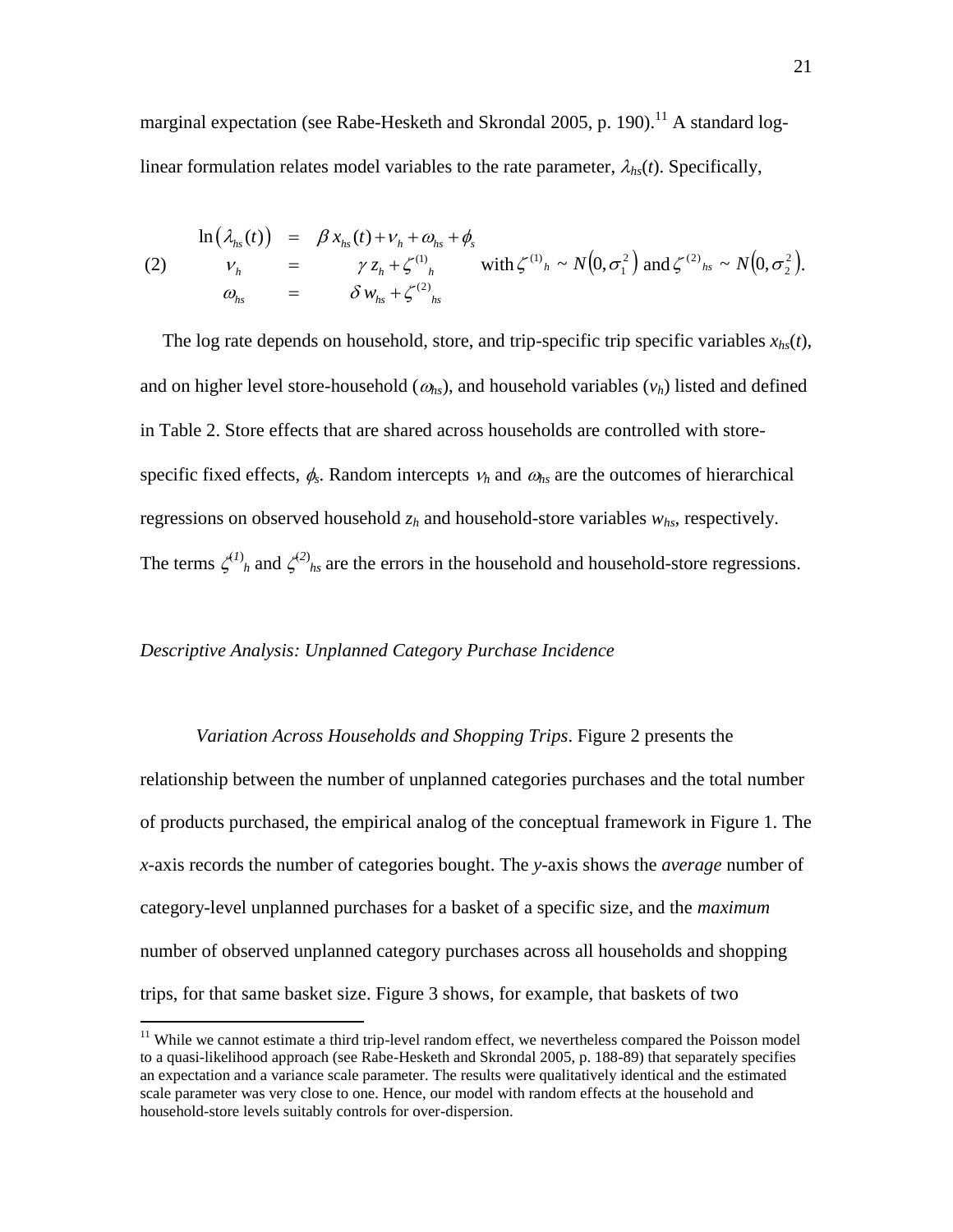categories contain *at most* one unplanned category purchase, but on average about .20 unplanned category purchases. Baskets of three contain *at most* two unplanned purchases, and on average about .51 unplanned purchases, and so on.

# [Figure 2 About Here]

Figure 2 reveals three important empirical regularities. First, when the shopping trip involves a *single* category, that purchase is *always* planned in advance. The maximum number of observed unplanned category purchases never exceeds the total basket size minus 1. In other words, there are no completely unplanned trips in the 2,945 shopping trips observed. Secondly, the overall of level of unplanned category purchase incidence, as measured by the average bars, is significantly lower than 70%. In fact, the overall average number of unplanned category purchases across all basket sizes is 1.13, and the average basket size is 6.4. Thus the average proportion of category purchases which are unplanned is approximately 18%. Figure 2, however, also reveals the difficulty with such statements, because *at the level of category purchase incidence*, the proportion of unplanned buying is *not* constant. In summary, the distribution of unplanned category purchases recorded in our data challenge common assumptions regarding the overall occurrence, and proportionality, of unplanned category purchasing. These results also have implications for theory, discussed in the Conclusion section.

#### [Figure 3 About Here]

To what extent is observed unplanned category purchase incidence driven by a few households as a fundamental part of their shopping strategy, versus a "semi-regular" aspect of shopping behavior for most households? Figure 3 addresses this. The *x*-axis records the *total* number of unplanned category purchases per household across *all*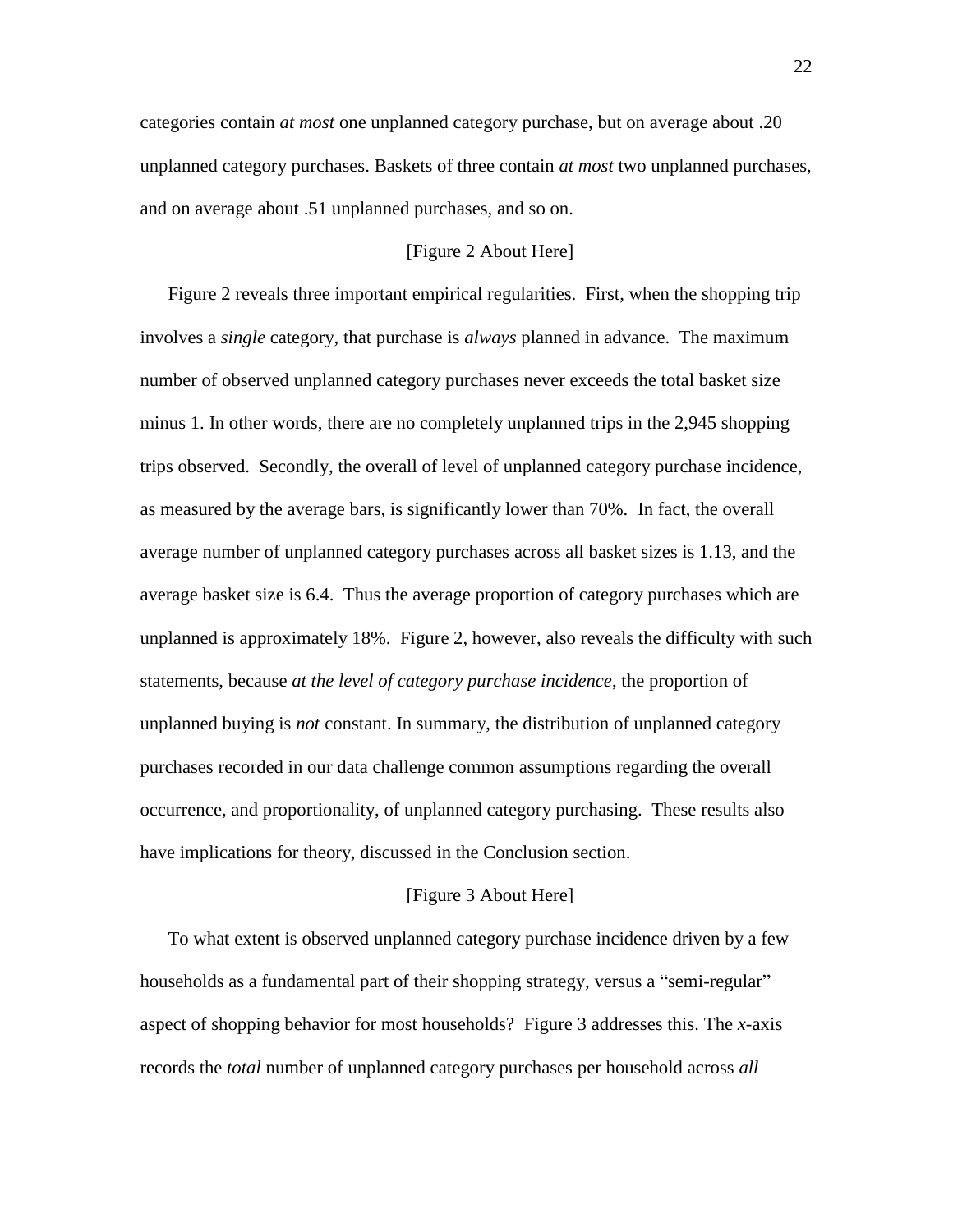shopping trips made by that household. One quarter of all households *never* make an unplanned category purchase. Among the other three quarters, there is considerable variation in the propensity to do so. We examine these large differences next.

#### *MODEL-BASED FINDINGS*

First, we estimate an intercepts-only model and decompose the variation in unplanned category purchase incidence due to each level of the model. Next, we report estimates and marginal effects for the full model with Household Traits  $(\delta)$ , Household-Store Perceptions  $(\gamma)$ , and Shopping Trip Factors  $(\beta)$ .

### *Decomposing the Variation due to Households, Household-Store Perceptions, and Trips*

Our panel data are well-suited to variance decomposition since we have multiple observations from the same set of shoppers over shopping trips. Table 4 shows that the majority of the variation in unplanned category purchase incidence is attributable to households (the estimated variance of the household-level random effect is 1.879). This implies that about two-thirds of the households will have a total number of unplanned category purchase incidences per trip between .19 and 1.92. <sup>12</sup> Variation due to *different* trips to the same store is 1.027. Far less variation is due to the same household visiting other stores (.313) or to store effects (.027).

### [Table 4 About Here]

 $12$  The overall intercept (not reported in Table 3) is -.720 and one standard deviation above and below is  $=\exp(-.720 \pm \sqrt{1.879})$ .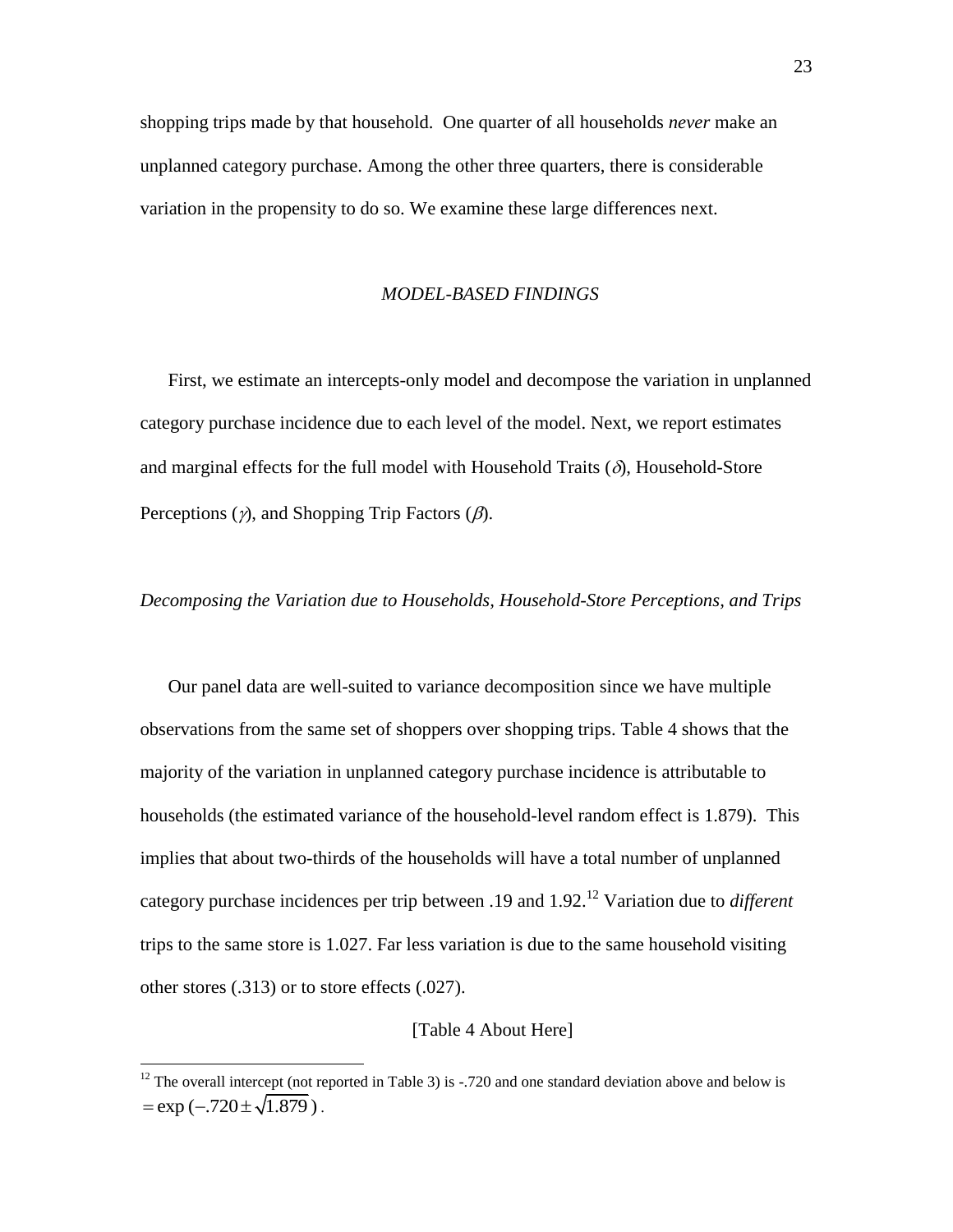Intra-class correlations are shown below the estimated variance components. They reveal the proportion of total variance explained by each component, and are a measure of dependence between two observations in the same group (Rabe-Hesketh and Skrondal 2005, p. 261). For any two trips taken by the same household, the intra-class correlation is 0.579, indicating a high degree of *within-*household clustering. In contrast, for any two trips taken at the same store, the intra-class correlation is extremely low, at less than 0.01. For different trips taken by the *same* household at the *same* store, the intra-class correlation rises to 0.684, since, in addition to the household and store clustering, we add the household-store interaction clustering. Unplanned category purchase incidence seems to be largely a trait-driven phenomenon. Whether these large differences across households are due to the household-level demographics, other "traits" that describe the household's idiosyncratic shopping strategies, or trip-specific tactics and shopping missions is addressed next.

#### *Household Traits, Household-Store Perceptions, and Trip Factors*

To compute the baseline rate of unplanned purchase incidence we use the fact that the average-length shopping trip takes about 18 minutes. Marginal effects for continuous covariates are computed at one standard deviation above and below the mean and included in Table 5. We discuss the significant variables in each of the "squares" of Table 2 in order, starting with the household traits, out of store drivers, then moving from left to right, to household traits, in-store variables, and so on.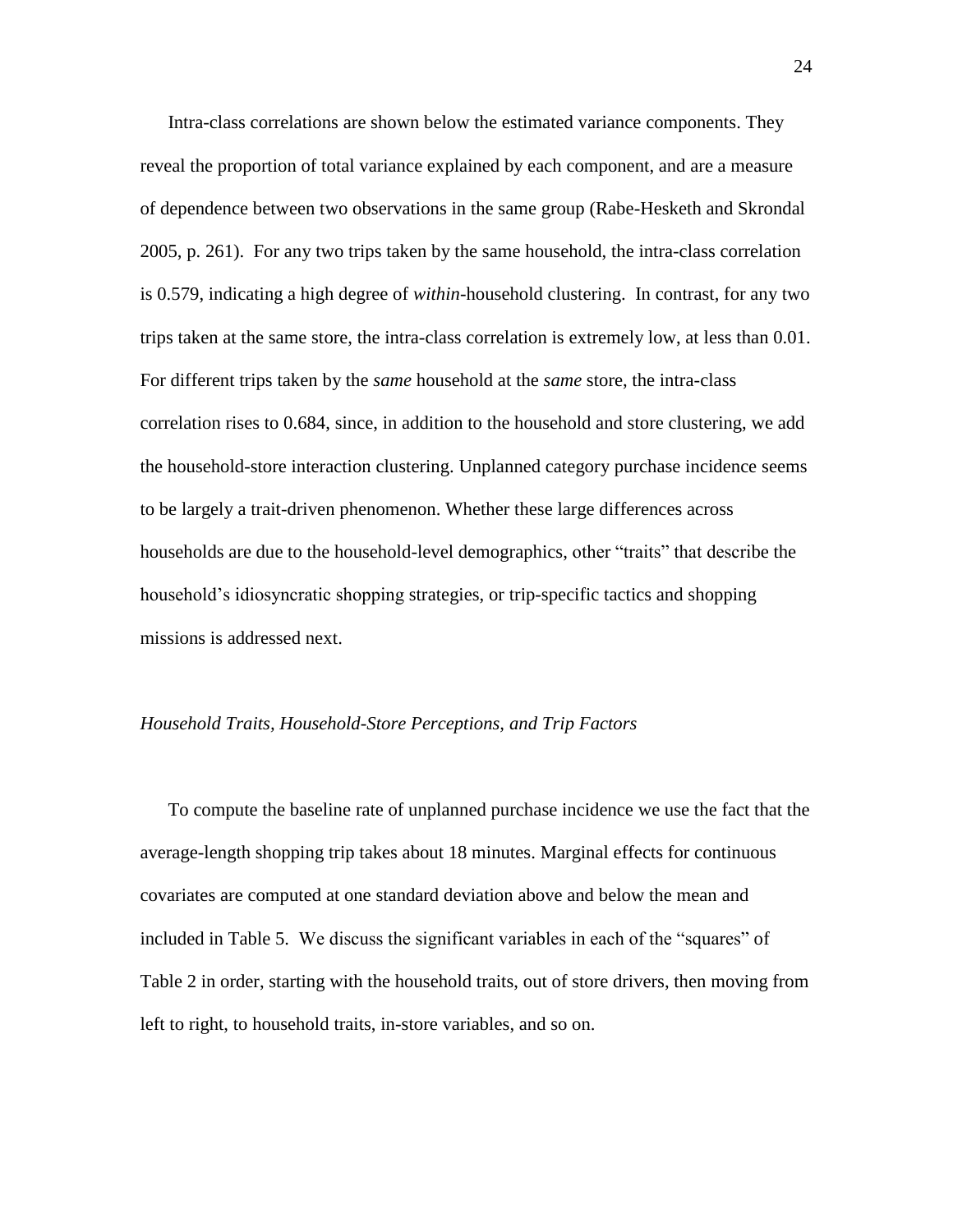*Household Traits* ( $\delta_1 - \delta_2$ ). Traditional demographic effects ( $\delta_1 - \delta_8$ ) are consistent with prior research. Unplanned category purchasing is negatively correlated with age  $(\delta_3 = -1)$ 0.643, *t*-stat = -2.76) and family size ( $\delta_5$  = -1.050, *t*-stat = -3.75), and positively correlated with income ( $\delta_7 = 0.374$ , *t*-stat = 2.18).

The sole trait and in-store driver, average time spent shopping, is added as a control in the household-level random intercept equation (the total effect depends on  $\delta_9$ ,  $\beta_{10}$ ,  $\beta_{11}$ , and  $\theta_l$  and will be discussed in the next section).<sup>13</sup>

Coefficients on traits that reflect shopping habits ( $\delta_{10}$ - $\delta_{12}$ ) are all large in magnitude and significant. The propensity to be "fast and efficient" while shopping ( $\delta_{12}$  = -1.711, *t*stat  $= -8.49$ ) induces a decline of 82% in the base rate. Households who typically use newspapers to obtain information about prices and offers *prior* to shopping do 25% *less* unplanned category buying ( $\delta_{10}$  = -.290, *t*-stat = -2.16), whereas those collecting information at the shelf do 35% *more* ( $\delta_{11}$  = .299, *t*-stat = 2.70).

#### [Table 5 About Here]

*Household-Store Perceptions* ( $\gamma_1$ – $\gamma_3$ ). The out of store, shopper-store perception variables of price image and assortment quality are not significant, however these perceptual elements may affect unplanned category buying indirectly via the store choice decision, which is not modelled. Second, store fixed effects  $(\varphi_s)$  in equation 2) may crowd out effects of the observed perceptual factors if there is limited variation across households in their perceptions for a particular store. Households should be more similar in their price and assortment perceptions for a store than in their level of store comfort and

<sup>&</sup>lt;sup>13</sup> Separation of mean (household average time spent shopping) and mean-centered (within household) components in variables that enter different levels of the multi-level model is necessary for efficiency and interpretability (Gelman and Hill 2007; Van den Bulte 2000).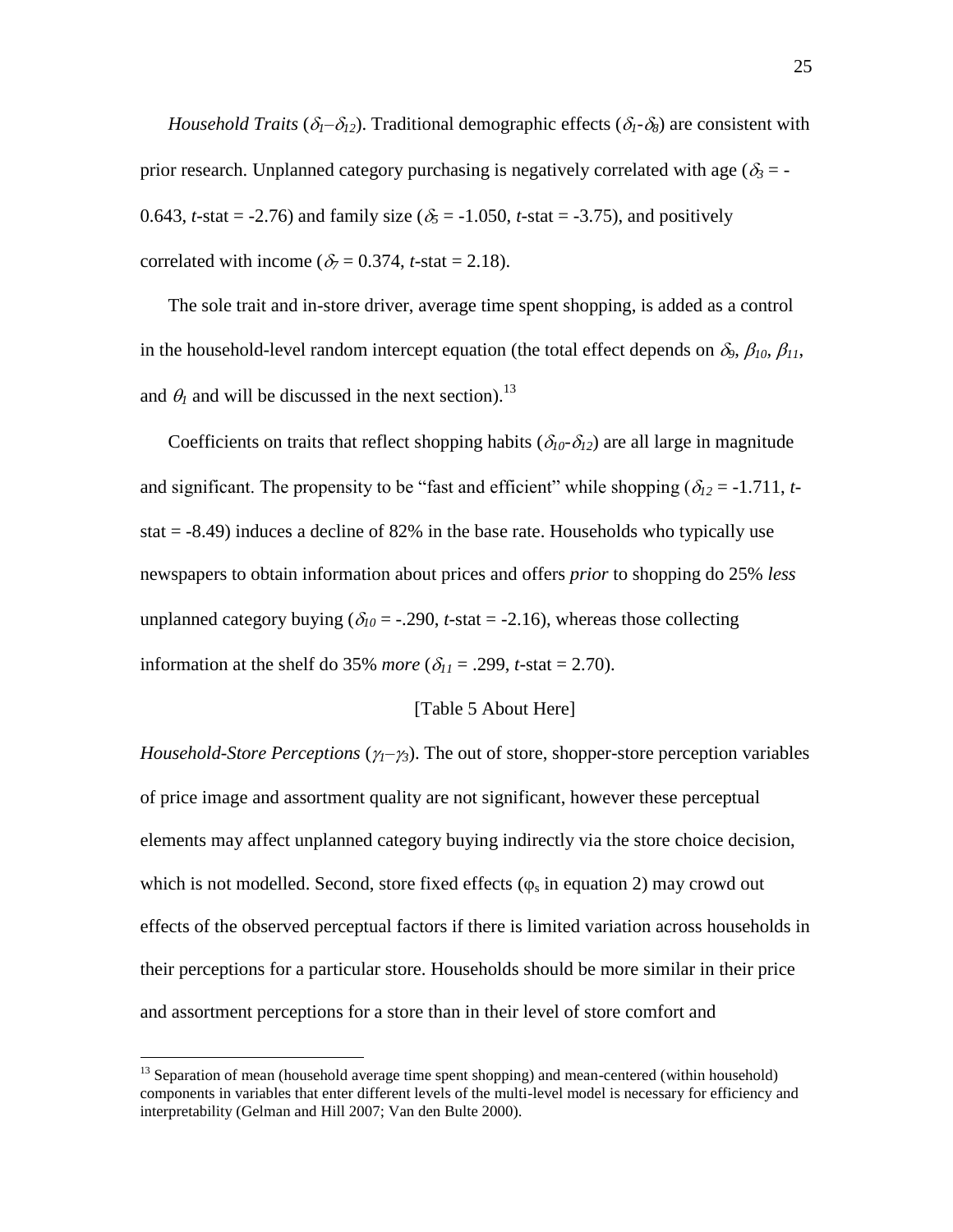knowledge—which results from unique shopper-store experiences. Consistent with prior research (e.g., Park, Iyer, and Smith 1989), there is a negative main effect of comfort and store knowledge ( $\gamma_3 = -138$ , *t*-stat = -2.04).

*Shopping Trip State Variables* ( $\beta_1$ – $\beta_1$ <sub>6</sub>). The out of store, trip-level factors drive unplanned category purchase incidence in the expected direction. Travel time to the store is not significant, but this may reflect the fact that travel time is viewed as a sunk cost by the time the shopper sets foot in the store. The rate of unplanned category purchase incidence increases by 20% ( $\beta_2$  = .185, *t*-stat = 2.22) and 44% ( $\beta_3$  = .367, *t*-stat = 4.36) when trips are taken by bicycle or car, respectively (the base case is walking), and goes down by 18% when households shop on the "weekend" (stores are closed on Sunday).

Variables typically not studied in the literature also show interesting effects. When the household is on a multi-store shopping trip, stores visited either second or third see a 9% reduction unplanned category buying  $(\beta_5 = -1.02, t\text{-stat} = -2.01)$ . Perhaps trips occurring later in the shopping sequence are taken for specific reasons such as cherry picking (e.g., Fox and Hoch 2005). If the trip itself is unplanned the rate of unplanned category buying goes up 23% ( $\beta$ <sub>7</sub> = .203, *t*-stat = 3.22). Consistent with prior work, time in the store has a positive effect ( $\beta_{10} = 0.762$ , *t*-stat = 7.71), even accounting for heterogeneity across individuals ( $\delta$ <sub>2</sub> = -.032, *t*-stat = -3.32) and trip-specific deviations at the household level ( $\beta_{11}$  = -0.020, *t*-stat = -4.16). When products are "easy and quick to find" on a trip, unplanned category purchases increase ( $\beta_{12}$  = .050, *t*-stat = 3.34).<sup>14</sup>

<sup>&</sup>lt;sup>14</sup> This positive trip-specific effect ( $\beta_{12}$ ) is distinct from the overall negative effect of "comfort and knowledge‖ (*γ*3) reported above and in Park, Iyer, and Smith (1989). The pair-wise correlation between the two variables is .220. One possible interpretation is that "easy and quick to find" is a function of the quality of in-store service on a specific trip, whereas "comfort and knowledge" is an overall gestalt. A regression of "easy and quick to find" on "comfort and knowledge" (plus all controls) reveals a significant positive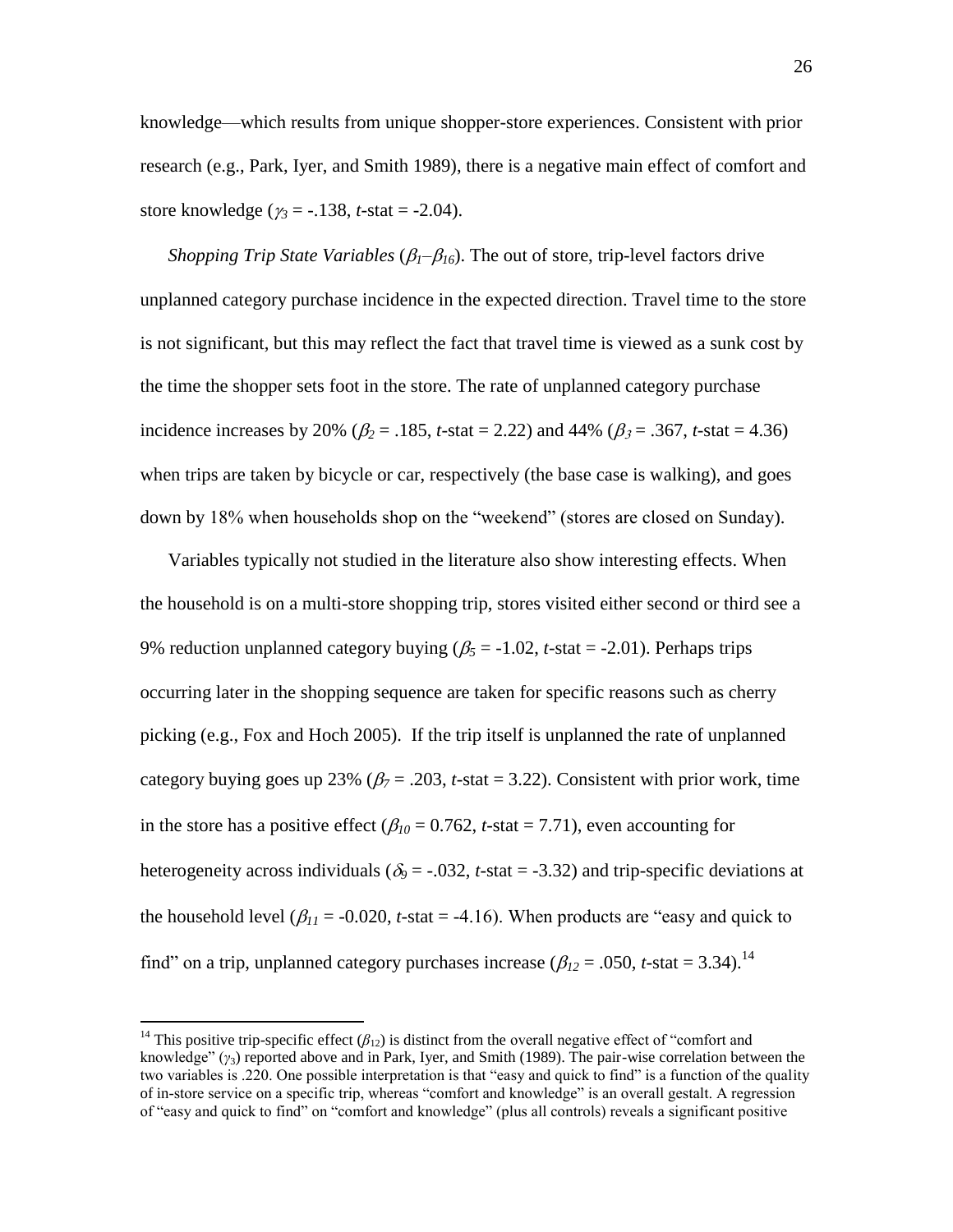Similarly, exposure to special offers while shopping increases unplanned category purchase incidence by 53% ( $\beta_{13} = .426$ , *t*-stat = 8.41).

Shopping habit variables have some of the strongest effects. The level of planning for *specific trips* has important effects beyond those captured by overall tendencies of households to plan  $(\gamma_{10} - \gamma_{12})$ . Intuitively, when the stated goal of a particular shopping trip (as opposed to overall stated goal across shopping trips) is to be "fast and efficient" the rate of unplanned category purchase decreases by 53% ( $\beta_1$  = -.745, *t*-stat = -13.42). Similarly, when the stated trip goal is "immediate needs or forgotten items", the rate of unplanned category purchase decreases by 17% ( $\beta_2$  = -.183, *t*-stat = -2.11). Consistent with Kahn and Schmittlein (1989), but only marginally significant: If the trip is the major and weekly, the rate increases by 13% ( $\beta_3$  = .123, *t*-stat = 1.90).

The overall fit of the model is very good (see Table 5): 75% of the variation in unplanned category purchasing is explained by the model, with 16% explained at the level of the household-store perceptions and 40% at the household trait level.

#### *GENERAL DISCUSSION AND CONCLUSION*

We study unplanned category purchase incidence, an under-researched phenomenon of considerable significance to retailers. In a departure from almost all prior studies, we measure household behavior over time and collect measures of long-run store perceptions and household shopping strategies, and shopping trip missions.

effect: Shoppers give a higher rating on "easy and quick to find" to stores with which they have more comfort and knowledge. The implied overall effect of comfort and knowledge on unplanned category purchase incidence is however still negative, consistent with prior research.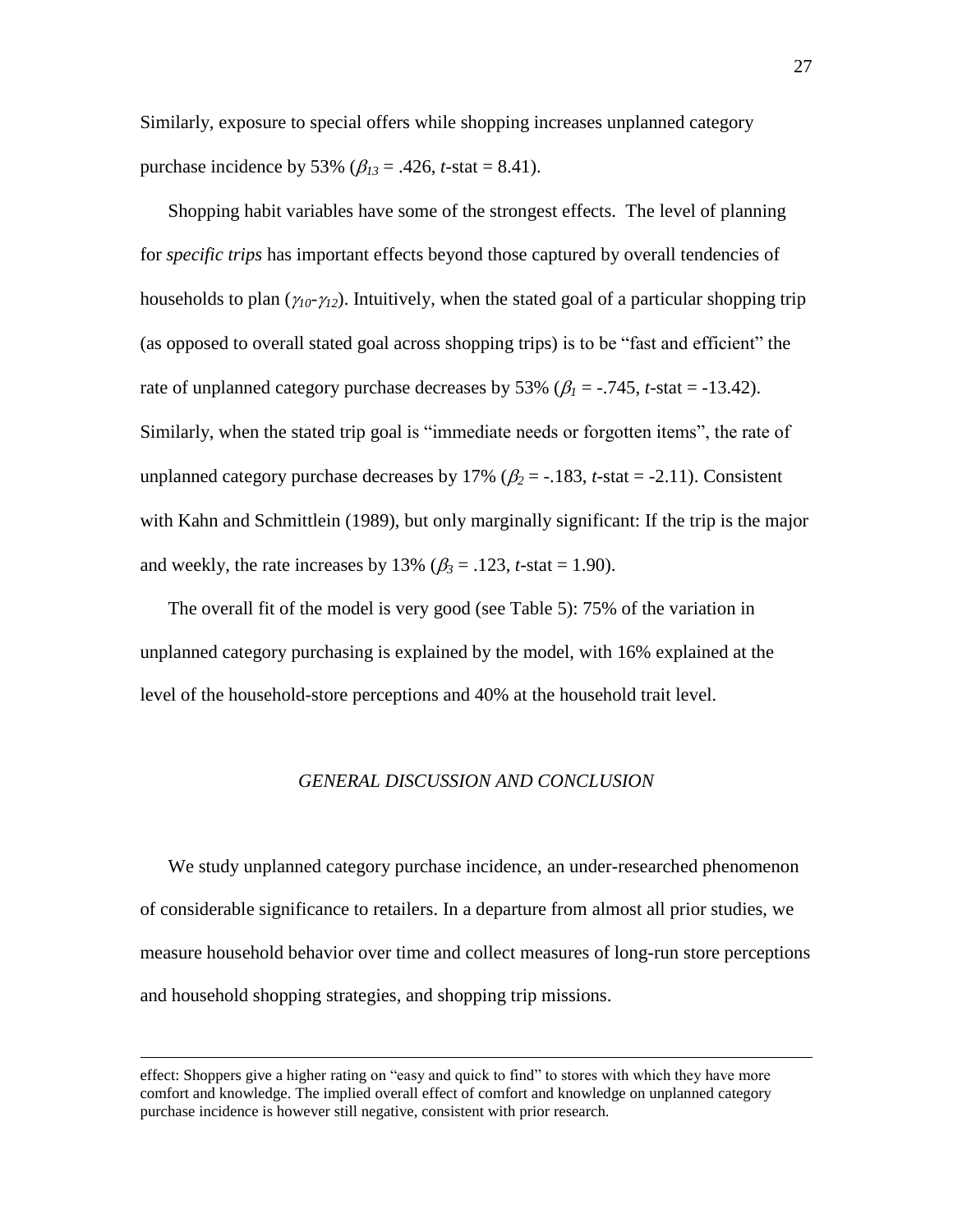#### *New Implications for Retail Management and Academic Research*

*The Importance of Traits and Shopping Strategies*. In Table 5, we showed the marginal effects (percentage change) for all the variables found to be significant. Unplanned category purchase incidence varies significantly with demographic traits including age, income, and household composition. This runs counter to a generally accepted finding that marketing mix responses *conditional* on category purchase incidence do not vary much with demographics (e.g. Hoch, Montgomery, and Rossi 1995). Hence, demographics may be thought of as predictors of shopping strategies, even though they may not be strong predictors of response to *marketing variables per se*. More importantly, we find that other household traits in the shopping habits category such as the propensity to shop efficiently and information gathering styles—have large marginal effects. In fact, trait measures are collectively the most important group of variables. At the same time, our household level covariates explain only 40% of the variation. Researchers and managers may therefore wish to start uncovering and measuring other traits that influence household shopping behavior such as idiosyncratic proclivity for impulsivity (e.g., Rook and Fisher 1995), or the propensity to be a "spendthrift" or "tightwad" (Scott, Cryder, and Loewenstein 2007).

#### [Figure 4 About Here]

*The Role of the Shopping Mission.* Tactics which change from trip to trip (e.g., major trip, immediate needs) define the shopping mission. When the trip is major, and the focus of the shopping trip is broad, households engage in the most unplanned category purchasing. When the trip is for a forgotten item or immediate need, or the shopper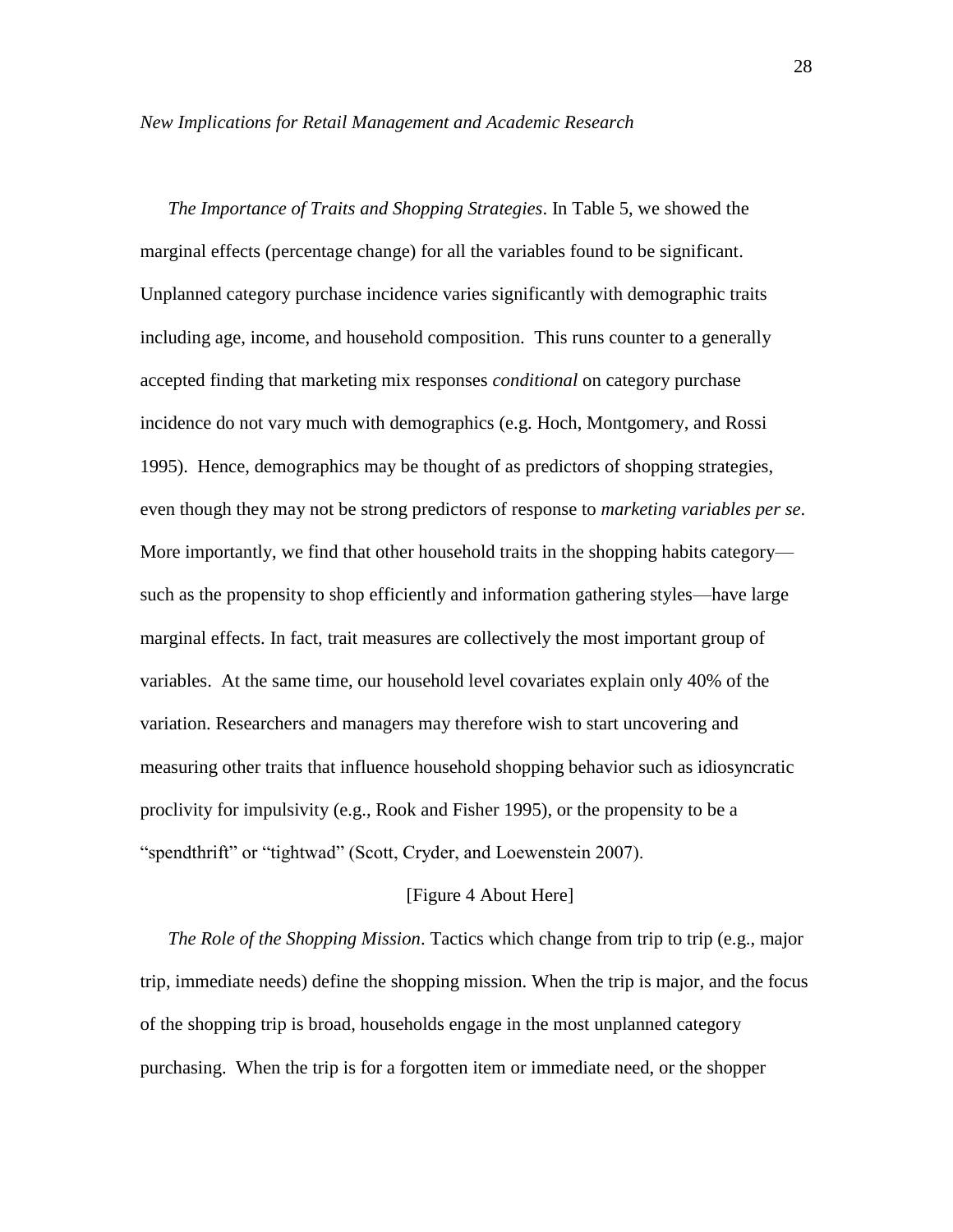wants to be fast and efficient, shoppers engage in less unplanned category purchasing. Further study of these short term shopping goals, (e.g., Lee and Ariely 2006), and how they relate to unplanned purchasing could be fruitful. It also appears important to distinguish long-term shopping strategies from short term shopping goals.

*Out of Store Factors, Store Perception and Trip Level. Several "out of store" factors* influence unplanned category purchasing, but many of them (e.g., whether the shopper travels by car, whether the trip is planned or not) are not directly under the control of the retailer in the short run. The store may also be able to influence whether the store is shopped exclusively or, if not, at least first in a multi-store trip. Price and assortment image also have no direct effect, *conditional* upon the store being selected.

*In Store Factors, Trip Level.* Store managers can increase unplanned category buying by increasing the likelihood that households are exposed to in-store stimuli, and by making products easy to locate on a given trip through improvements in signage and service. As an illustration, we can compare the power of increasing exposure to in-store offers to that of the strongest effect at the trait level, attracting shoppers who are *less* fast and efficient.<sup>15</sup> The key result is that attracting customers who are less fast and efficient is four times as effective as increasing exposure to in-store deals. Hence, *traits* appear more important than *states* in stimulating unplanned category purchasing.

### *Corroborating Previous Findings: Time, Store Knowledge and Categories*

*Time and Store Knowledge*. Two significant findings from the literature (Park, Iyer, and Smith 1989; see also Bettman 1979) are: (1) the negative effect of store comfort and

<sup>&</sup>lt;sup>15</sup> Details of the simulation are available upon request.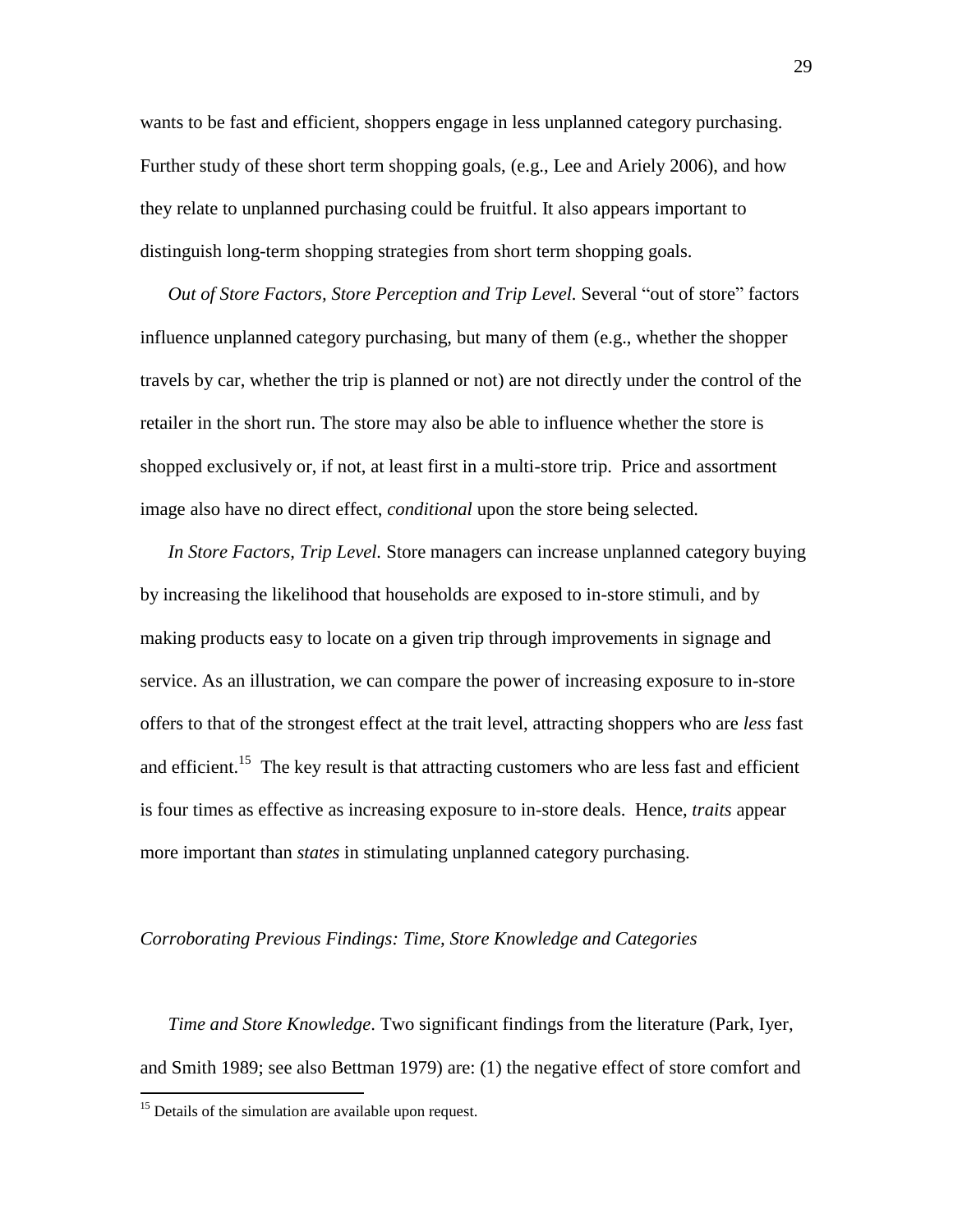knowledge, and (2) and the positive effect of time available for shopping. We replicate both despite significant differences in approach and data. In Park, Iyer and Smith (1989) "store knowledge" was manipulated by placing households in unfamiliar stores (where they had not previously shopped). There, time available for shopping was manipulated by telling households that their "usual shopping time" would be cut in half (time pressure condition). Figure 4 shows the percentage change in the rate of unplanned category buying as calculated from our parameter estimates. (The total time effect depends on  $\delta_{12}$ ,  $\beta_{15}$ ,  $\beta_{16}$ , and  $\theta_1$  and increases (decreases) are computed one standard deviation above (below) the average of 18 minutes per trip. "High" ("low") knowledge evaluations are also computed at one standard deviation above (below) the standardized mean.)

## [Figure 4 About Here]

Households with less time available make fewer unplanned category purchases those with more make more. More unplanned buying is done in "low knowledge" environments in comparison to "high knowledge" environments. Interestingly, since the publication of Park, Iyer and Smith (1989) work by Inman, Winer, and Ferraro (2008) finds a significant *positive* effect of familiarity (store knowledge) on unplanned buying. The authors posit that households who are more familiar with a store—and thereby have greater expertise there—are more likely to make purchase decisions in the store. Our results suggest a reconciliation of these two findings. Like Park, Iyer, and Smith (1989), we find a negative main effect of knowledge, however, we also observe a positive and significant interaction between knowledge and time ( $\theta$ <sub>I</sub> = 0.005, *t*-stat = 1.97). The strength of this interaction is however modest in comparison to the main effects. A household in a familiar store can do more unplanned buying, *provided more time is*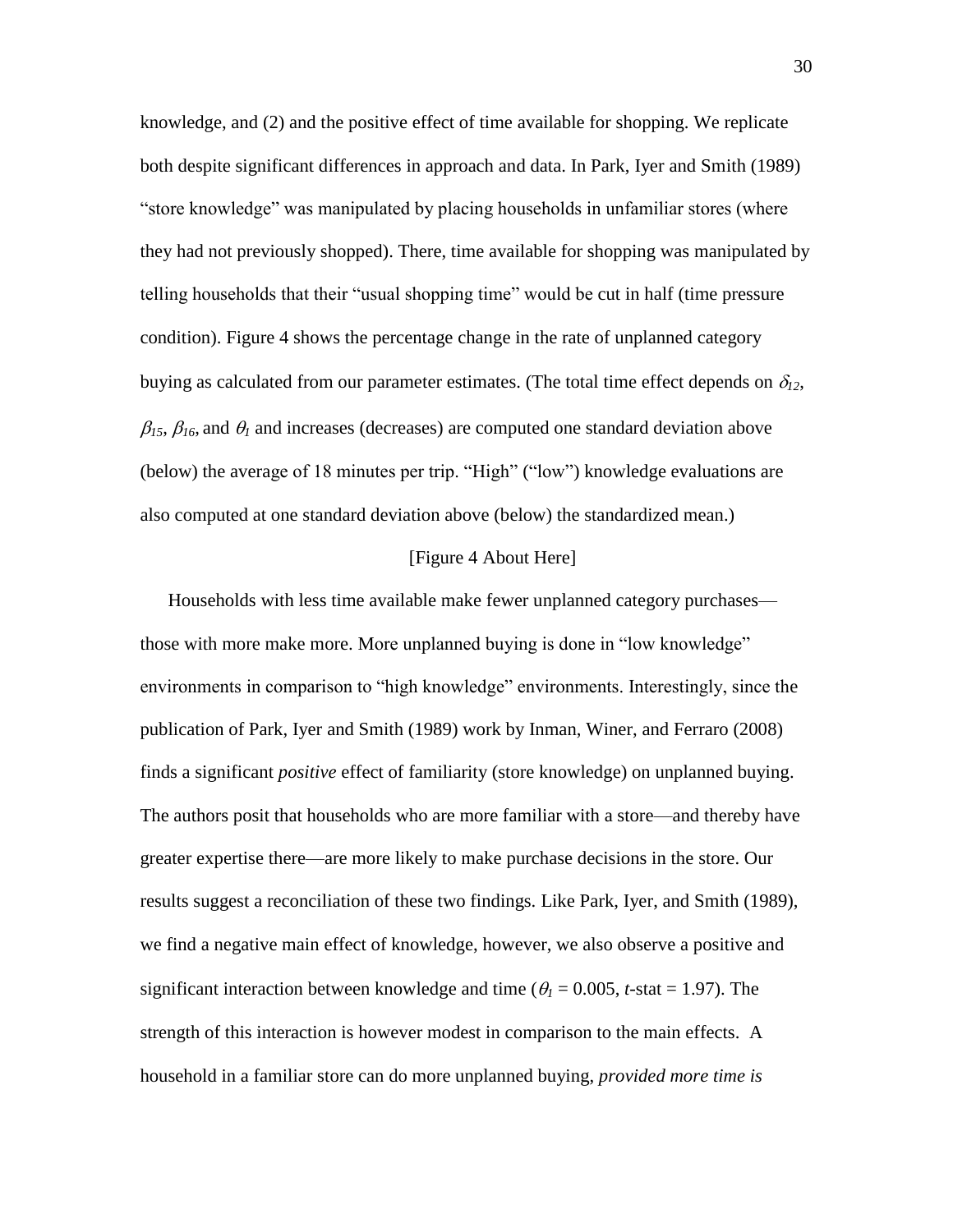*available* on the trip in question. From a theoretical perspective (Rook and Fisher 1995), engaging in unplanned category purchase incidence at stores where one feels "comfortable" and has "knowledge" may be normatively acceptable for shoppers.

*Unplanned Category Purchase Incidence by Category.* Our data allow a preliminary investigation of variation across individual categories. In order to visualize the data better, we aggregate the 58 product categories to 13 "super-categories" in Figure 5 and calculate the proportion of category purchase incidences which are unplanned. The proportion ranges from .13 (pet category including food and pet care products), to .31 (sweets and salty snacks). Products belonging to a more "hedonic" category such as snacks and sweets, as well as frozen foods, are more often decided in the store than "utilitarian" categories such as pet food and essentials such as dairy, bread, cereal products (consistent with Kollat and Willett 1967, 1969).

[Figure 5 About Here]

#### *Unplanned Category Purchase Incidence: How Much Occurs?*

We calculate that 18% of the categories purchased in the shopping basket are unplanned. Our finding diverges sharply from previous work in regard to this overall rate of occurrence. One reason this number differs from those commonly reported is that it measures a different level of consumer choice. We argue for a category focus (for reasons cited earlier), whereas the oft-quoted statistic is either at the brand or SKU level (typically it is cited without precise attribution). Another reason is a difference in methodology. In our study, shoppers decide which product categories were bought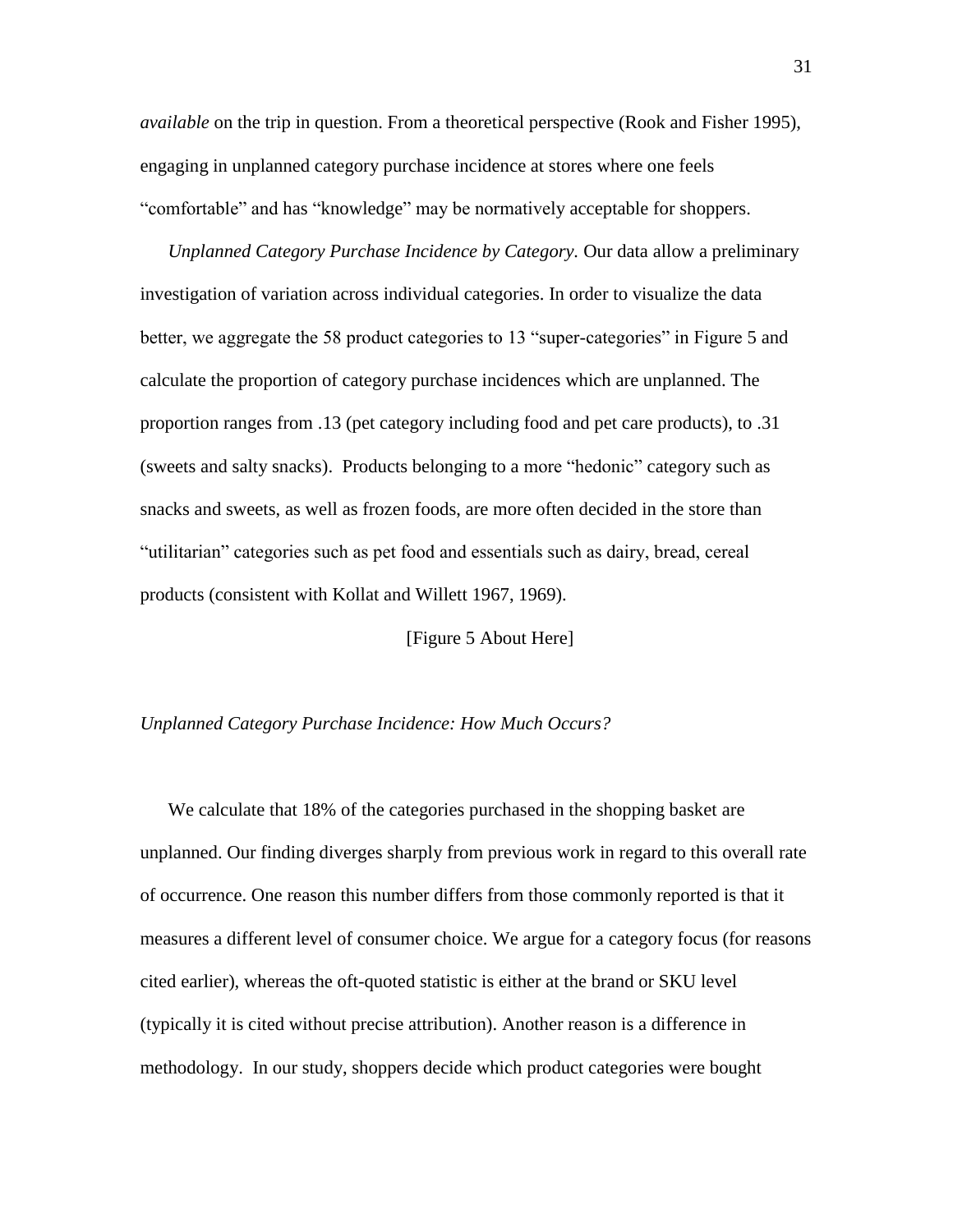unplanned, whereas in previous studies a researcher decides (through interviews or by observation). Finally, since quality data on unplanned purchasing are lacking, there have been relatively few studies on the topic. Very recently, *Advertising Age* (July 28, 2008) reported the results from the shopper-marketing unit of the WPP Group, which found that ―39.4% of U.S. consumers really wait until they're in the store to decide what brand to buy; about 10% change their minds about brands in the store; 29% buy from categories they didn't intend to buy from; and almost 20% leave a product they'd planned to buy on the shelf." This new finding (29% unplanned category purchases) is controversial as it is very different from that reported by POPAI and others, but interestingly, is close to ours.

#### *Limitations and Future Research*

A natural extension would consider additional countries and cultural factors. The much publicized pullout of Wal-Mart from Germany (*New York Times*, August 2, 2006) highlights the need to understand shopping behavior at the country level. Since Bucklin and Lattin (1991) find significant differences in the empirical distribution of the probability of unplanned category purchase incidence in two categories (saltine crackers and ground coffee) it would be worthwhile to study more categories. Perhaps most important, there is a significant need for more comprehensive theories of "shopping" styles" and their normative relationship to unplanned category purchase incidence. Promising candidates are theories of shopping goals (e.g., Lee and Ariely 2006), shopping efficiency (e.g., Chandon, Wansink, and Laurent 2000), drivers of retailer-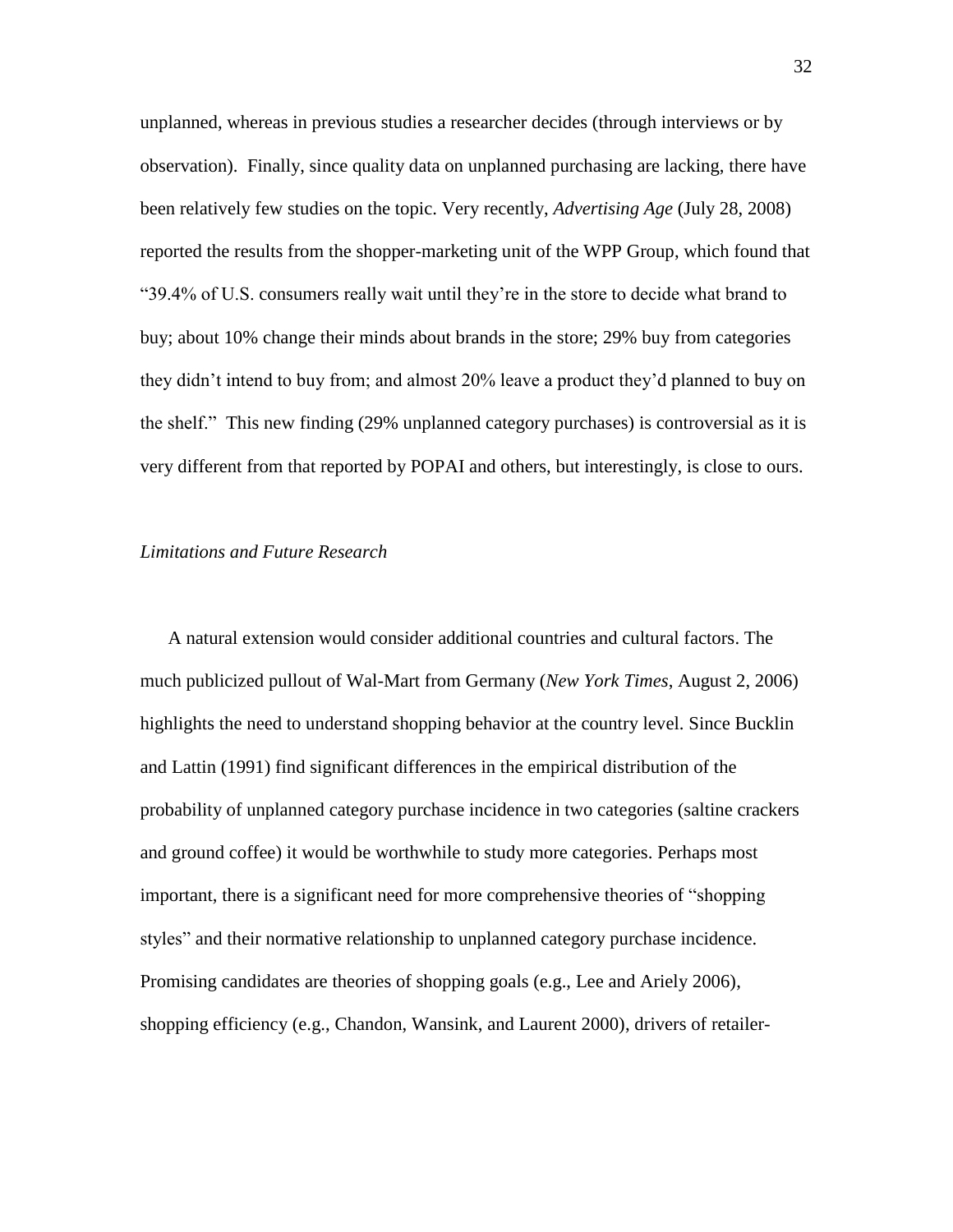shopper trust (Bart et al 2005), and normative differences in the "pain of payment" (Scott, Cryder, and Loewenstein 2007).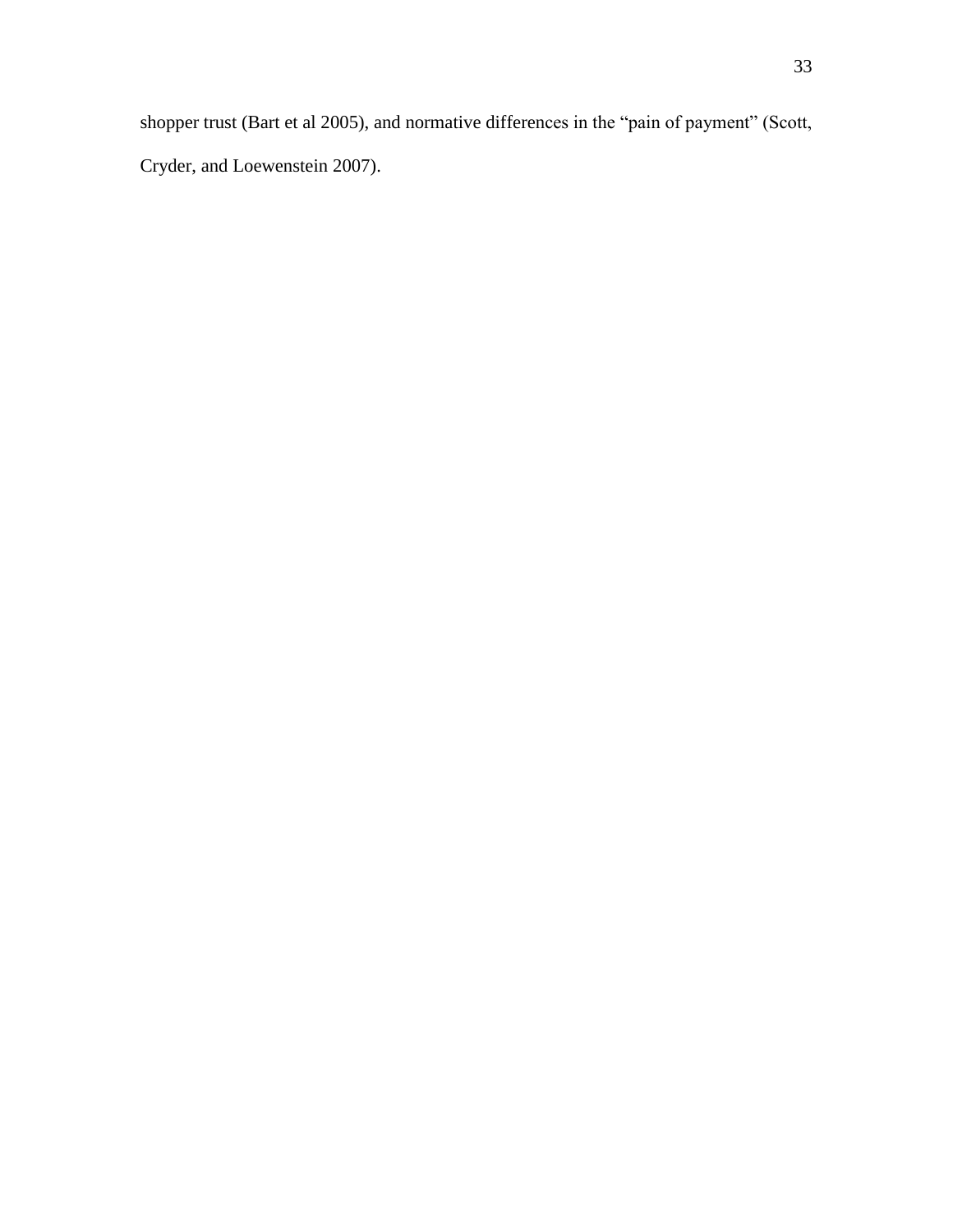|                                                                                 | <b>Out of Store</b><br>(Store Choice Drivers)                                                                                                                                                                           | <b>In-store</b><br>$(In-Store)$<br><b>Behavior Drivers</b> )                                                                                                            | <b>Shopping Habits</b><br>(Shopping strategies<br>and tactics)                                                                                                               |
|---------------------------------------------------------------------------------|-------------------------------------------------------------------------------------------------------------------------------------------------------------------------------------------------------------------------|-------------------------------------------------------------------------------------------------------------------------------------------------------------------------|------------------------------------------------------------------------------------------------------------------------------------------------------------------------------|
| <b>Shopper</b><br><b>Traits</b><br>$\delta$                                     | Demographics<br>Household<br>1.<br>Composition and<br>Lifestage<br>Income<br>2.                                                                                                                                         | Average Time Spent<br>1.<br>on Shopping Trips                                                                                                                           | <b>Shopping Strategies</b><br>Information<br>1.<br>Gathering Style (at<br>the shelf vs. via<br>newspaper)<br>Propensity to be "fast<br>2.<br>and efficient" when<br>shopping |
| <b>Shopper-</b><br><b>Store</b><br><b>Perceptions</b><br>$(\gamma)$             | <b>Store Price Image</b><br>1.<br>2.<br><b>Store Assortment</b><br>Image                                                                                                                                                | Store Knowledge<br>1.                                                                                                                                                   |                                                                                                                                                                              |
| <b>Shopping</b><br><b>Trip</b><br><b>State</b><br><b>Variables</b><br>$(\beta)$ | <b>Travel Time</b><br>1.<br><b>Travel Mode</b><br>2.<br>3.<br>Day<br>Multi-Store<br>4.<br>Shopping Trip<br>Special Offers Seen<br>5.<br><b>Before</b><br><b>Store Trip Planning</b><br>6.<br>(Planned vs.<br>Unplanned) | Shopping Trip<br>1.<br>Completed Alone;<br>Primary Shopper<br>2.<br>Gender<br>3.<br>Time Spent Shopping<br>Shopping Ease<br>4.<br>5.<br>Special Offers Seen<br>In-Store | <b>Shopping Mission</b><br><b>Fast and Efficient</b><br>1.<br>Shopping Trip<br>Immediate Needs or<br>2.<br>Forgotten Items<br>3.<br>Trip Type (major vs.<br>Fill-in)         |

**Table 1 Categorization of Variables Used in This Study**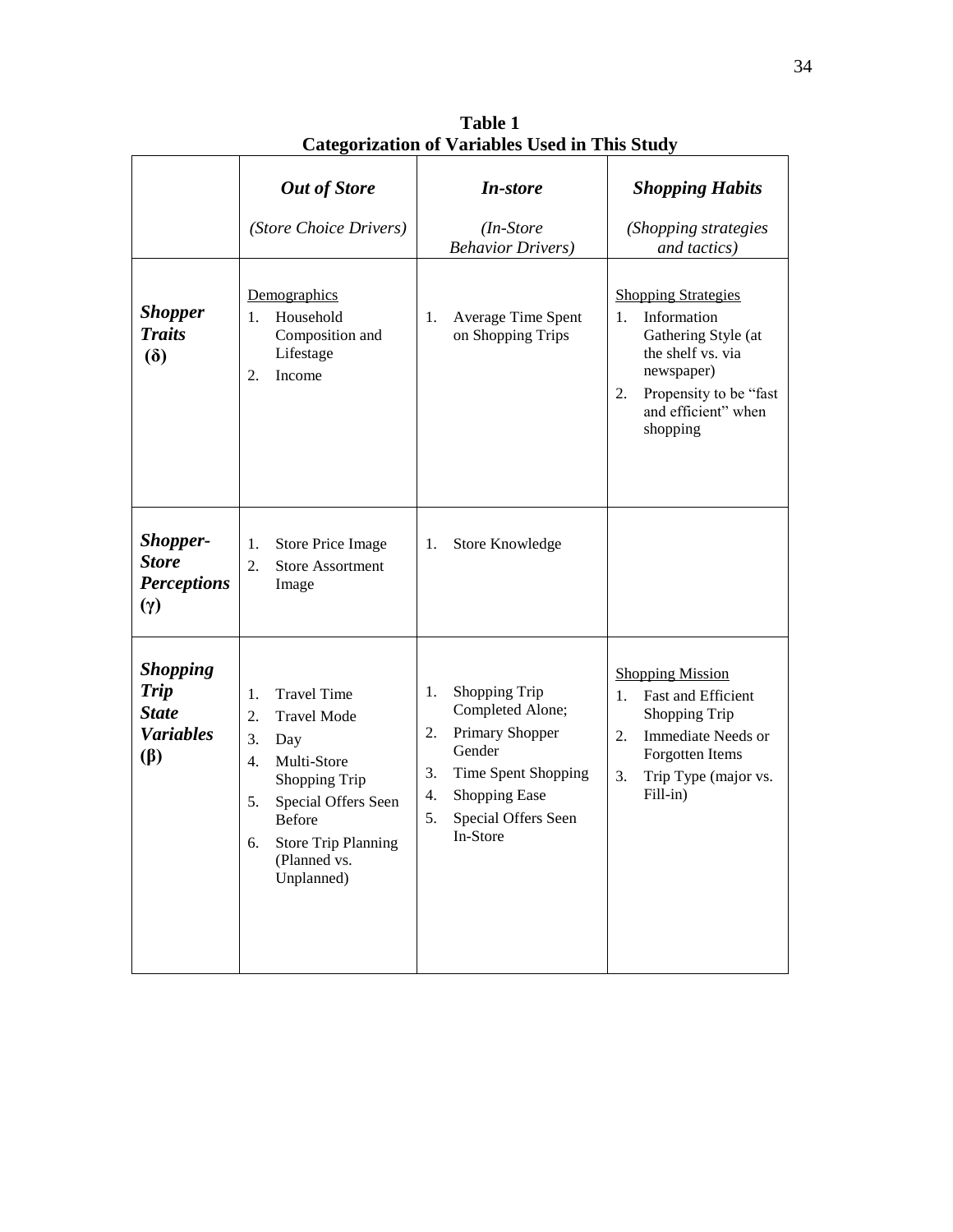| <b>Research Study</b>                                                                               | <b>Variables</b>                                                                                                                                                            | <b>Research Methods and Data</b>                                                                                                                                       | <b>Key Finding</b>                                                    |
|-----------------------------------------------------------------------------------------------------|-----------------------------------------------------------------------------------------------------------------------------------------------------------------------------|------------------------------------------------------------------------------------------------------------------------------------------------------------------------|-----------------------------------------------------------------------|
| Kollat and Willett (1967)                                                                           | Main dependent variable: Number of                                                                                                                                          | Collection method: Shopper interviews on store                                                                                                                         | "Most unplanned                                                       |
| "Customer Impulse Purchasing<br>Behavior"                                                           | different products purchased                                                                                                                                                | entry and exit                                                                                                                                                         | purchases are a response<br>to forgotten needs and                    |
|                                                                                                     | Independent variables: Shopper traits, i.e.,<br>demographics, and Shopping trip factors,<br>e.g., transaction size, major trip, purchase<br>frequency, use of shopping list | Amount and type of data: 596 shoppers, 64<br>categories, cross-sectional data                                                                                          | out-of-stock"                                                         |
| Granbois (1968)<br>"Improving the Study of Customer<br>In-Store Behavior"                           | Main dependent variable: Number of<br>different products purchased                                                                                                          | Collection method: Shopper interviews on store<br>entry and exit, observation of shoppers while<br>shopping                                                            | "Study of unplanned<br>purchasing can be<br>improved by combining     |
|                                                                                                     | Independent variables: Shopper traits, e.g.,<br>demographics, and Shopping trip factors,<br>e.g., time in store, number in shopping<br>party                                | Amount and type of data: 388 "shopping parties",<br>84 categories, cross-sectional data                                                                                | survey with observational<br>methods"                                 |
| Park, Iyer, and Smith (1989)<br>"The Effects of Situational Factors<br>on In-Store Grocery Shopping | Dependent variable: Purchase of products to<br>satisfy needs that we unrecognized                                                                                           | Collection method: Shoppers interviewed as in<br>Kollat and Willett (1967)                                                                                             | "Most unplanned<br>purchasing done in the<br>low store knowledge / no |
| Behavior: The Role of Store<br><b>Environment and Time Available</b><br>for Shopping"               | Independent variables: Shopping trip factors,<br>e.g., store knowledge, and time available<br>for shopping                                                                  | Amount and type of data: 68 shopping parties in<br>four experimental conditions (high or low<br>knowledge; no time pressure or time pressure),<br>cross-sectional data | time pressure condition"                                              |
| Beatty and Ferrell (1989)<br>"Impulse Buying: Modeling Its<br>Precursors"                           | Main dependent variable: Likelihood of an<br>impulse purchase                                                                                                               | Collection method: Shoppers interviewed as in<br>Kollat and Willett (1967)                                                                                             | "Individual differences in<br>propensity for<br>impulsiveness is a    |
|                                                                                                     | Independent variables: Shopper traits, i.e.,<br>demographics, "impulse buying<br>tendency", Shopping trip factors, e.g.,<br>time, budget, enjoying                          | Amount and type of data: 533 shoppers, 153 who<br>made "impulsive" purchases, cross-sectional<br>data                                                                  | significant driver of<br>unplanned buying"                            |
|                                                                                                     |                                                                                                                                                                             |                                                                                                                                                                        |                                                                       |

**Table 2 Summary of Selected Literature on Unplanned Purchasing**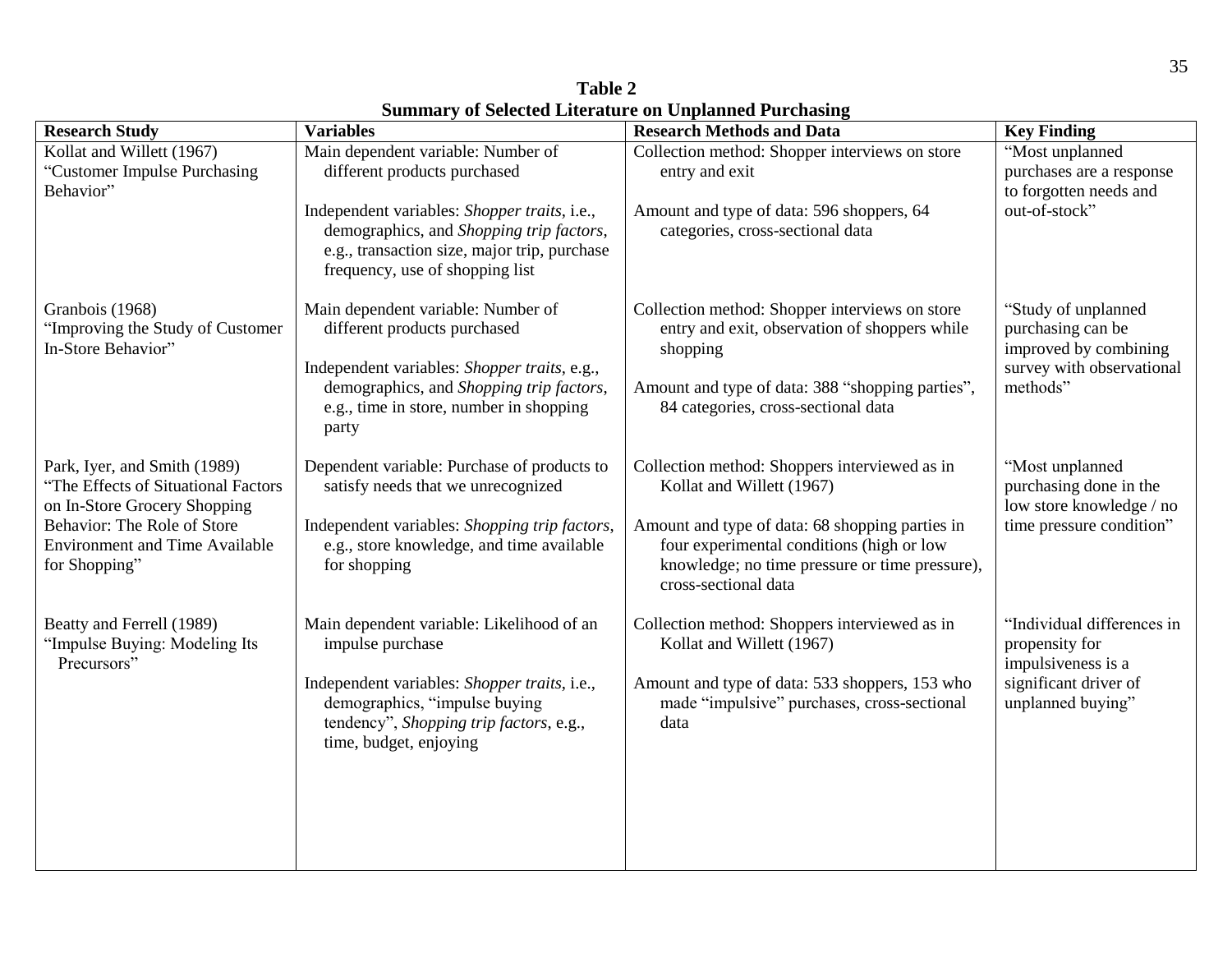|                                                                                                                                                                       |                                                                                                                                                                                                                                                                                                                                                                      |                                                                                                                                                                                                                                                       | 36                                                                                                                                                      |
|-----------------------------------------------------------------------------------------------------------------------------------------------------------------------|----------------------------------------------------------------------------------------------------------------------------------------------------------------------------------------------------------------------------------------------------------------------------------------------------------------------------------------------------------------------|-------------------------------------------------------------------------------------------------------------------------------------------------------------------------------------------------------------------------------------------------------|---------------------------------------------------------------------------------------------------------------------------------------------------------|
| Bucklin and Lattin (1991)<br>"A Two-State Model of Purchase<br>Incidence and Brand Choice"                                                                            | Main dependent variable: Probability of<br>category purchase incidence; latent<br>shopping state (planned or opportunistic)<br>Main independent variables: Shopper<br>"traits", i.e., deal loyalty, Shopping trip<br><i>factors</i> , e.g., inventory, store loyalty,<br>marketing mix variables                                                                     | Collection method: Purchase data collected from<br>supermarket scanners<br>Amount and type of data: 152 shoppers, 52 weeks<br>of purchases, 2 categories, panel data structure                                                                        | "Probability of unplanned<br>state is higher in low<br>loyalty stores, and for<br>households who buy on<br>deal"                                        |
| Rook and Fisher (1995)<br>"Normative Influences on<br>Impulsive Buying Behavior"                                                                                      | Main dependent variable: alternative<br>purchase scenarios that vary in level of<br>"impulsiveness"<br>Main independent variables: Shopper<br>"traits", i.e., buying impulsiveness,<br>normative evaluations of impulsiveness as<br>moderator                                                                                                                        | Collection method: Respondent evaluation of<br>hypothetical buying scenarios (study 1), actual<br>buying behavior (study 2)<br>Amount and type of data: 212 undergraduate<br>students (study 1), 104 mall shoppers (study 2),<br>cross-sectional data | "Impulsive buyers (trait)<br>do more impulsive buying<br>but this is moderated by<br>normative evaluation of<br>acceptability of impulsive<br>purchase" |
| Inman, Winer, and Ferraro (2008)<br>"The Interplay Between Category<br>Factors, Customer Characteristics,<br>and Customer Activities on In-<br>Store Decision Making" | Main dependent variable: Decision type<br>classified as planned, generally planned,<br>or completely unplanned, for each product<br>category<br>Main independent variables: Shopper traits,<br>i.e., demographics, Shopping trip factors,<br>e.g., time, use of shopping list, etc.,<br>Category factors, e.g., display, coupon<br>availability, category hedonicity | Collection method: Shoppers interviewed as in<br>Kollat and Willett (1967)<br>Amount and type of data: 2,300 shoppers, 14 US<br>cities, over 40,000 purchases, cross-sectional data                                                                   | "Stable category factors"<br>and customer-self control<br>factors exert the most<br>influence on unplanned<br>buying"                                   |
| Our Study (2008)<br>"Unplanned Category Purchase<br>Incidence"                                                                                                        | Main dependent variable: Number of<br>unplanned category purchases per trip<br>Main independent variables: Shopper traits,<br>i.e., demographics, Shopping trip factors,<br>e.g., time, major trip, exposure to in-store<br>deals, etc., Store perceptions                                                                                                           | Collection method: Shoppers interviews and self-<br>reports<br>Amount and type of data: 434 shoppers, 58 product<br>categories, over 15,000 purchases, panel data                                                                                     | "Household traits,<br>including preferred<br>shopping styles matter<br>more than shopping trip<br>states"                                               |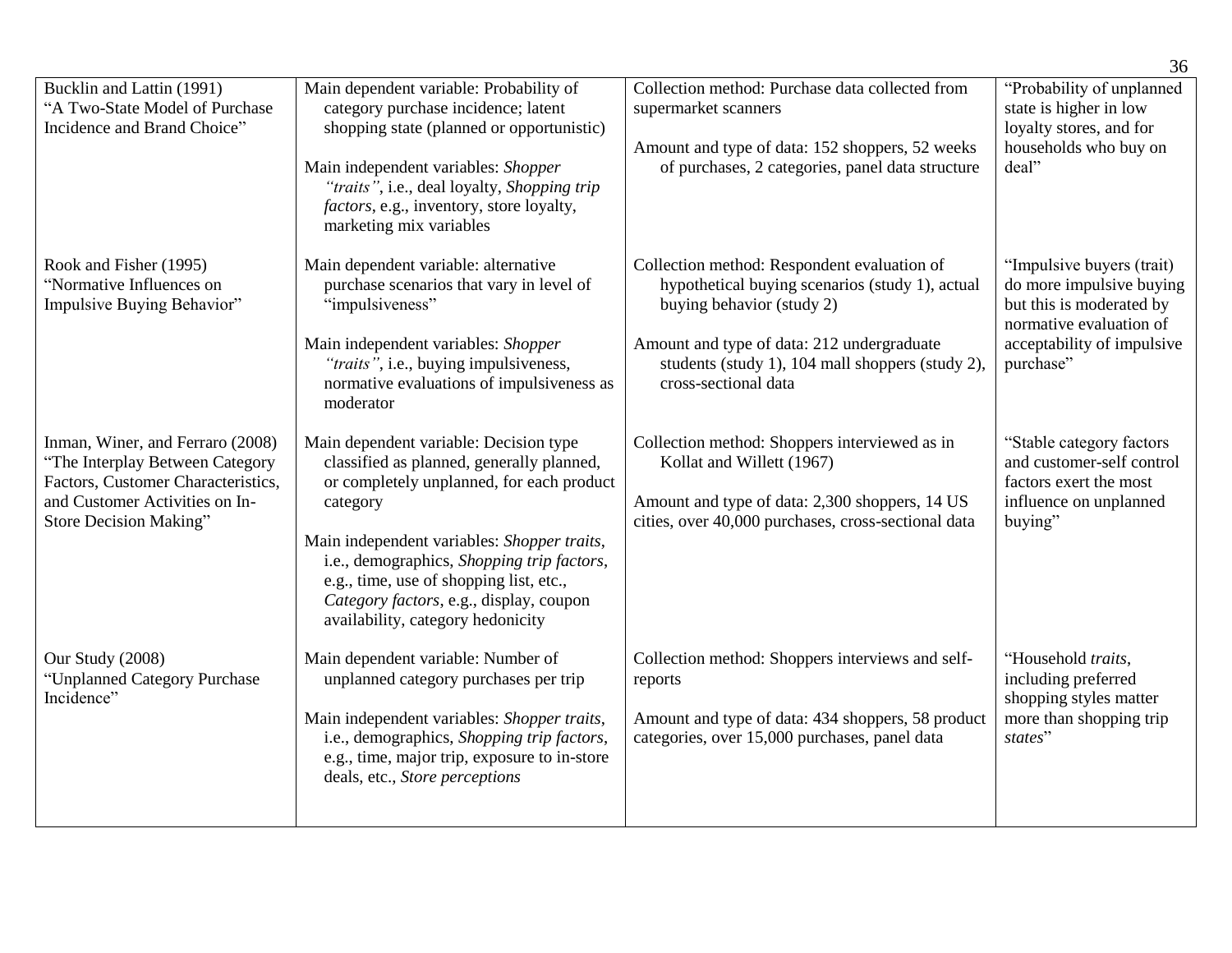| Household, Household-Store, and Shopping Trip<br><b>Variables</b>                                  | Mean  | <b>Standard</b><br><b>Deviation</b> | <b>Minimum</b>   | <b>Maximum</b> |
|----------------------------------------------------------------------------------------------------|-------|-------------------------------------|------------------|----------------|
| <b>Household Trait, Out of Store Variables</b>                                                     |       |                                     |                  |                |
| Household Life Stage 1; Single adult $\leq$ 34 years old                                           | 0.075 | 0.263                               | $\boldsymbol{0}$ | $\mathbf{1}$   |
| Household Life Stage 2; Two adults, household manager<br>$\leq$ 34 years old                       | 0.086 | 0.281                               | $\boldsymbol{0}$ | 1              |
| Household Life Stage 3; Single adult > 35 years old                                                | 0.119 | 0.324                               | $\boldsymbol{0}$ | 1              |
| Household Life Stage 4; Two adults, household manager<br>$>$ 35 years old                          | 0.249 | 0.432                               | $\boldsymbol{0}$ | 1              |
| Household Life Stage 5; Family, youngest $\leq 17$ years old                                       | 0.371 | 0.483                               | $\boldsymbol{0}$ | 1              |
| Household Life Stage 6; Family, youngest > 18 years old                                            | 0.106 | 0.309                               | $\mathbf{0}$     | 1              |
| Income Bracket 1; Beneath modal income $\approx 28,500$<br>EUR/yr)                                 | 0.250 | 0.433                               | $\boldsymbol{0}$ | 1              |
| Income Bracket 2; Modal income $(28,500 - 34,000)$<br>EUR/yr)                                      | 0.259 | 0.438                               | $\boldsymbol{0}$ | 1              |
| Income Bracket 3; More than modal income $(>34,000)$<br>EUR/yr)                                    | 0.205 | 0.404                               | $\boldsymbol{0}$ | 1              |
| Income Not known or will not say                                                                   | 0.283 | 0.451                               | $\boldsymbol{0}$ | 1              |
| <b>Household Trait, Shopping Habit Variables</b>                                                   |       |                                     |                  |                |
| Stay informed about special offers and advertisements<br>through the newspaper $(1 = yes, 0 = no)$ | 0.239 | 0.437                               | $\boldsymbol{0}$ | 1              |
| Stay informed about special offers and advertisements at<br>the shelf itself $(1 = yes, 0 = no)$   | 0.457 | 0.498                               | $\mathbf{0}$     | 1              |
| Propensity to be "fast and efficient" when shopping                                                | 0.723 | 0.276                               | $\boldsymbol{0}$ | 1              |
| <b>Household-Store Perception, Out of Store Variables</b>                                          |       |                                     |                  |                |
| Assortment Quality (standardized scale, see Appendix A)                                            | 0.00  | 0.794                               | $-4.75$          | 1.86           |
| Price Image (standardized scale, see Appendix A)                                                   | 0.00  | 0.817                               | $-4.74$          | 1.68           |
| Household-Store Perception, In Store Variable                                                      |       |                                     |                  |                |
| Comfort and Store Knowledge (standardized scale, see<br>Appendix A)                                | 0.00  | 0.794                               | $-4.87$          | 1.52           |

# **Table 3 Model Variables and Summary Statistics**

Source: Proprietary survey panel data collected from 434 shoppers, taking 2,945 shopping trips at supermarkets in a Western European country. The data were collected in conjunction with a major multinational packaged goods manufacturer who wishes to remain anonymous and cover the period June 12 to July 10, 2006.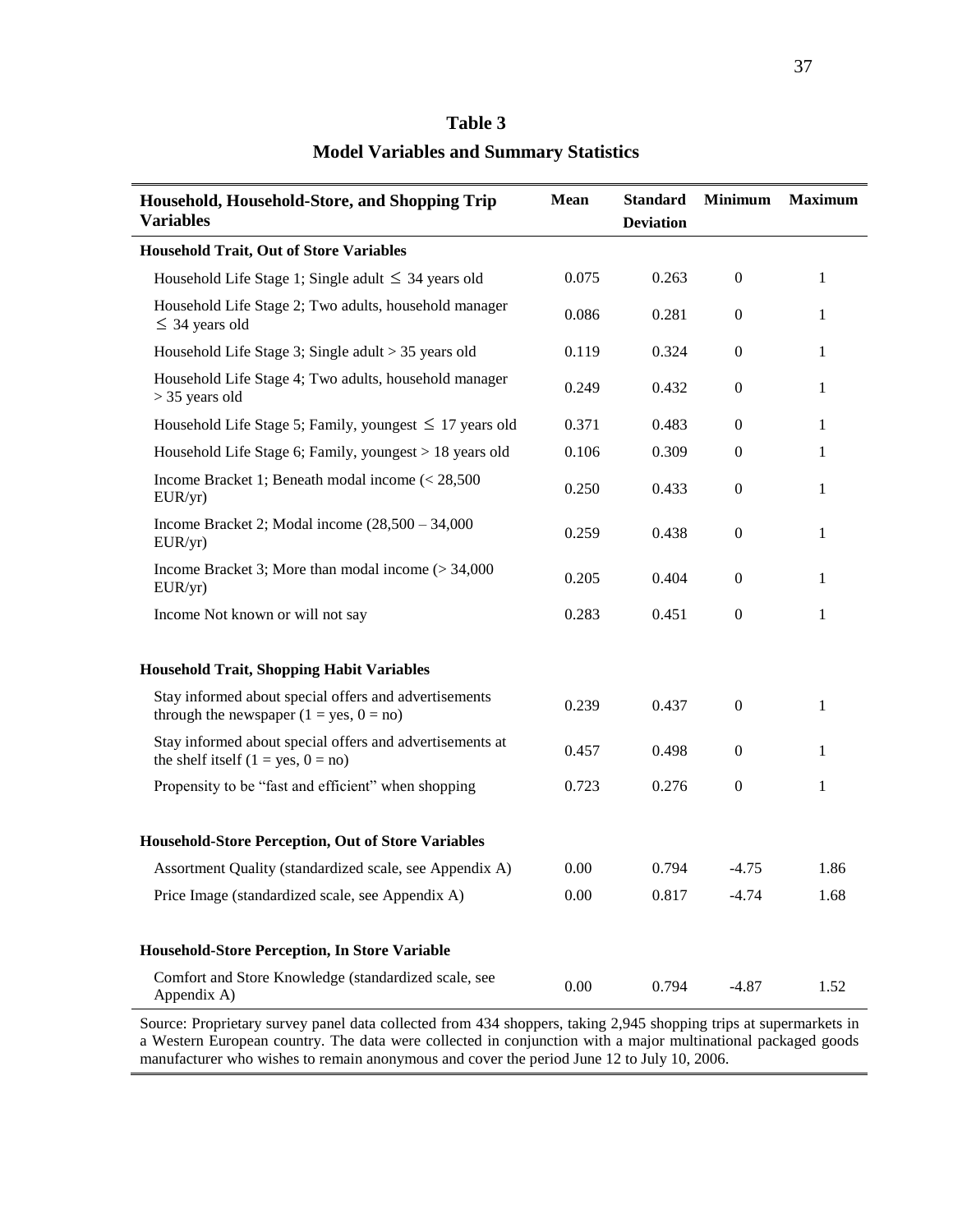| Household, Household-Store, and Shopping Trip<br><b>Variables</b>                                                              | Mean  | <b>Standard</b><br><b>Deviation</b> | <b>Minimum</b>   | <b>Maximum</b> |
|--------------------------------------------------------------------------------------------------------------------------------|-------|-------------------------------------|------------------|----------------|
| <b>Shopping Trip State, Out of Store Variables</b>                                                                             |       |                                     |                  |                |
| Travel Time to Store (in minutes)                                                                                              | 7.51  | 6.26                                | $\overline{0}$   | 60             |
| Travel to Store on Foot                                                                                                        | 0.232 | 0.422                               | $\overline{0}$   | 1              |
| Travel to Store by Bicycle or Scooter                                                                                          | 0.353 | 0.478                               | $\overline{0}$   | $\mathbf{1}$   |
| Travel to Store by Car or Taxi                                                                                                 | 0.415 | 0.493                               | $\boldsymbol{0}$ | $\mathbf{1}$   |
| Trip on Friday or Saturday; $Y = 1$ , $N = 0$ (stores closed<br>Sunday)                                                        | 0.368 | 0.482                               | $\overline{0}$   | $\mathbf{1}$   |
| Multi-Store Shopping Trip (At Least One Other Store<br>Visited on this Trip Prior to Current Store Visit; $Y = 1$ , N<br>$= 0$ | 0.261 | 0.439                               | $\overline{0}$   | 1              |
| Unplanned Shopping Trip; $Y = 1$ , $N = 0$                                                                                     | 0.239 | 0.437                               | $\overline{0}$   | $\mathbf{1}$   |
| <b>Shopping Trip State, In-Store Variables</b>                                                                                 |       |                                     |                  |                |
| Shopping Trip Completed Alone; $Y = 1$ , $N = 0$                                                                               | 0.712 | 0.453                               | $\boldsymbol{0}$ | $\mathbf{1}$   |
| Primary Shopper Female on Current Trip; $Y = 1$ , $N = 0$                                                                      | 0.822 | 0.373                               | $\Omega$         | 1              |
| Time Spent Shopping (minutes)                                                                                                  | 17.8  | 11.8                                | 1                | 90             |
| Shopping Ease; ("Easy and Quick to Find My Products,"<br>$1 =$ "Completely Disagree", $10 =$ "Completely Agree")               | 7.17  | 2.26                                | $\mathbf{1}$     | 10             |
| Special Offers Seen Before This Trip; $Y = 1$ , $N = 0$                                                                        | 0.239 | 0.437                               | $\boldsymbol{0}$ | $\mathbf{1}$   |
| <b>Shopping Trip State, Shopping Habit Variables</b>                                                                           |       |                                     |                  |                |
| Fast and Efficient Shopping Trip; $Y = 1$ , $N = 0$                                                                            | 0.723 | 0.448                               | $\overline{0}$   | $\mathbf{1}$   |
| Immediate Needs or Forgotten Items Trip; $Y = 1$ , $N = 0$                                                                     | 0.107 | 0.309                               | $\overline{0}$   | $\mathbf{1}$   |
| Major Weekly Shopping Trip; $Y = 1$ , $N = 0$                                                                                  | 0.195 | 0.396                               | $\boldsymbol{0}$ | $\mathbf{1}$   |
| <b>Dependent Variable</b>                                                                                                      |       |                                     |                  |                |
| <b>Total Number of Unplanned Category Purchase</b><br>Incidences                                                               | 1.13  | 2.01                                | $\boldsymbol{0}$ | 20             |

# **Table 3 (Continued)**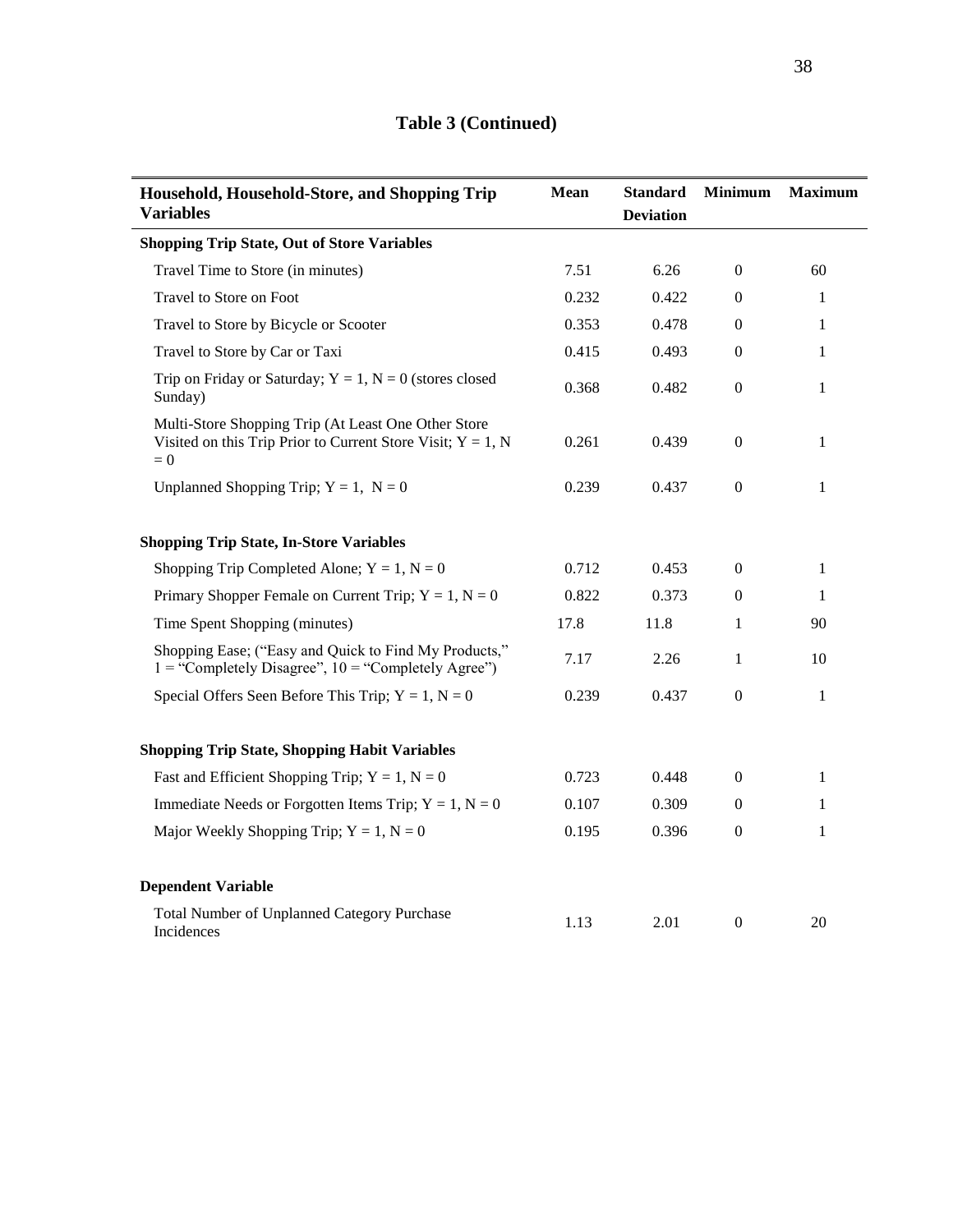# **Table 4**

# **Decomposition of Variance for Counts of Unplanned Category Purchases**

Dependent Variable: Total Number of Unplanned Categories Purchased on Trip

| <b>Variance Component</b>                                                                                                                                                                                                                                                                                                                                                                              | <b>Estimate</b>    |
|--------------------------------------------------------------------------------------------------------------------------------------------------------------------------------------------------------------------------------------------------------------------------------------------------------------------------------------------------------------------------------------------------------|--------------------|
| Households                                                                                                                                                                                                                                                                                                                                                                                             | 1.879              |
| <b>Stores</b>                                                                                                                                                                                                                                                                                                                                                                                          | 0.027              |
| Household x Stores                                                                                                                                                                                                                                                                                                                                                                                     | 0.313              |
| Shopping Trips (Residuals)                                                                                                                                                                                                                                                                                                                                                                             | 1.027              |
| Intra-class Correlation                                                                                                                                                                                                                                                                                                                                                                                |                    |
| Households                                                                                                                                                                                                                                                                                                                                                                                             | $0.579^{2}$        |
| <b>Stores</b>                                                                                                                                                                                                                                                                                                                                                                                          | $0.008^{3}$        |
| Households Shopping at the Same Store                                                                                                                                                                                                                                                                                                                                                                  | 0.684 <sup>4</sup> |
| <b>Number of Observations</b>                                                                                                                                                                                                                                                                                                                                                                          |                    |
| Households                                                                                                                                                                                                                                                                                                                                                                                             | 434                |
| <b>Stores</b>                                                                                                                                                                                                                                                                                                                                                                                          | 21                 |
| Household x Stores                                                                                                                                                                                                                                                                                                                                                                                     | 997                |
| <b>Shopping Trips</b>                                                                                                                                                                                                                                                                                                                                                                                  | 2,945              |
| <sup>1</sup> The intra-class correlation is the proportion of the total variance<br>accounted for by each level of the model. See Rabe-Hesketh and<br>Skrondal (2005, p. 261 for details).<br>$2^{2}$ 0.579 = (1.879) / (1.879 + 0.027 + 0.313 + 1.027)<br>$3\,$ 0.008 = (0.027) / (1.879 + 0.027 + 0.313 + 1.027)<br>$4\overline{)0.684}$ = (1.879 + 0.027 + 0.313) / (1.879 + 0.027 + 0.313 + 1.027) |                    |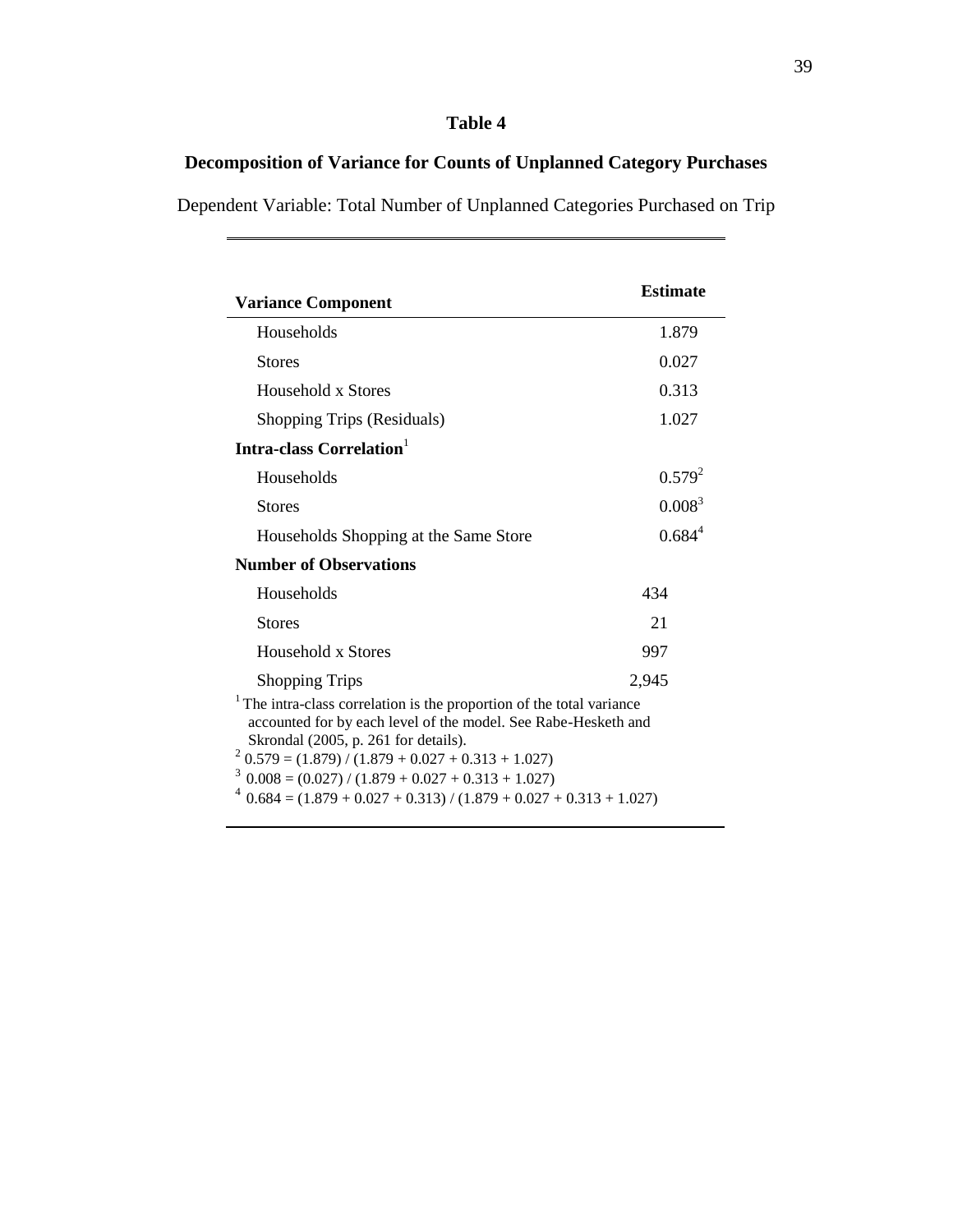#### **Table 5**

# **The Effect of Household Traits, Household-Store Perceptions, and Shopping Trip Antecedents and In-Store Process on the Rate of Unplanned Category Purchasing —Unplanned Category Purchasing Poisson Regression Results**

**Household, Household-Store, and Shopping Trip Variables Parameter Estimate Marginal Effects (%) 2** Model Intercept $<sup>1</sup>$ </sup>  $-1.272***$ **Household Trait, Out of Store Variables**  $\delta_l$ , Household Life Stage 2; Two adults, household manager  $\leq 34$  0.330 14.2  $\delta$ , Household Life Stage 3; Single adult > 35 years old  $\sim$  -0.456  $-36.6$  $\delta_3$ , Household Life Stage 4; Two adults, household manager > 35 years -0.643<sup>\*\*</sup> -47.4  $\delta_4$ , Household Life Stage 5; Family, youngest  $\leq 17$  years old -0.378 -31.4  $\delta_5$ , Household Life Stage 6; Family, youngest > 18 years old  $-1.050***$ -65.0  $\delta_6$ , Income Bracket 2; Modal income (28,500 – 34,000 EUR/yr) 0.192 21.2  $\delta_7$ , Income Bracket 3; More than modal income (> 34,000 EUR/yr) 0.374<sup>\*</sup> 45.4  $\delta_8$ , Income Not known or will not say  $-0.011$  -1.1 **Household Trait, In Store Variables**  $\delta_9$ , Average Time Spent Shopping  $-0.032***$ -22.9 **Household Trait, Shopping Habit Variables**  $\delta_{10}$ , Informed through newspaper about special offers or advertisements  $-0.290^*$ -25.2  $\delta_{11}$ , Informed at the shelf itself about special offers or advertisements 0.299<sup>\*\*</sup> 34.9  $\delta_{12}$ , Propensity to be "fast and efficient" when shopping  $-1.711$ <sup>\*\*\*</sup> -81.9 **Household-Store Perception, Out of Store Variables**  $\gamma$ , Price Image  $-9.1$  $\gamma_2$ , Assortment Quality **0.076** 6.7 **Household-Store Perception, In Store Variables**  $\gamma_3$ , Comfort and Store Knowledge  $-0.138^*$ -10.4 **Shopping Trip State, Out of Store Variables**  $\beta_l$ , Travel Time to Store (in minutes) x  $10^{-2}$  0.569 0.569 3.5  $\beta_2$ , Travel to Store by Bicycle or Scooter 0.185<sup>\*</sup> 20.3  $\beta_3$ , Travel to Store by Car or Taxi 0.367<sup>\*\*\*</sup> 44.3

Dependent Variable: Total Number of Unplanned Category Purchase Incidences on Trip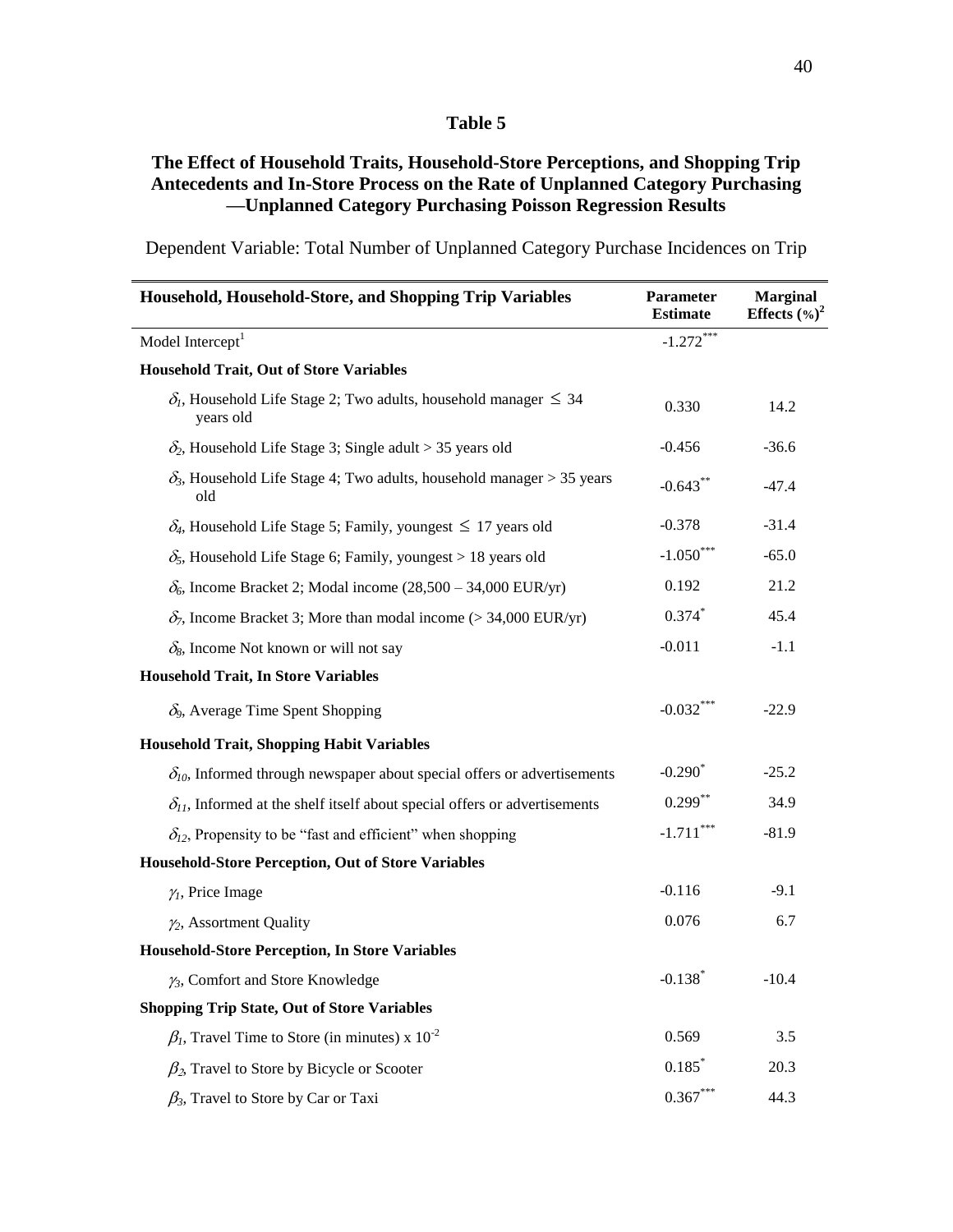| <b>Household, Store, and Shopping Trip Variables</b>                                                                                                   | Parameter<br><b>Estimate</b> | <b>Marginal</b><br>Effects $(\% )$ |
|--------------------------------------------------------------------------------------------------------------------------------------------------------|------------------------------|------------------------------------|
| <b>Shopping Trip State, Out of Store Variables, continued</b>                                                                                          |                              |                                    |
| $\beta_4$ , Trip on Friday or Saturday; Y = 1, N = 0 (stores closed Sunday)                                                                            | $-0.195***$                  | $-17.7$                            |
| $\beta_5$ , Multi-Store Shopping Trip (At Least One Other Store Visited on<br>this Trip Prior to Current Store Visit; $Y = 1$ , $N = 0$                | $-0.099$ <sup>*</sup>        | $-9.4$                             |
| $\beta_6$ , Special Offers Seen Before This Trip; Y = 1, N = 0                                                                                         | 0.096                        | 10.1                               |
| $\beta_7$ , Unplanned Shopping Trip; Y = 1, N = 0                                                                                                      | $0.203***$                   | 22.5                               |
| <b>Shopping Trip State, In Store Variables</b>                                                                                                         |                              |                                    |
| $\beta_8$ , Shopping Trip Completed Alone; Y = 1, N = 0                                                                                                | $-0.094$                     | $-9.0$                             |
| $\beta_9$ , Primary Shopper Female on Current Trip; Y = 1, N = 0                                                                                       | 0.123                        | 13.1                               |
| $\beta_{10}$ , Time Spent Shopping (log of minutes)                                                                                                    | $0.762***$                   | 47.3                               |
| $\beta_{11}$ , Household-Specific Deviation from Mean Time Spent Shopping x<br>$10^{-1}$                                                               | $-0.198***$                  | $-36.3$                            |
| $\beta_{12}$ , Shopping Ease; ("Easy and Quick to Find My Products," 1 =<br>"Completely Disagree", $10 =$ "Completely Agree")                          | $0.050***$                   | 11.2                               |
| $\beta_{13}$ , Special Offers Seen In-Store During Trip; 1 = Y, 0 = N                                                                                  | $0.426***$                   | 53.1                               |
| <b>Shopping Trip State, Shopping Habit Variables</b>                                                                                                   |                              |                                    |
| $\beta_{14}$ , Fast and Efficient Shopping Trip; Y = 1, N = 0                                                                                          | $-0.745***$                  | $-52.5$                            |
| $\beta_{15}$ , Immediate Needs or Forgotten Items Trip; Y = 1, N = 0                                                                                   | $0.183*$                     | $-16.7$                            |
| $\beta_{16}$ , Major Weekly Shopping Trip; Y = 1, N = 0                                                                                                | 0.123                        | 13.1                               |
| <b>Interaction</b>                                                                                                                                     |                              |                                    |
| $\theta_l$ , Overall Store Evaluation Time Interaction (Store Evaluation x<br>Deviation from Household-Specific Mean Time Spent Shopping)<br>$10^{-2}$ | $0.458$ <sup>*</sup>         | 58.1                               |
| <b>Random Effects</b>                                                                                                                                  |                              |                                    |
| Standard Deviation of Random Effect in Household-Store Combinations                                                                                    | $0.393***$                   |                                    |
| Standard Deviation of Random Effect for Households                                                                                                     | $0.896***$                   |                                    |
| <b>Observations</b><br>Households = 434; Household-Stores = 997; Shopping Trips = $2,945$                                                              |                              |                                    |

# **Table 5 (Continued)**

**Deviance = 6,879; AIC = 6,989; BIC = 7,318**<br>
<sup>2</sup>  $p < 0.001$ ;  $p < 0.01$ ;  $p < 0.05$ .<br>
<sup>1</sup> Store fixed effects suppressed to save space.

**Model Fit**  $(\mathbf{R}^2)$   $\qquad \mathbf{R}^2 = 0.747$  (Trip level)

 $2$  Marginal effects for continuous covariates calculated at one standard deviation above and below the mean.

 $R^2 = 0.162$  (Household-Store Perception Level)

 $R^2 = 0.404$  (Household level)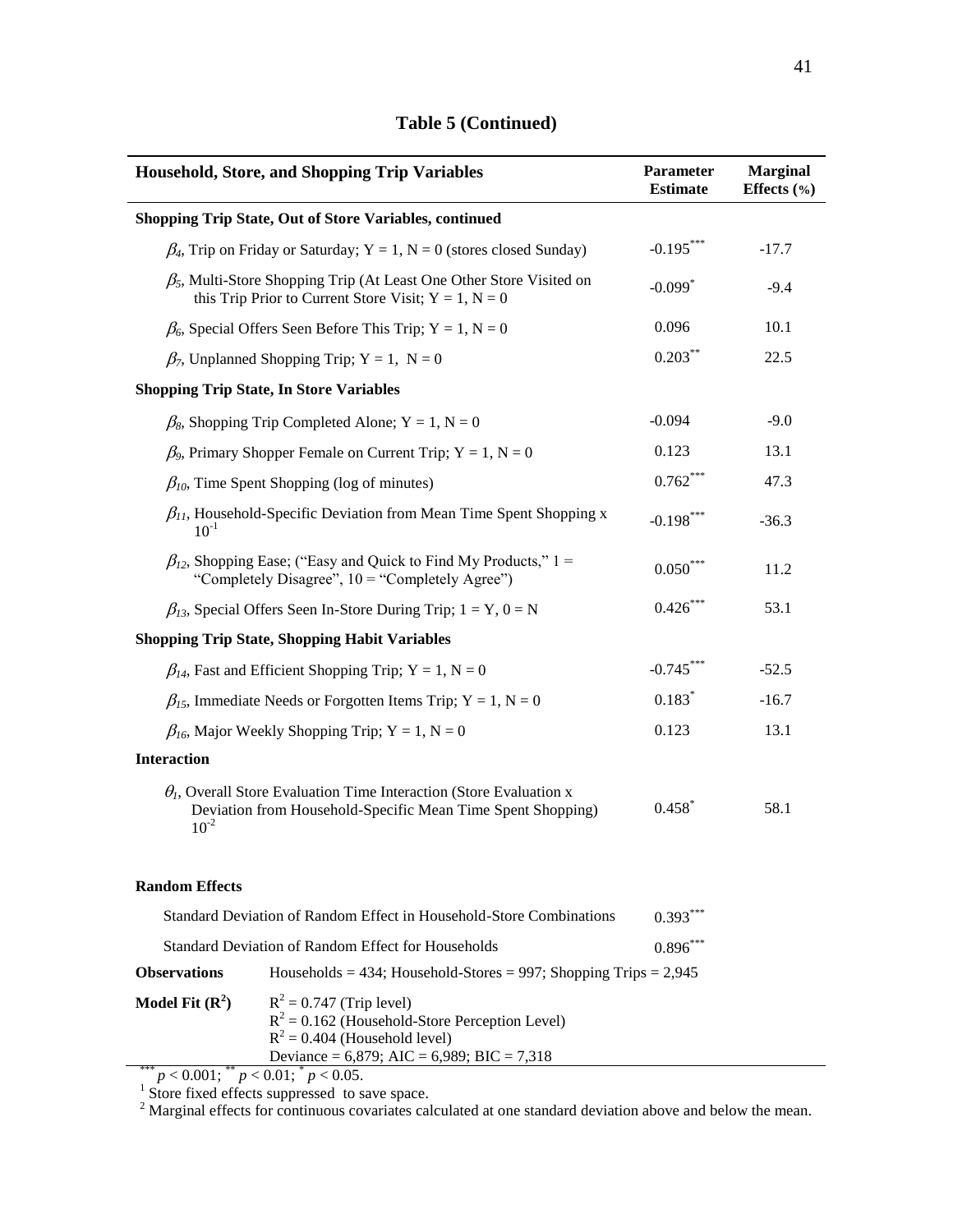

**Figure 1 The Unplanned Purchasing "Wedge"**

**Number of Product Categories Purchased**

Dashed Line = 70% of Products Purchased are Unplanned Point  $(1,0)$  to  $(N,0) = All$  Products Purchased are Planned Point  $(1,1)$  to  $(N,N) = All$  Products Purchased are Unplanned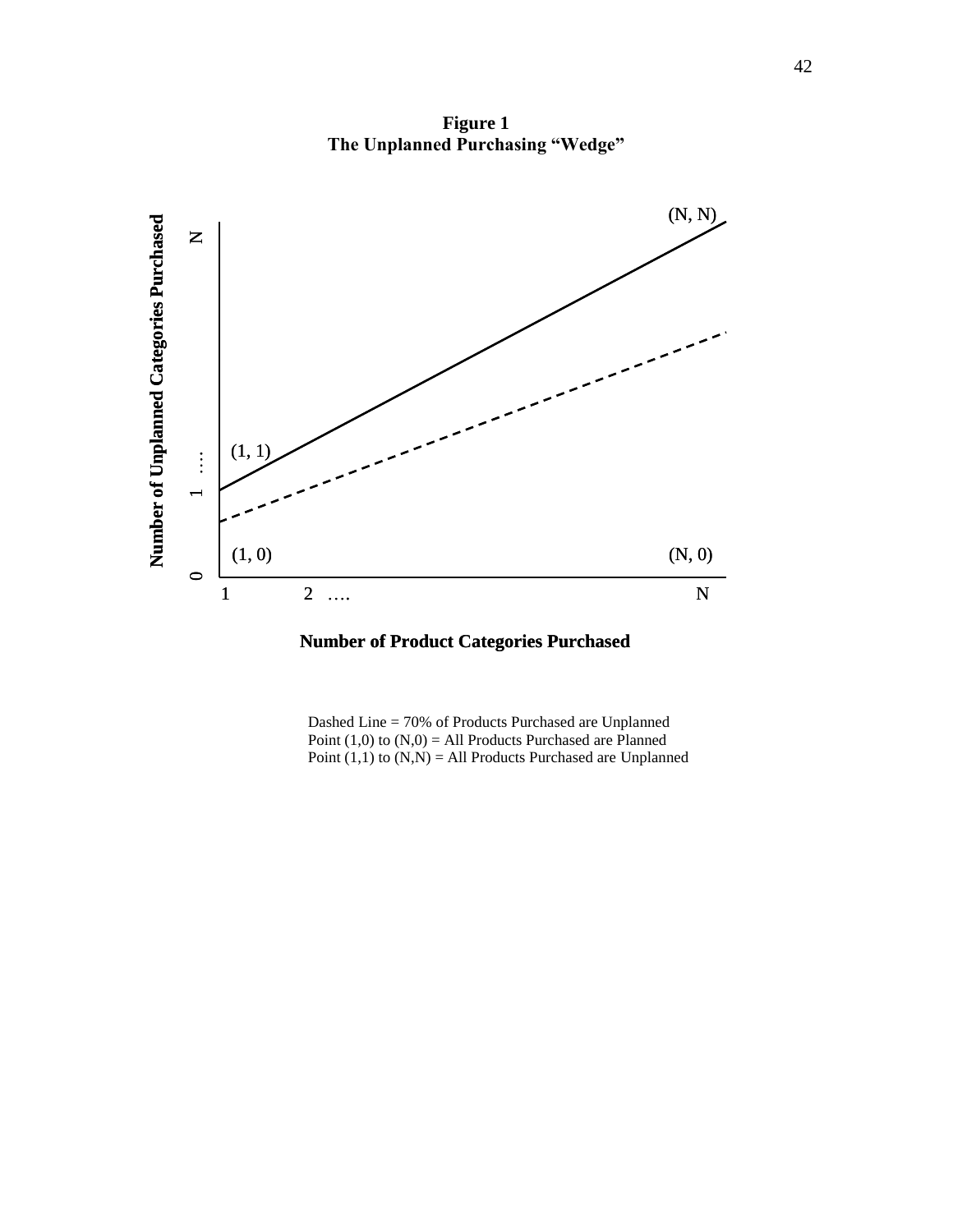# **Figure 2**

# **Average and Maximum Number of Unplanned Category Purchases by Total Basket Size**

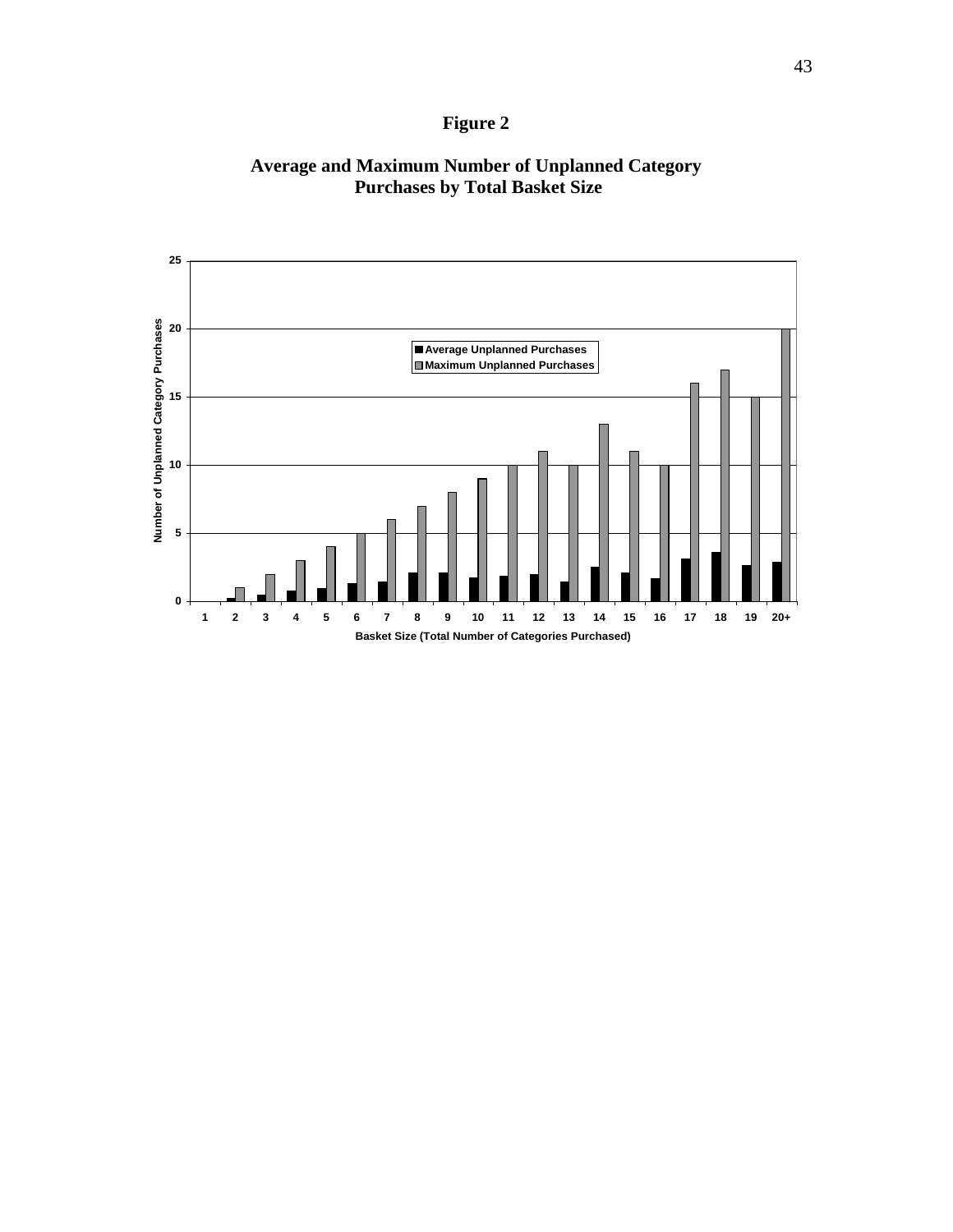



**Distribution of Total Unplanned Purchasing Across Households**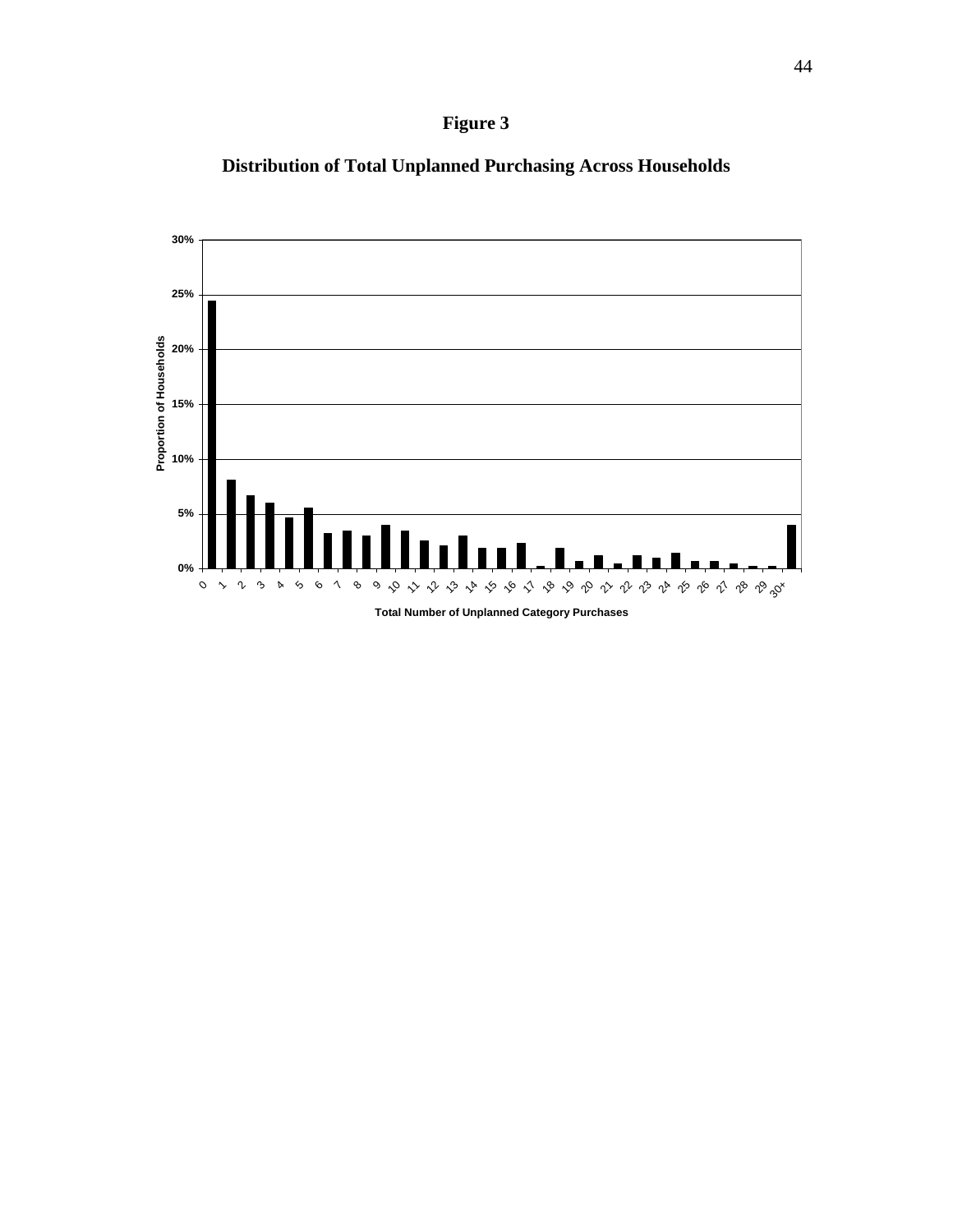



**The Effect of Time and Knowledge on Unplanned Category Purchase Incidence**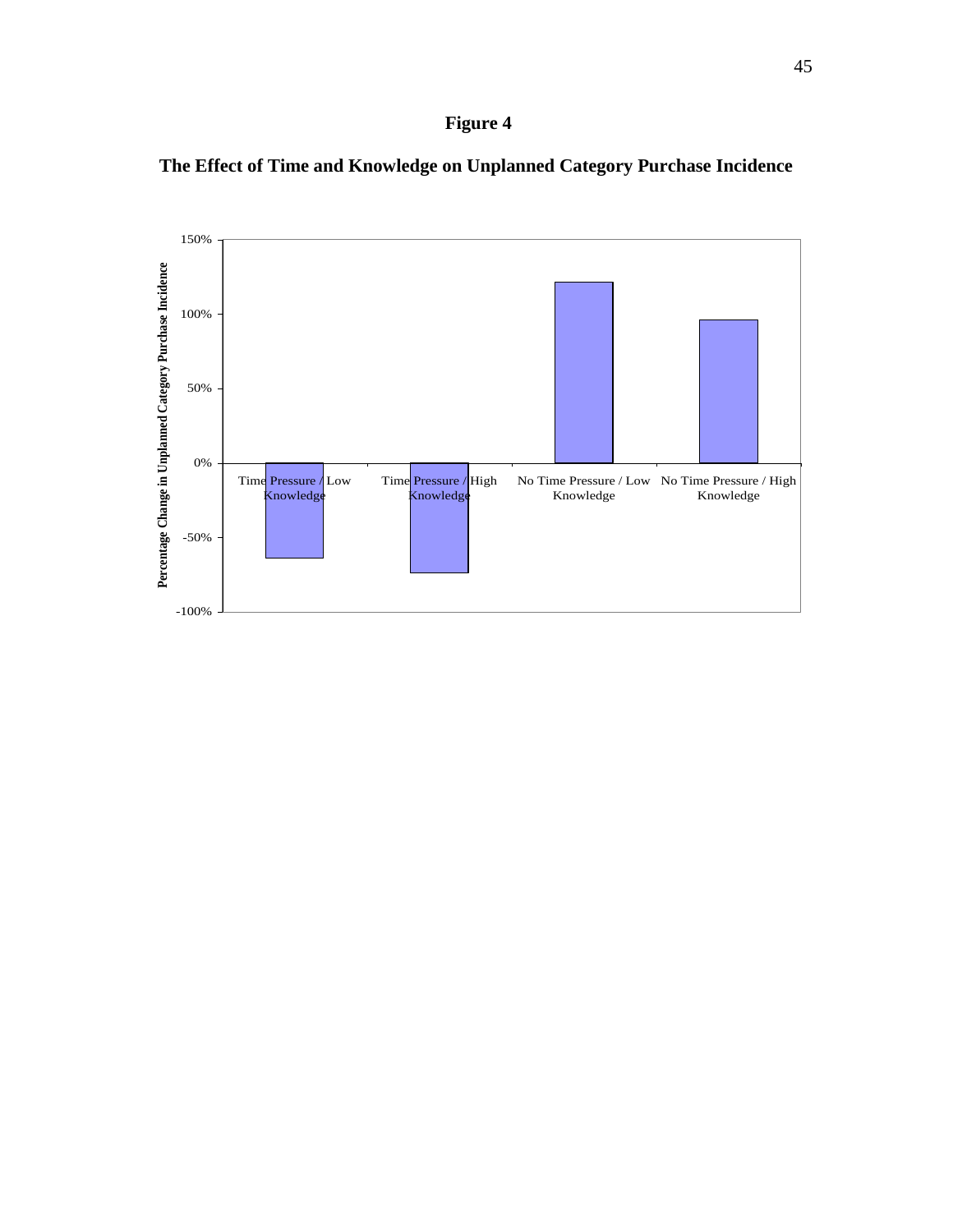



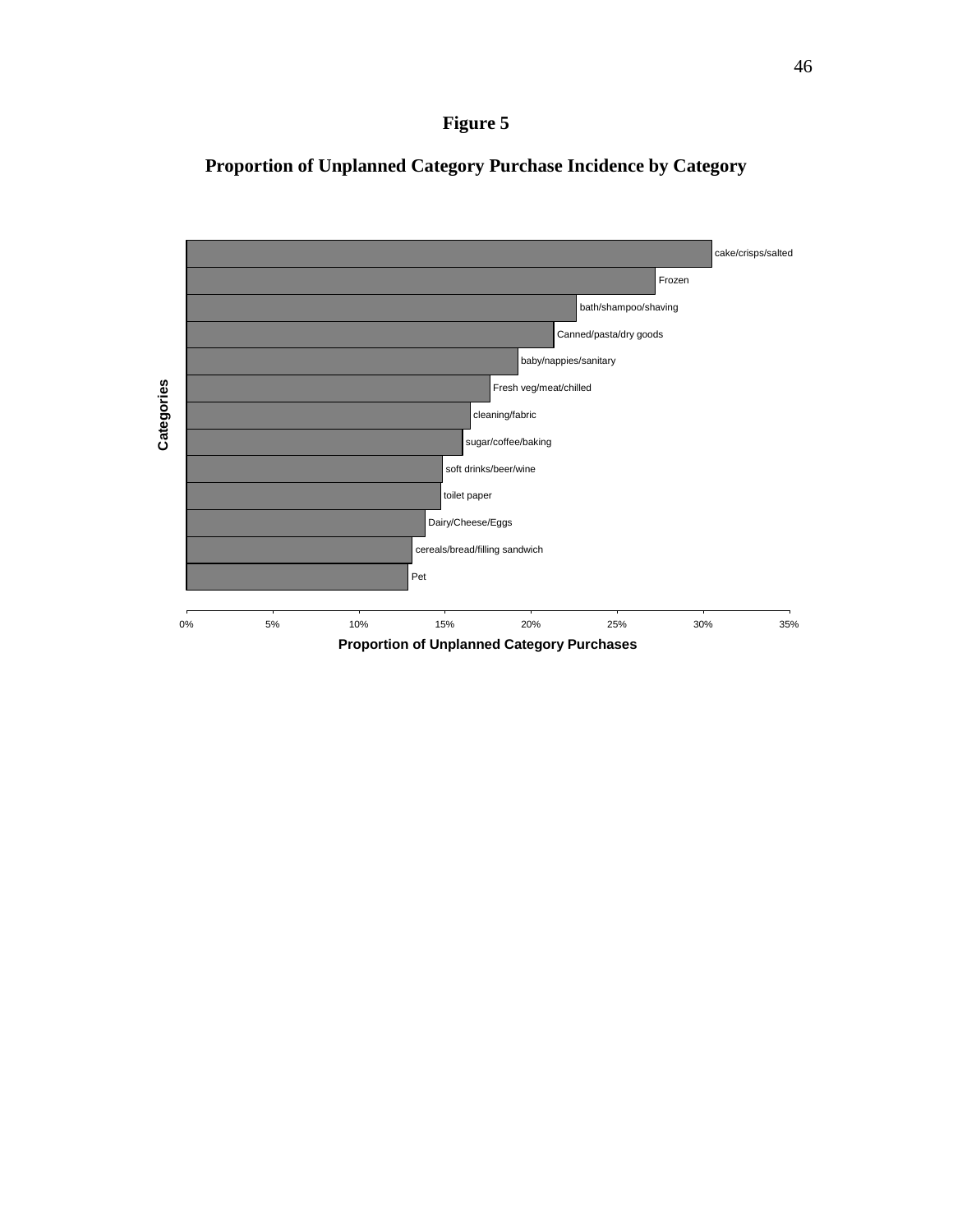#### *REFERENCES*

- Abratt, Russell, and Stephen Donald Goodey (1990), "Unplanned Buying and In-Store Stimuli in Supermarkets," Managerial and Decision Economics, 11, 111-121.
- *Advertising Age* (2008), "Pick a Product: 40% of Public Decide in Store," July 28, 2008.
- Adweek (2006), "Wal-Mart Takes Its Ads to a New Level: The aisle: New Net-based System Makes Way for Super-Targeted Pitches," 47 (38), 9-10.
- Aliwadi, Kusum L., Scott A. Neslin, and Karen Gedenk (2001), "Pursuing the Value Conscious Consumer: Store Brands Versus National Brands," Journal of Consumer *Research*, 33 (March), 637-647.
- Alba, Joseph W., and Wesley J. Hutchinson (1987), "Dimensions of Consumer Expertise," *Journal of Consumer Research*, 13 (March), 411-454.

Baltagi, Badi H. (2005), *Econometric Analysis of Panel Data*. 3<sup>rd</sup> ed. London: Wiley.

Bart, Yakov, Venkatesh Shankar, Fareena Sultan, and Glen L. Urban (2005), "Are the Drivers and Role of Online Trust the Same for All Web Sites and Consumers," *Journal of Marketing*, 69 (October), 133-152.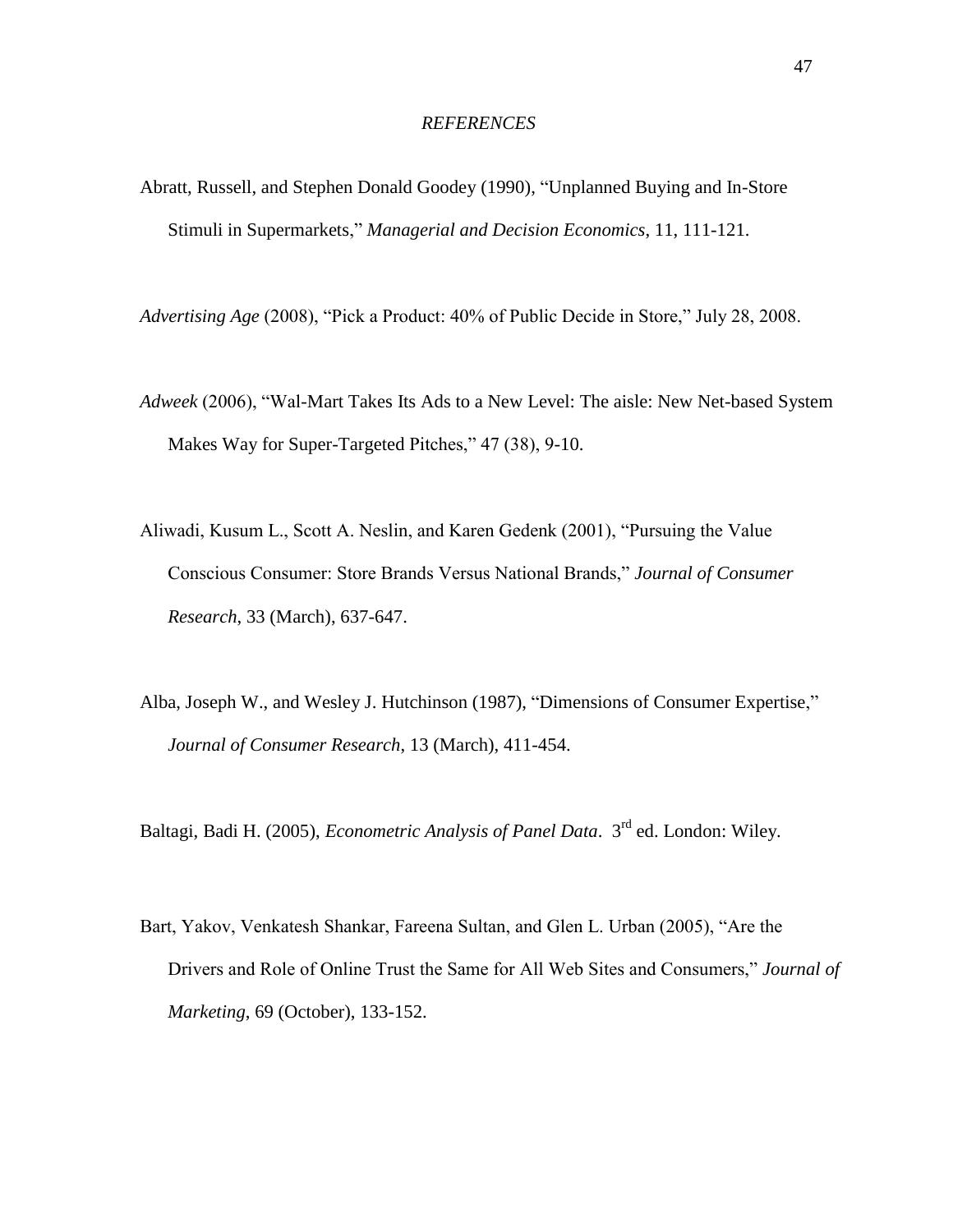- Beatty, Sharon E. and M. Elizabeth Ferrell(1998), "Impulse Buying: Modeling Its Precursors," *Journal of Retailing*, 74 (2), 169-191.
- Bell, David R., and Randolph E. Bucklin (1999), "The Role of Internal Reference Points in the Category Purchase Decision," *Journal of Consumer Research*, 26 (September), 128-143.

Lack-Hua Ho, and Christopher S. Tang (1998), "Determining Where to Shop: Fixed and Variable Costs of Shopping," *Journal of Marketing Research*, 35 (August) 352–369.

- \_\_\_\_\_\_\_, and James M. Lattin (1998), ―Consumer Shopping Behavior and Preference for Store Price Format: Why 'Large Basket' Shoppers Prefer EDLP," Marketing Science, 17 (1), 66-88.
- Bettman, James R. (1979), *An Information Processing Theory of Consumer Choice*. Addison-Wesley, Reading: MA.
- Block, Lauren G. and Vicki G. Morwitz (1999), "Shopping Lists as an External Memory Aid for Grocery Shopping: Influences on List Writing and List Fulfillment," *Journal of Consumer Psychology*, 8 (4), 343-375.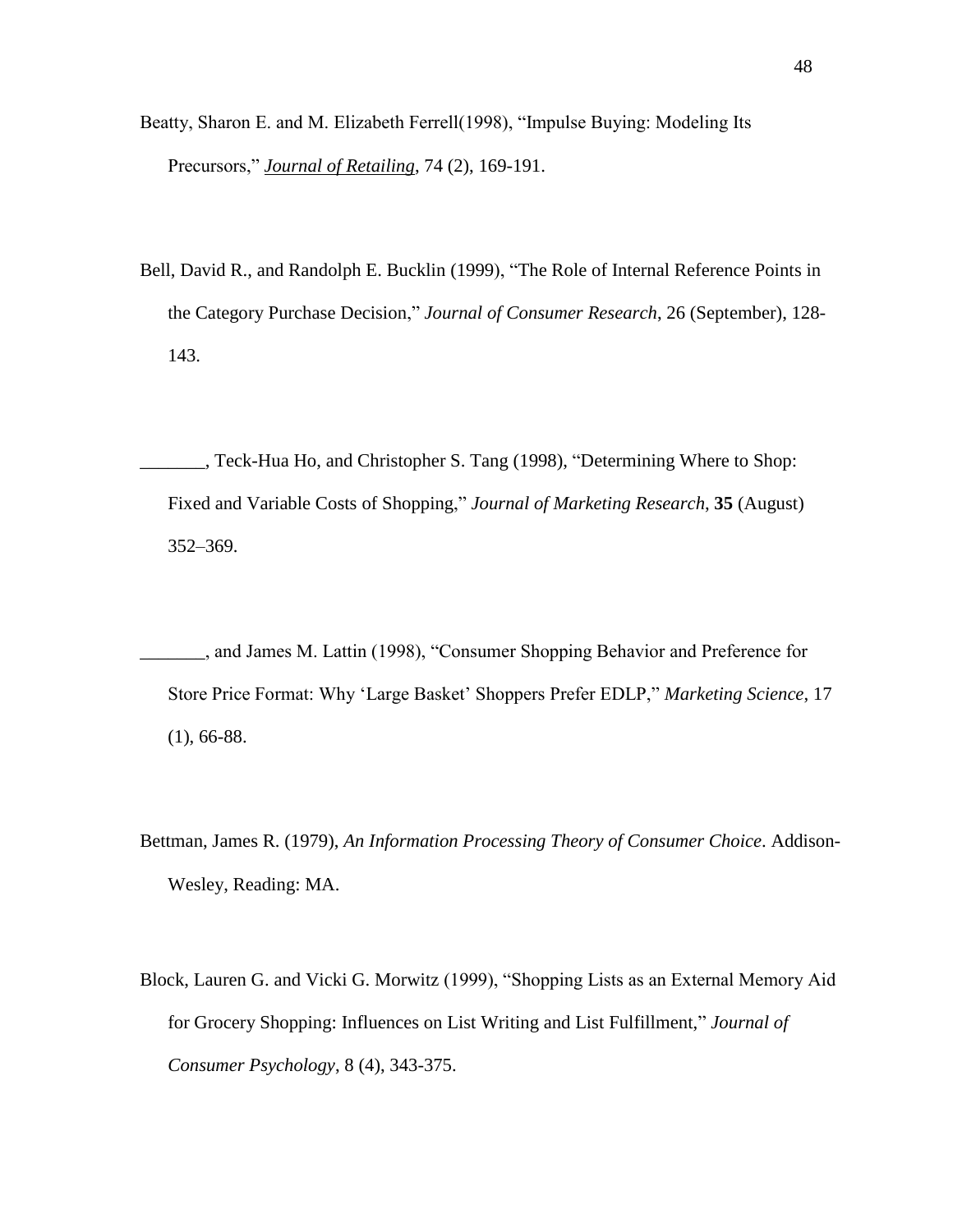- Richard Briesch, Pradeep Chintagunta, and Ed Fox, "How does Assortment Affect Grocery Store Choice?," *Journal of Marketing Research,* Forthcoming.
- Bucklin, Randolph E., and James M. Lattin (1991), "A Two-State Model of Purchase Incidence and Brand Choice,‖ *Marketing Science*, 10 (Winter), 24-39.
- Chandon, Pierre, Brian Wansink, and Gilles Laurent (2000), "A Benefit Congruency Framework of Sales Promotion Effectiveness," *Journal of Marketing*,
- Fox, Edward J., and Stephen J. Hoch (2005), "Cherry-Picking," *Journal of Marketing*, 69 (1), 46-62.
- Gelman, Andrew, and Jennifer Hill (2007), *Data Analysis Using Regression and Multilevel/Hierarchical Models*. Cambridge: Cambridge University Press.
- Granbois, Donald H. (1968), "Improving the Study of Customer In-Store Behavior," *Journal of Marketing*, 32 (October), 28-33.
- *Grocery Marketing Association (2007),* "Shopper Marketing: Capturing a Shopper's Mind, Heart, and Wallet," Prepared by Deloitte LLP.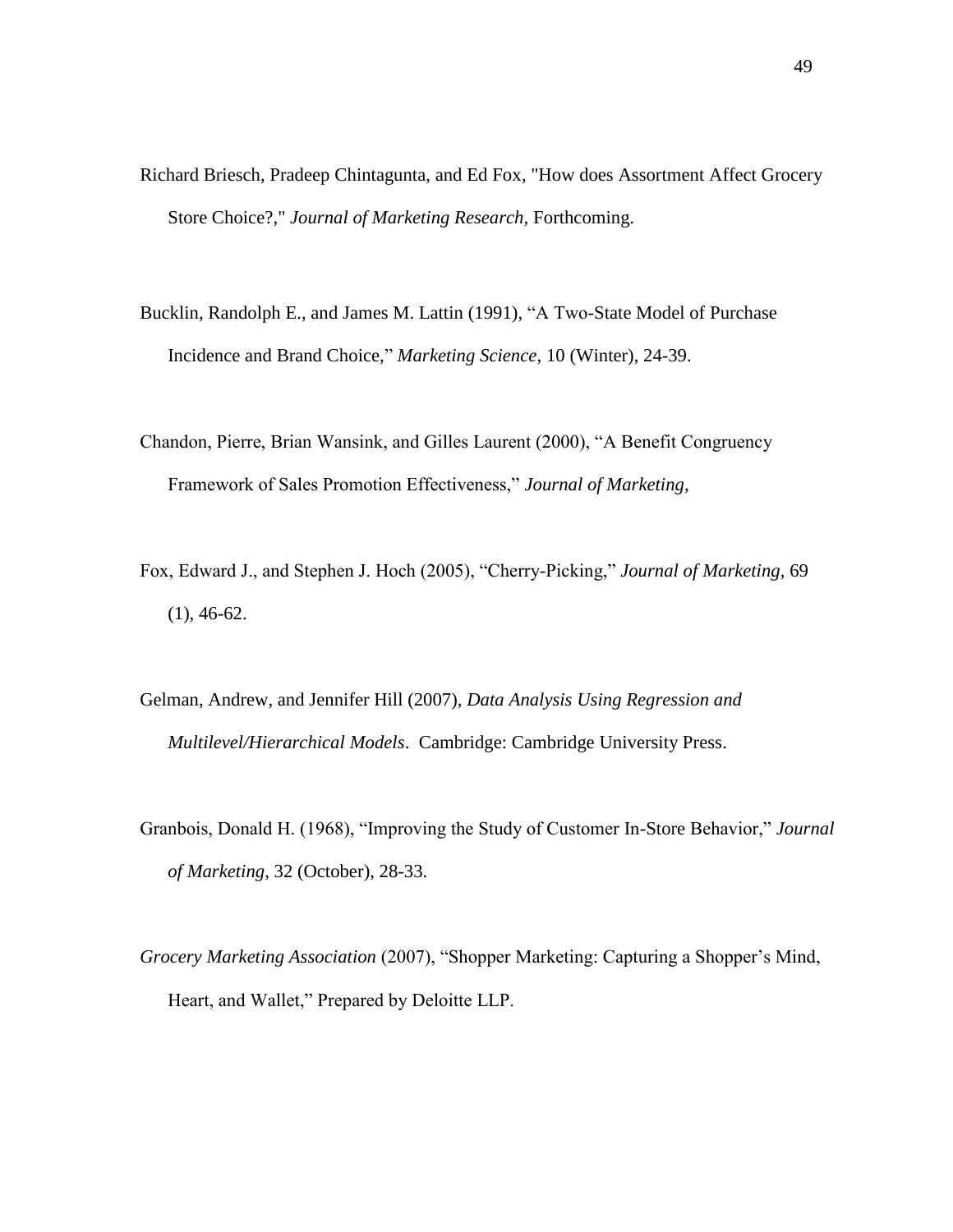- Heilman, Carrie M., Douglas Bowman, and Gordon P. Wright (2001), "The Evolution of Brand Preferences and Choice Behaviors of Consumers New to a Market," *Journal of Marketing Research*, 37 (May), 139-155.
- Hoch, Stephen J., Alan L. Montgomery, and Peter E. Rossi (1995), "Determinants of Store-Level Price Elasticity", *Journal of Marketing Research*, 32 (February), 17-29.
- Inman, J. Jeffrey, Leigh McAlister, and Wayne D. Hoyer (1990), "Promotion Signal: Proxy for a Price Cut?" *Journal of Consumer Research*, 17 (March), 74-81.
- \_\_\_\_\_\_\_\_, \_\_\_\_\_\_\_\_, and Rosellina Ferraro (2008), ―In-Store Decision Making: The Role of Category-Level and Shopping Trip-Level Factors", Working Paper, University of Pittsburgh, Marketing Department.
- Kahn, Barbara E. and David C. Schmittlein (**1989**), "Shopping Trip Behavior: An Empirical Investigation," *Marketing Letters*, 1 (December), 55-70
- Kollat, David T., and Ronald P. Willett (1967), "Customer Impulse Purchasing Behavior," *Journal of Marketing Research*, 4 (February), 21-31.
- and (1969), "Is Impulse Purchasing Really a Useful Concept for Marketing Decisions?" *Journal of Marketing*, 33 (January), 79-83.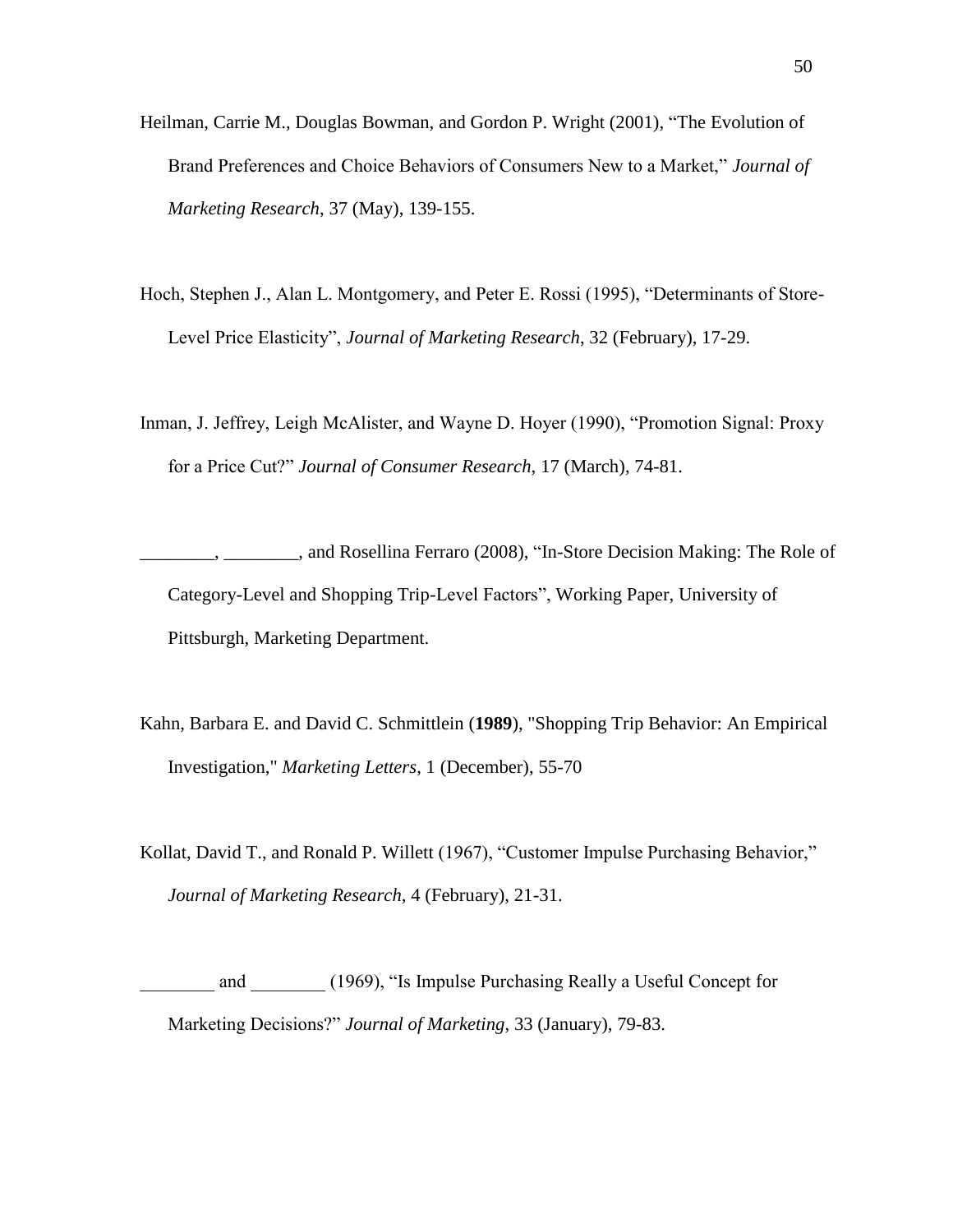- Knorr-Held, Leonhard, and Julian Besag (1998), "Modeling Risk from a Disease in Time and Space,‖ *Statistics in Medicine*, 17 (18), 2045-2060.
- Lal, Rajiv, and Ram Rao (1996), "Supermarket Competition: The Case of Everyday Low Pricing," *Marketing Science*, 16 (1), 60-80.
- Lattin, James M. and Leigh McAlister (1985), "Using a Variety-Seeking Model to Identify [Substitute and Complementary Relationships Among Competing Products,](http://proquest.umi.com/pqdweb?index=1&did=1176824&SrchMode=1&sid=1&Fmt=6&VInst=PROD&VType=PQD&RQT=309&VName=PQD&TS=1197571403&clientId=3748)" *Journal of Marketing Research*, 22 (August), 330-339.
- Lee, Leonard, and Dan Ariely (2006), "Shopping Goals, Goal Concreteness, and Conditional Promotions,‖ *Journal of Consumer Research*, 33 (June), 60-70.

Luke, Douglas A. (2004), *Multilevel Modeling*. London: Sage Publications.

- *New York Times*, "Wal-Mart Finds that Its Formula Doesn't Fit Every Culture," August 02, 2006.
- Olshavsky, Richard W. and Donald H. Granbois (1979), "Consumer Decision Making Fact or Fiction," *Journal of Consumer Research*, 6 (June), 93-100.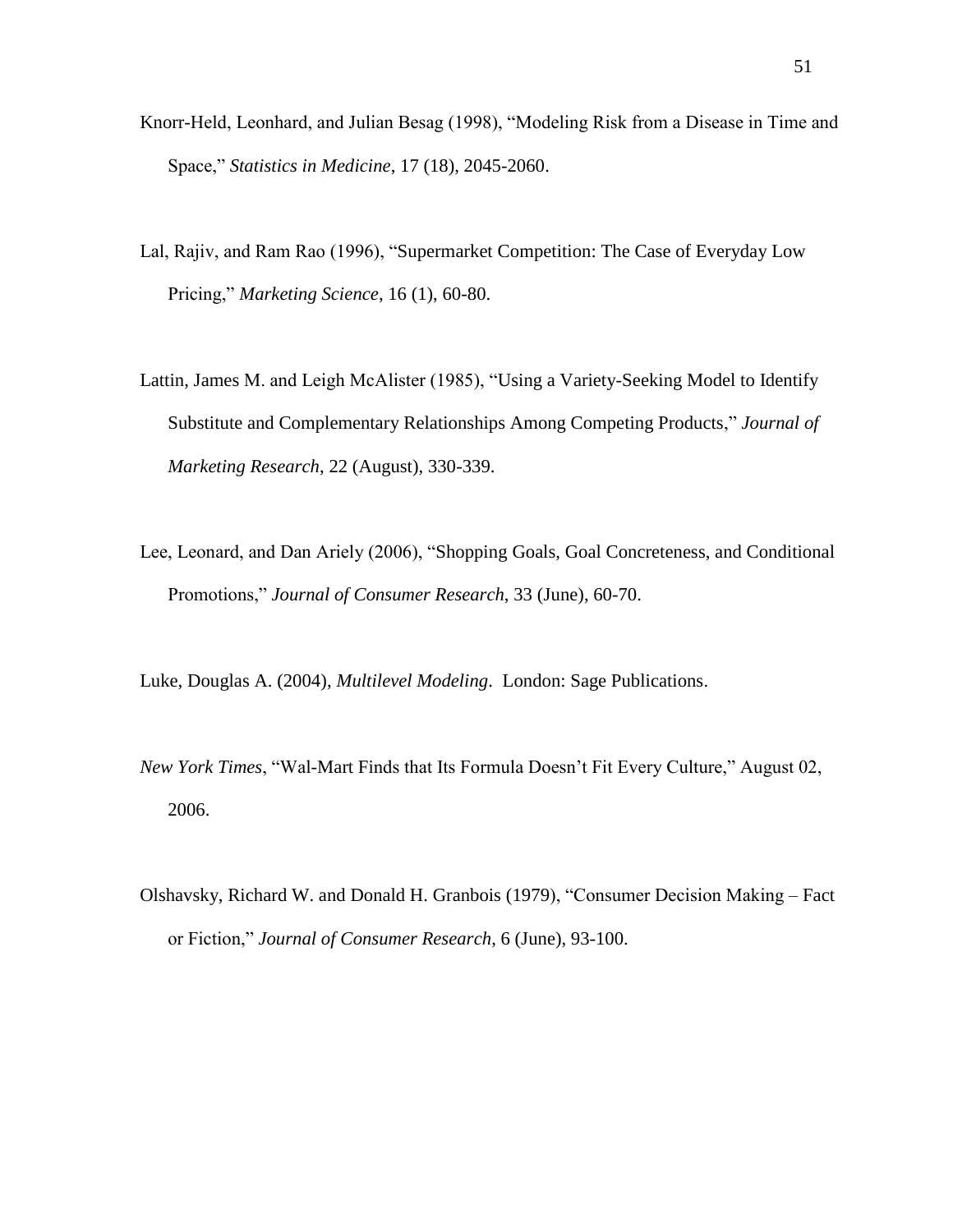- Park, C. Whan, Easwar S. Iver, and Daniel C. Smith (1989), "The Effects of Situational Factors on In-Store Grocery Shopping Behavior: The Role of Store Environment and Time Available for Shopping," *Journal of Consumer Research*, 15 (December), 422-433.
- *Promotions and Incentives* (2006), "Why Impact, Not ROI, is Best Measure of POP," London, October, 13-14.
- Rabe-Hesketh, Sophia and Anders Skrondal (2005), *Multilevel and Longitudinal Modeling Using Stata*. College Station: STATA Press.
- Rook, D. W., & Fisher, R. J. (1995), "Normative influences on impulsive buying behavior." Journal of Consumer Research, 22(3), 305-313.
- Ross, Sheldon M. (1996), "Stochastic Processes, 2<sup>nd</sup> Edition, Wiley: New York, NY.
- Scott, Rick I, Cynthia E. Cryder, and George Loewenstein (2007) "Tightwads and Spendthrifts," Working Paper, Wharton School, University of Pennsylvania.
- Strack, Fritz, Lioba Werth, and Roland Deutsch (2006) "Reflective and Impulsive Determinants of Consumer Behavior," *Journal of Consumer Psychology*, 16 (3), 205-216.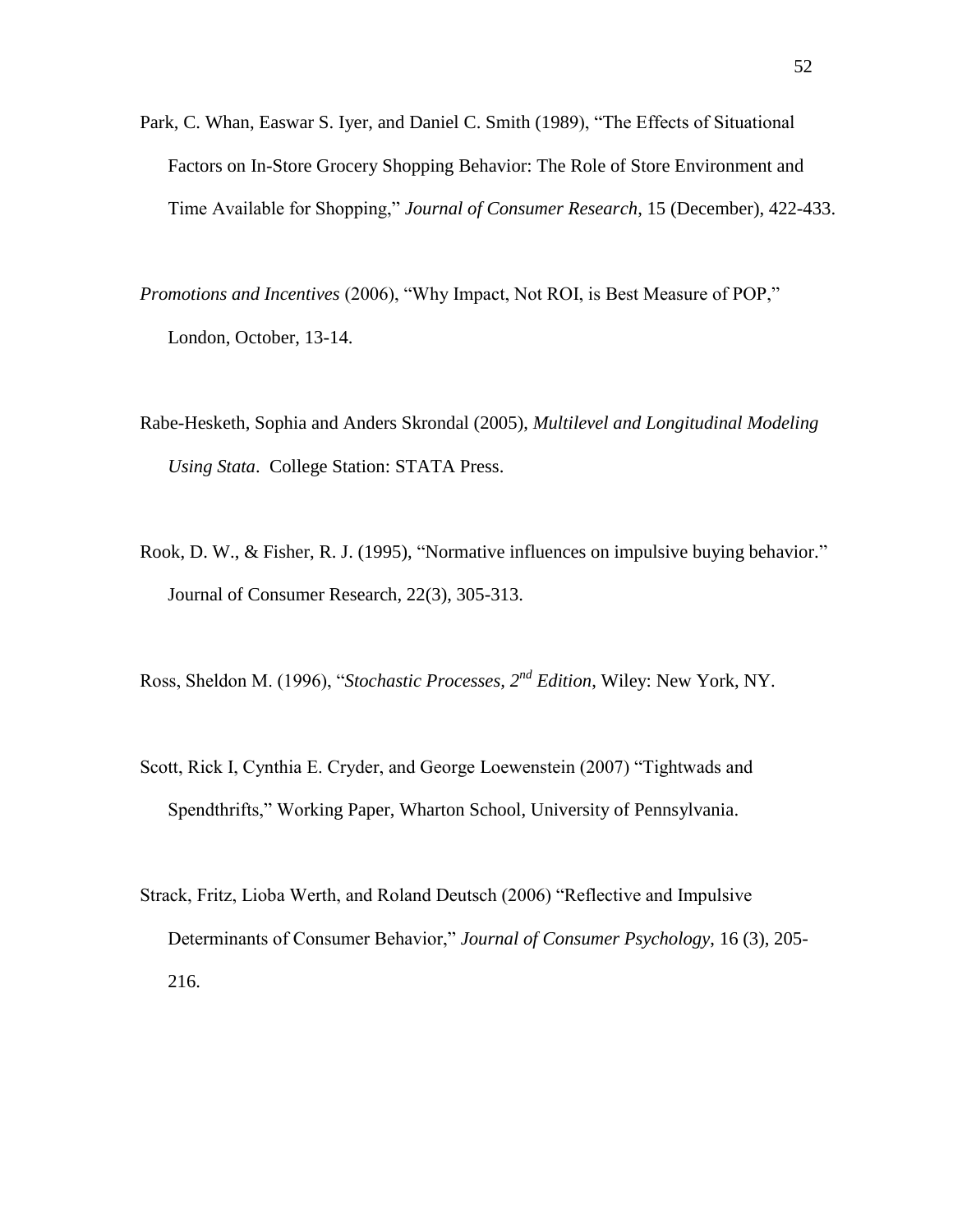- Underhill, Paco (2000), *Why We Buy: The Science of Shopping*. Simon and Schuster, New York: NY.
- Urbany, Joel E., Peter R. Dickson, and Rosemary Kalapural (1996), "Price Search in the Retail Grocery Market," Journal of Marketing, 60 (April), 91-104.
- Van den Bulte, Christophe (2000), "New Product Diffusion Acceleration: Measurement and Analysis,‖ *Marketing Science*, 19 (Fall), 366-380.
- Vohs, Kathleen D., and Ronald J. Faber (2007) "Spent Resources: Self-Regulatory Resource Availability Affects Impulse Buying," Journal of Consumer Research, 33 (March), 537-547.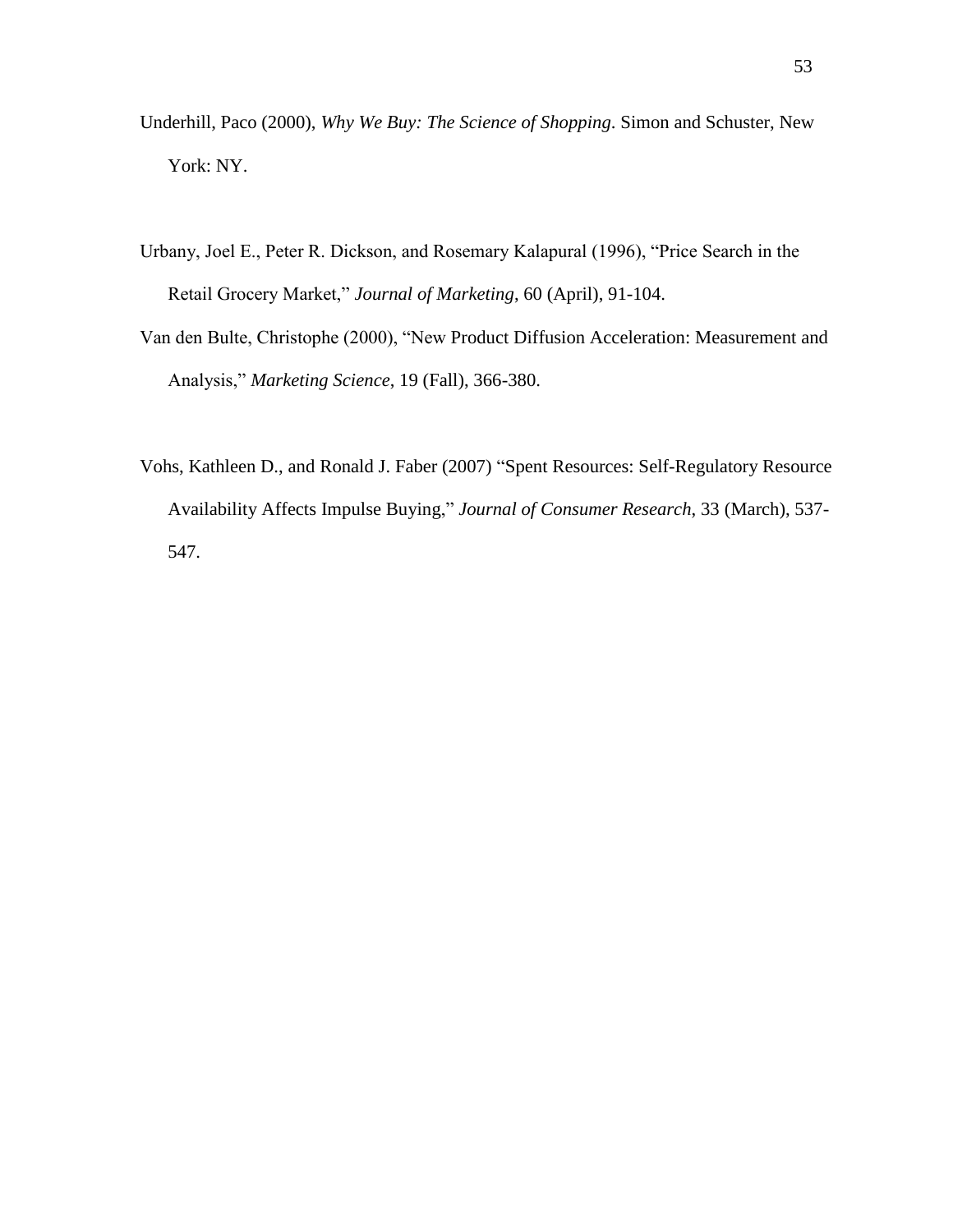#### *APPENDIX*

#### *Appendix A: Multi-Attributed Household-Store Perceptions*

The interviewer first made the following statement to each respondent screened for inclusion in the panel. "I would now like you to tell me your opinion of these supermarkets. Using a  $1-10$ scale please indicate how strongly the statement applies to each supermarket." At which point, the interviewer showed the respondent a card with an individual statement (from among the list given below).

There were five such collections of statements, and each is reproduced below. The statements were individually pre-tested to tap into specific evaluative dimensions of household-store perceptions. For each collection of statements corresponding to a different evaluative construct we also report the Cronbach Alpha measure of scale reliability.

### **Comfort and Store Knowledge**  $(\alpha = .854)$

"A supermarket one can trust"

"A supermarket I feel comfortable with"

"I am familiar with the store"

"I feel comfortable with the other shoppers in the store"

"The supermarket always fulfils its promises (in leaflets, communications, etc.)"

#### **Assortment Quality** ( $\alpha = .807$ )

"Products are much fresher / of better quality than elsewhere"

"Large choice of products and brands"

"Choice of retailer's own brands as alternatives to A-brands"

# **Price Image**  $(\alpha = .752)$

"The products I bought are cheaper than elsewhere"

"Attractive promotions / special offers"

"Quality and choice of products match what I am willing to pay"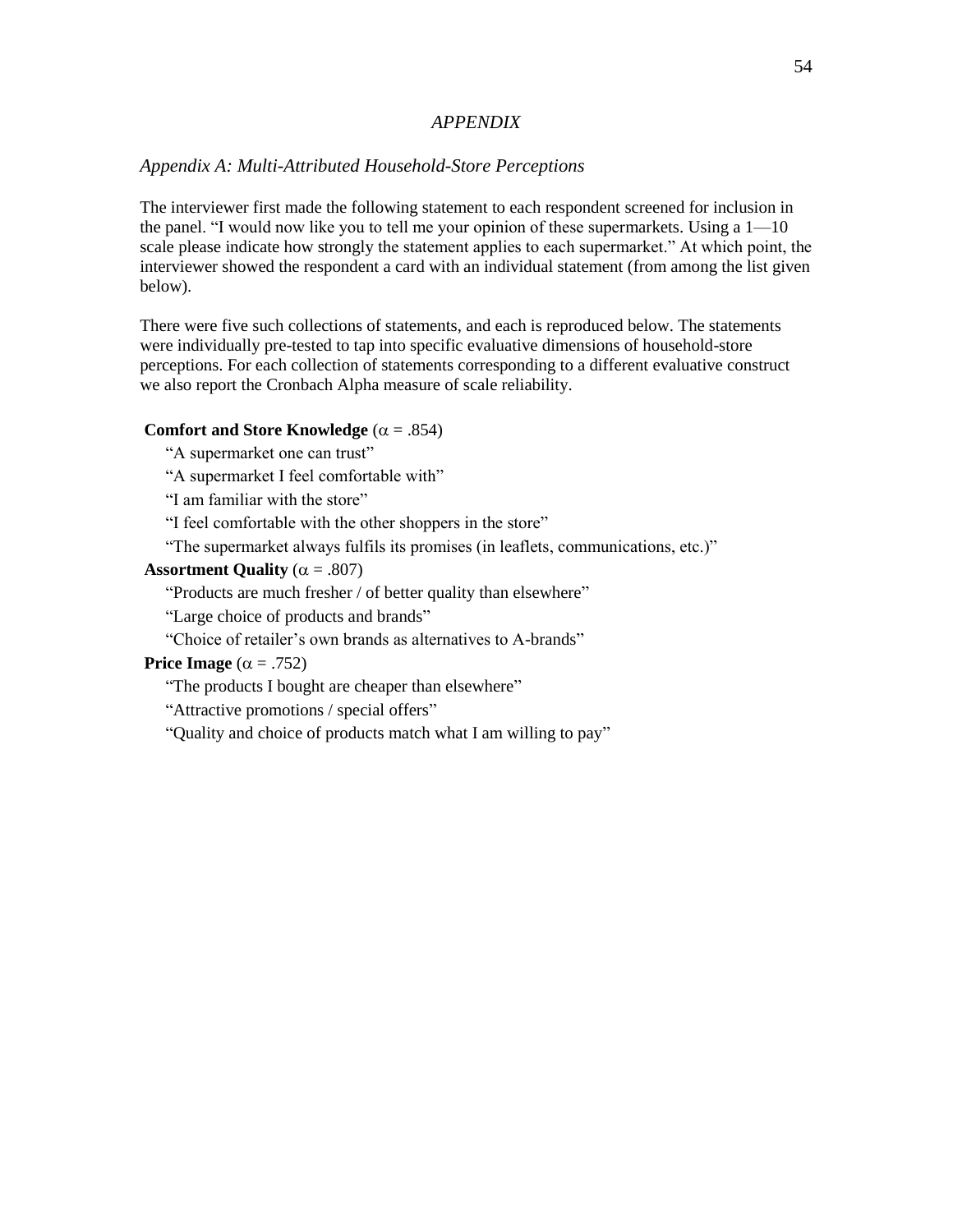Baby and toddler food Baking and dessert products Bath and shower products Beer Books, CD's, CD-roms Bread (incl. crackers/toast/biscuit rusk) and bread rolls Butter/margarine Cake/biscuits/chocolate/ sweets Cereals (corn flakes, cruesli, etc.) Cheese Chilled meals/pizzas Chilled soup Cleaning products Clothes (incl. shoes, jewellery, clocks etc.) Coffee and tea Crisps/salted snacks/nuts Deodorant Dishwasher/washing up liquid/powder Dry groceries (/salt/spices/herbs) Eggs Fabric conditioner Fish (incl. crustacean and shellfish) Flowers and plants Fresh dairy products (drinks and desserts) Fresh vegetables/fruit/potatoes Frozen ice cream Frozen meals/pizzas/snacks Frozen vegetables/ potato products/fish/meat Household goods (dishcloths, brushes, candles, crockery, matches, light bulbs, etc.)

Long-life dairy products Magazines Mayonnaise and other cold sauces Meals in a tin/jar/packet/box (incl. dinner kit) Meat/chicken (incl. Meat products) Medicine/pills/supplements Mixes for meals/packet mixes/ cooking sauces Moisturising cream and body lotion Nappies/other babyand toddler products) Office articles (incl. Computers/printers) Olive oil/vinegar Other articles Other products in a jar/tin (meat, fish, olives, gherkins, etc.) Pasta/ rice Pastries and confectionary Pet food en pet care Sandwich filling (non chilled) Sanitary products/panty liners Shampoo and conditioner Shaving products Smoking materials Soft drinks/juices/ice tea/sport drinks/diluting juice Soups and bouillon (tinned/packet) Sugar and condensed milk/creamer Toilet paper/kitchen rolls/tissues Toothbrushes/toothpaste/ oral care Vegetables in a tin/jar Washing powder/liquid Wine and other alcoholic beverages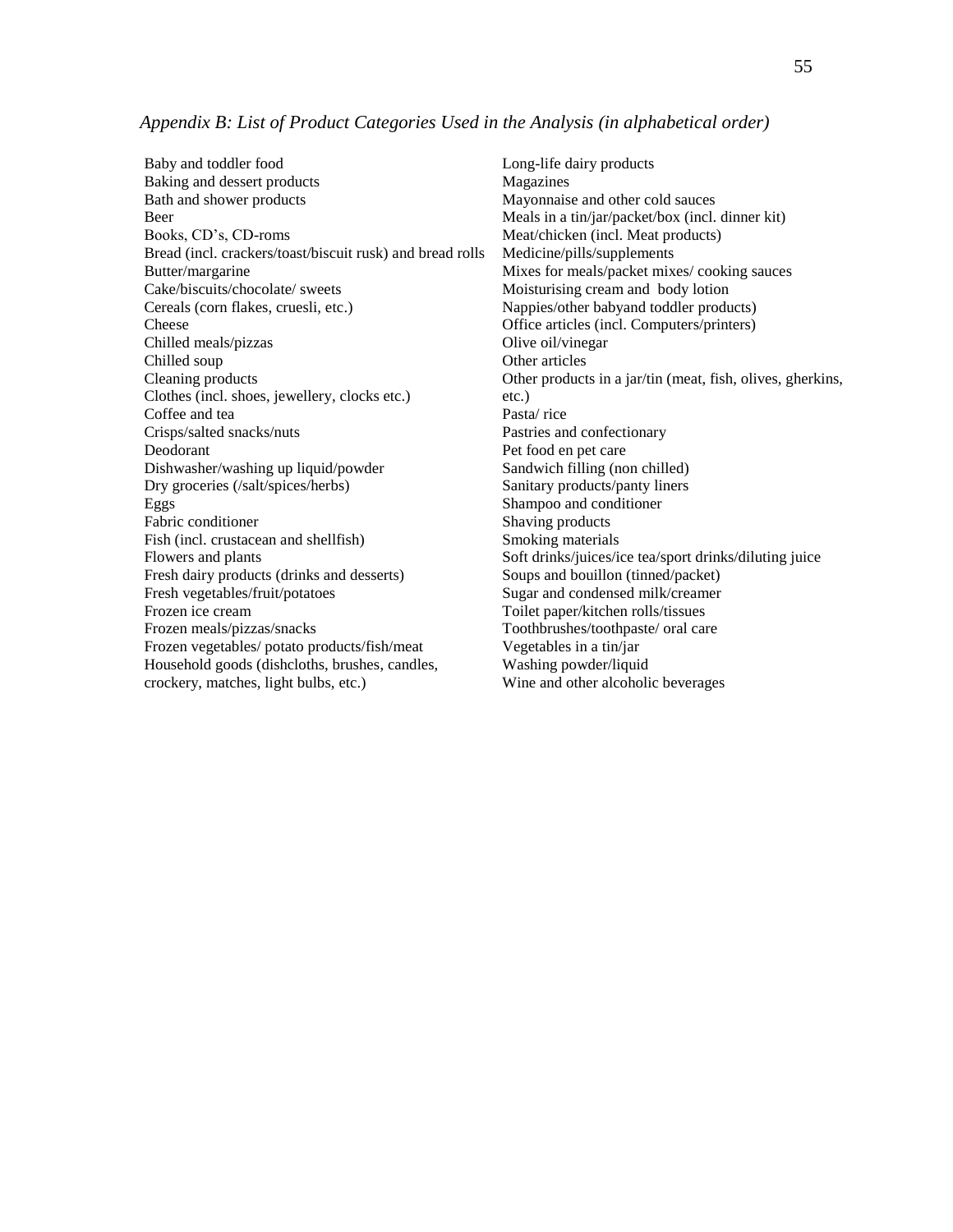# *Appendix C: Correlation of Variables Used in Model*

# *Trip Level Variables*

| <b>Trip Level Variables</b>     |         |              |         |         |         |              |                |          |         |         |         |         |      |         |         |    |
|---------------------------------|---------|--------------|---------|---------|---------|--------------|----------------|----------|---------|---------|---------|---------|------|---------|---------|----|
|                                 | 1       | $\mathbf{2}$ | 3       | 4       | 5       | 6            | $\overline{7}$ | 8        | 9       | 10      | 11      | 12      | 13   | 14      | 15      | 16 |
| $1$ Easy to find                |         |              |         |         |         |              |                |          |         |         |         |         |      |         |         |    |
| $2$ Female                      | 0.02    |              |         |         |         |              |                |          |         |         |         |         |      |         |         |    |
| 3 Transport bike                | $-0.01$ | 0.06         |         |         |         |              |                |          |         |         |         |         |      |         |         |    |
| $4$ Transport car               | 0.02    | $-0.04$      | $-0.62$ |         |         |              |                |          |         |         |         |         |      |         |         |    |
| $5$ Major weekly                | 0.01    | $-0.04$      | $-0.22$ | 0.31    |         |              |                |          |         |         |         |         |      |         |         |    |
| 6 Immediate needs               | $-0.01$ | 0.00         | 0.07    | $-0.05$ | $-0.17$ | $\mathbf{1}$ |                |          |         |         |         |         |      |         |         |    |
| 7 Journey time                  | $-0.05$ | 0.02         | 0.00    | 0.14    | 0.07    | 0.04         |                |          |         |         |         |         |      |         |         |    |
| 8 Trip unplanned                | $-0.02$ | $-0.15$      | $-0.04$ | 0.01    | $-0.09$ | 0.07         | 0.07           |          |         |         |         |         |      |         |         |    |
| $9$ Shopping alone              | $-0.01$ | $-0.11$      | 0.21    | $-0.19$ | $-0.16$ | 0.01         | $-0.10$        | $-0.05$  |         |         |         |         |      |         |         |    |
| 10 Offers seen before           | 0.07    | 0.07         | $-0.02$ | 0.06    | 0.15    | 0.01         | 0.03           | $-0.06$  | $-0.01$ |         |         |         |      |         |         |    |
| 11 Offers seen in store         | 0.09    | 0.08         | $-0.06$ | 0.08    | 0.10    | $-0.11$      | 0.04           | 0.02     | $-0.09$ | 0.24    |         |         |      |         |         |    |
| 12 Fast & efficient trip        | 0.00    | $-0.03$      | 0.05    | $-0.06$ | 0.05    | 0.03         | $-0.07$        | $-0.18$  | 0.11    | $-0.04$ | $-0.14$ |         |      |         |         |    |
| 13 Friday or Saturday           | 0.02    | $-0.02$      | $-0.08$ | 0.12    | 0.22    | $-0.02$      | $-0.03$        | 0.01     | $-0.10$ | 0.02    | $-0.01$ | 0.02    |      |         |         |    |
| $14$ Log of time spent shopping | 0.05    | 0.06         | $-0.11$ | 0.24    | 0.38    | $-0.27$      | 0.20           | $-0.04$  | $-0.20$ | 0.16    | 0.24    | $-0.17$ | 0.14 |         |         |    |
| Household deviation time spent  |         |              |         |         |         |              |                |          |         |         |         |         |      |         |         |    |
| $15$ shopping                   | 0.01    | 0.01         | $-0.14$ | 0.19    | 0.38    | $-0.21$      | 0.09           | 0.00     | $-0.17$ | 0.12    | 0.17    | $-0.16$ | 0.19 | 0.73    |         |    |
| 16 Multi-store shopping trip    | $-0.04$ | 0.04         | $-0.03$ | 0.06    | 0.04    | 0.12         | 0.02           | $0.00\,$ | $-0.06$ | 0.04    | $-0.02$ | 0.01    | 0.06 | $-0.09$ | $-0.07$ |    |

# *Shopper-Store Variables*

| 1 Store knowledge  |           |  |
|--------------------|-----------|--|
| 2 Store price      | 0.57      |  |
| 3 Store assortment | 0.38 0.50 |  |